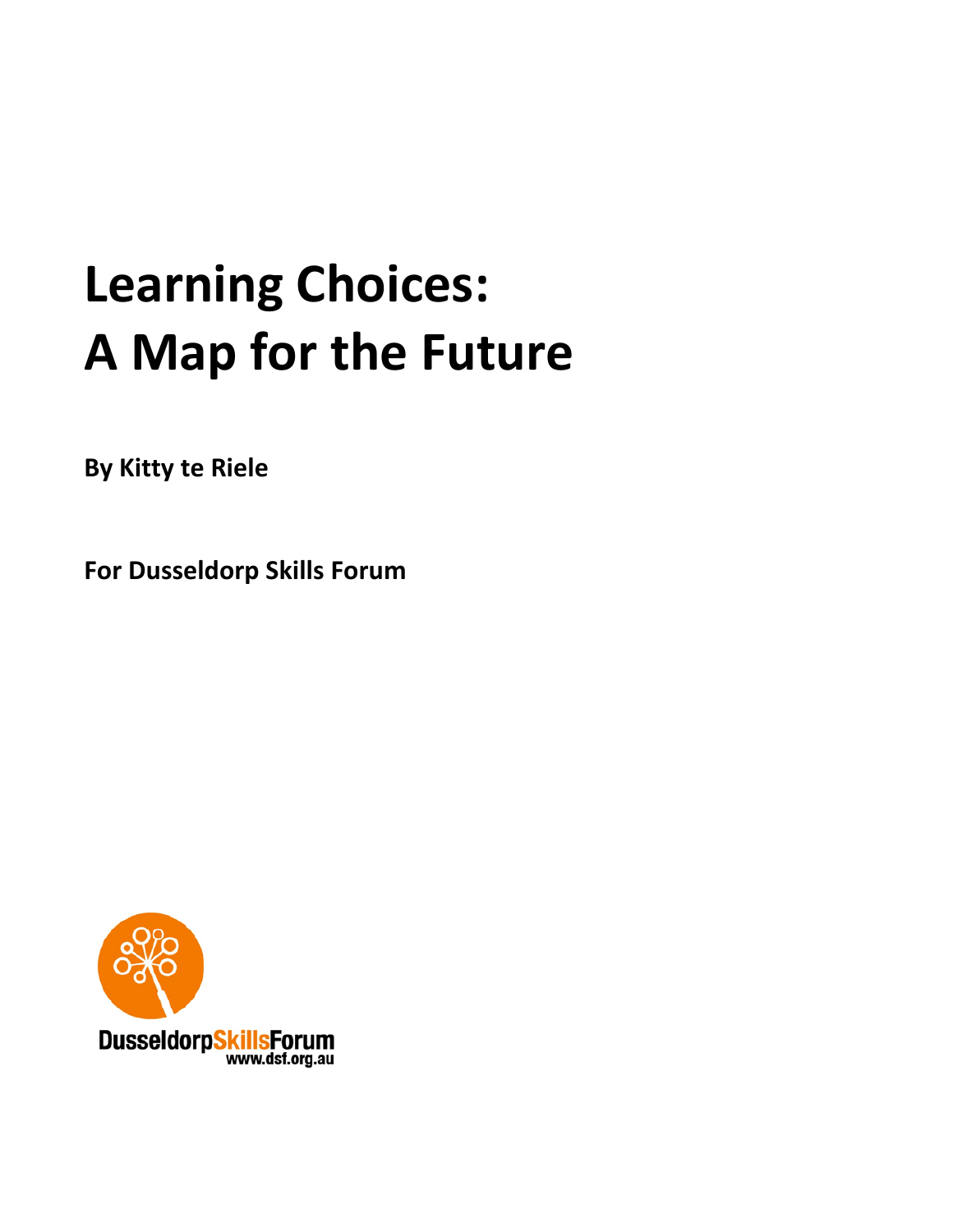# **Learning Choices: A Map for the Future**

# **Report to Dusseldorp Skills Forum by Associate Professor Kitty te Riele**

Victoria Institute for Education, Diversity and Lifelong Learning Victoria University, Melbourne

April 2012

# **Table of Contents**

| <b>Executive Summary</b> |                                                     | 3  |
|--------------------------|-----------------------------------------------------|----|
| 1. Introduction          |                                                     | 5  |
| 1.1                      | Purpose of the report                               | 5  |
| 1.2                      | Terminology                                         | 6  |
|                          |                                                     |    |
| 2. Policy                |                                                     | 8  |
| 2.1                      | <b>National Policy</b>                              | 8  |
| 2.2                      | <b>State and Territory Policy</b>                   | 9  |
|                          |                                                     | 16 |
| 3. Findings              |                                                     |    |
| 3.1<br>3.2               | <b>Numbers</b>                                      | 16 |
|                          | <b>Outcomes</b>                                     | 19 |
| 3.3                      | <b>Structures</b>                                   | 25 |
| 3.4                      | Mission                                             | 30 |
| 3.5                      | Curriculum                                          | 33 |
| 3.6                      | <b>Staffing</b>                                     | 36 |
|                          | 4. Recommendations                                  | 39 |
| <b>References</b>        |                                                     | 42 |
| <b>Appendices</b>        |                                                     |    |
|                          | 1. List of program documentation                    | 46 |
|                          | 2. Annotated bibliography of major research reports | 50 |
|                          | 3. Recent and current research projects             | 64 |
|                          |                                                     |    |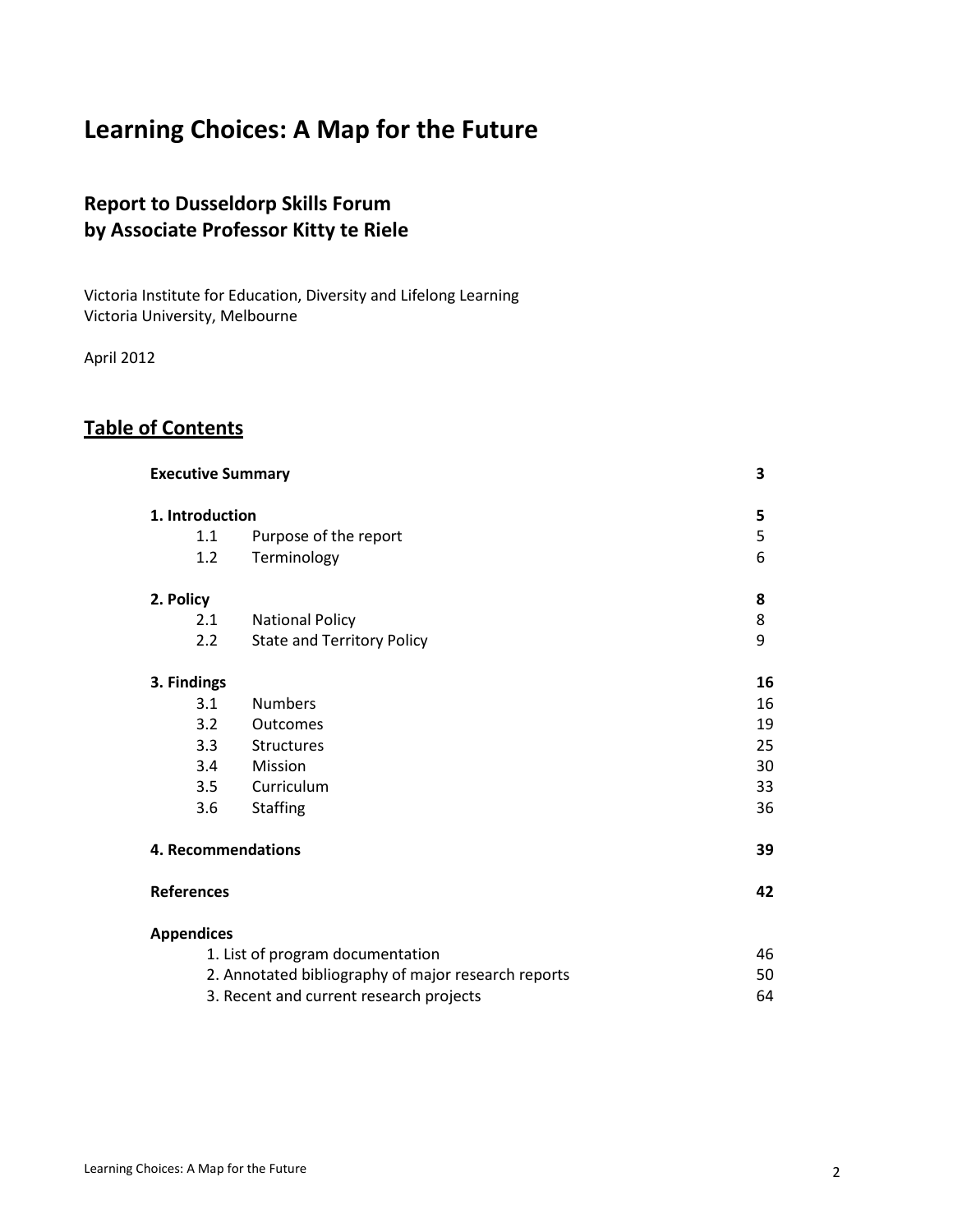# **Executive Summary**

For over 20 years the Dusseldorp Skills Forum has focused on innovative educational pathways to engage young people in learning. This report has been commissioned to provide an overview of the field of alternative education provision in Australia, the multitude of inclusive and flexible learning programs and initiatives that DSF refers to as *Learning Choices*. The report draws together the data and key findings of available research nationally, and identifies the recognised gaps in knowledge that can inform a future research agenda.

The report acknowledges that terminology is contentious, but has chosen to use the terms Learning Choices programs, disenfranchised youth and conventional schooling. As background, an overview of relevant policy in relation to raising educational attainment and provision of Learning Choices programs is provided. Despite a shared national policy agenda, this demonstrates some differences in policy between the states and territories.

The core of the report is based on analysis of the data collected in the national survey of Learning Choices programs (administered by Dusseldorp Skills Forum during 2011), evaluation and annual reports from individual programs, and relevant research reports. The key findings include:

- **Numbers**: the Learning Choices National Scan captured over 400 programs in 1200 locations nationally, working with 33,000 young people during 2011. The actual number of Learning Choices programs, and of young people attending these programs, is higher since the National Scan has not captured all programs in Australia.
- **Outcomes**: program reports provide data in relation to attendance, academic achievement, destinations, non-academic achievement and stakeholder satisfaction. Overall programs outline improvements for these types of outcomes based on young people's previous achievements and experiences, if not relative to state averages. However, the quality of outcomes data varies. Research points to limitations on the ability of programs to achieve positive outcomes as well as limitations related to the measurement of outcomes.
- **Structures**: the vast majority of Learning Choices programs are relatively small, which research suggests enables successful provision. A small majority are full time and a small majority run over a full year or longer. Results from the Learning Choices National Scan show almost all programs are part of a local, state or national network. It is likely non-networked programs are underrepresented in the Scan. Learning Choices programs are organised in a variety of different ways, especially in terms of their relation to conventional schooling. Cross-sectoral and interagency collaborations are considered valuable in the research reports. Funding problems are reported to be a barrier to the quality and sustainability of programs both in program and in research reports.
- **Mission**: about 60% of programs in the Learning Choices National Scan target a broad range of young people, while about 40% have a more specialised purpose. The majority of program reports demonstrate an aim to adapt their approach to meet student needs, rather than aiming to change the young person him or herself. Nevertheless, the research warns against the danger of a deficit approach in the aims or mission of a school.
- **Curriculum**: The Learning Choices National Scan shows that most programs offer accredited course options. Common aspects include practical and applied learning, individual learning plans and integrated/project approaches. The research agrees all of these are important but suggest the quality of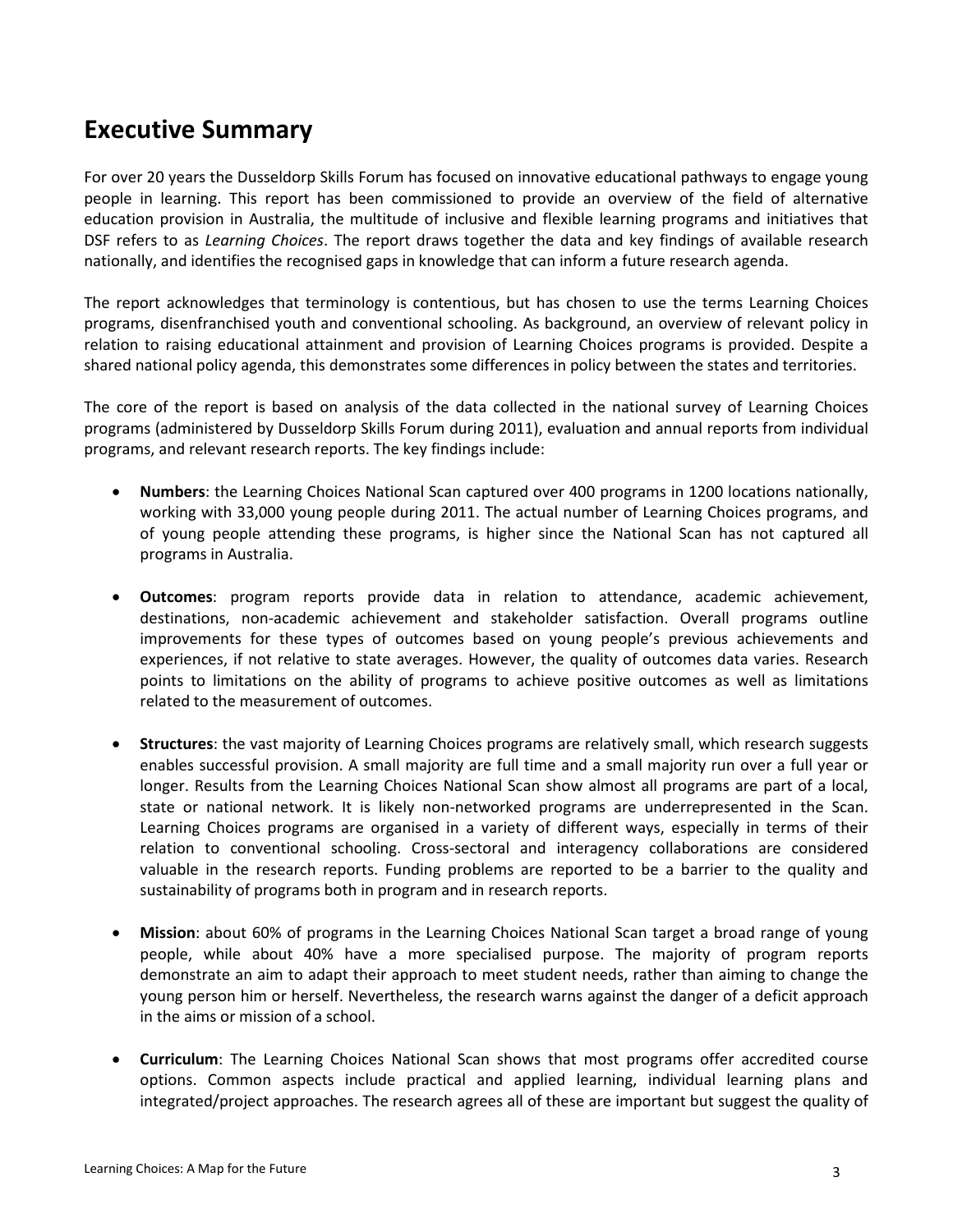implementation varies. The vast majority of programs offer a wide range of activities, including enabling activities, co-curricular activities and activities that connect with the local community. The research mainly comments on enabling activities, noting these are important but not sufficient.

• **Staffing**: Learning Choices programs have relatively high levels of staffing with high staff-student ratios. Research provides evidence this contributes to program success partly because it enables positive relationships between staff and students that are seen as essential. Many programs employ a variety of staff, not just teachers but also youth workers and counsellors. Staff are recognised as being very committed and hard-working. The research suggests professional development needs to be a priority, to support collaboration between a range of staff as well as supporting the high workload.

Major gaps in knowledge that need addressing are listed in section 4 of the report, in relation to the themes of numbers, outcomes, structures, mission, curriculum and staffing. Appendix 2 provides an annotated bibliography of selected, useful research reports and Appendix 3 provides a list of recent and current related research projects.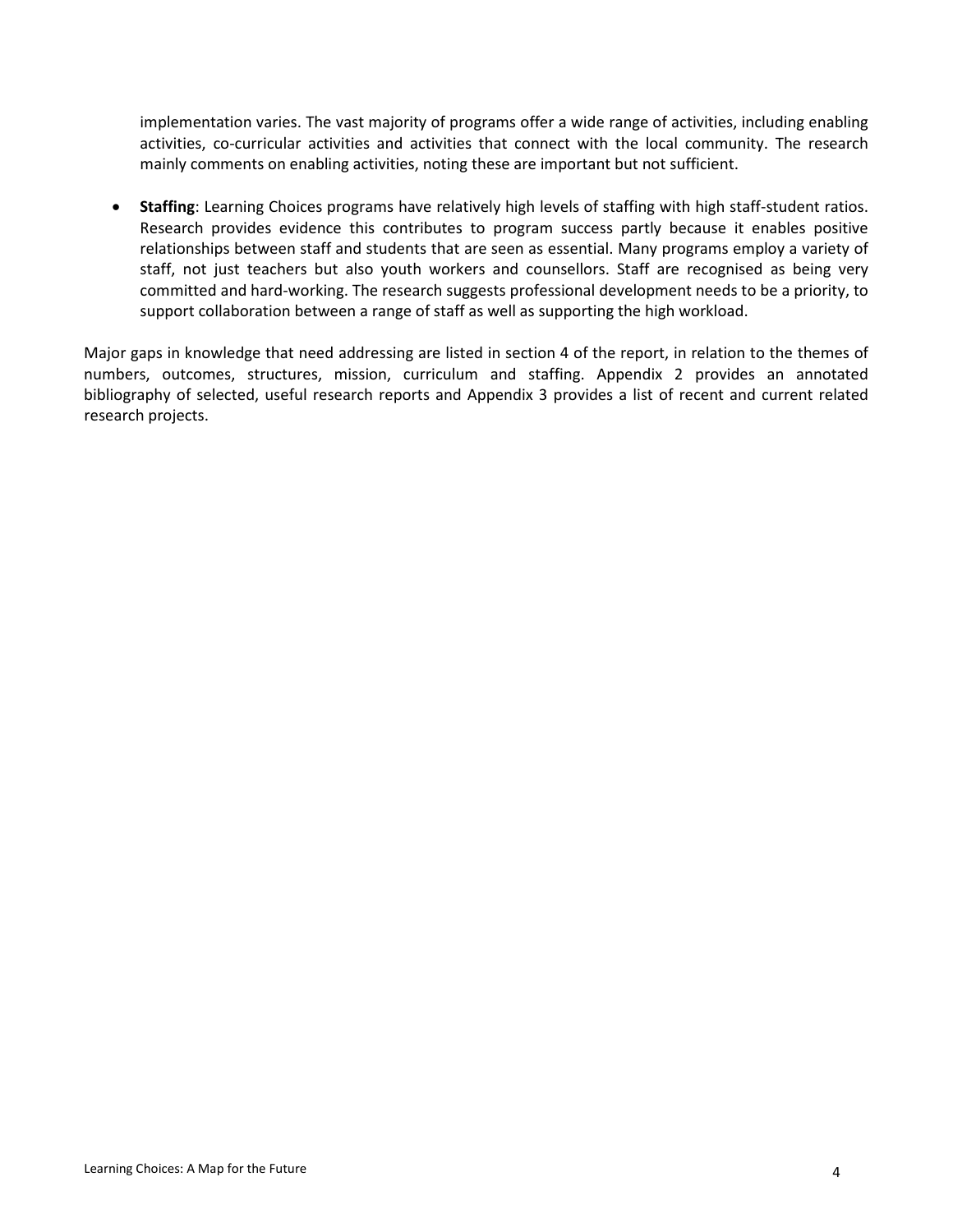# **1. Introduction**

# *1.1 Purpose of the report*

Dusseldorp Skills Forum has commissioned this report to provide a comprehensive picture of the Learning Choices sector, to pull together the existing research and evidence, summarise the data and findings that are available, and identify the gaps in knowledge.

A wide variety of 'alternative' (Learning Choices) educational programs have been developed in Australia aimed at (re-)engaging young people with education. Some of these grew out of interest in progressive and democratic approaches to education while others responded to policy pressures to enable more young people to complete school. However, alternative education in Australia is fragmented both as a sector of educational practice and as a field of research. This means we have only limited knowledge about the range of programs that exist.

What we do know is that Learning Choices programs offer vital pathways to enable young people to remain in school or to return to complete their education. There is clear evidence for the need such Learning Choices programs address. Retention to Year 12 has stabilised at around 75% since the mid-1990s (ABS, 2010). The retention rate for Indigenous young people continues to lag well behind at only 45% (Purdie and Buckley, 2010). The OECD provides comparative data for what it calls upper secondary attainment. The secondary school drop out rate is given as 14.7% for Australia compared to 12.9% for the OECD and 11% for the European Union (OECD, 2009). More than 16% of 15-19 year olds in Australia are not fully engaged and nearly a quarter of 20 to 24 year-olds: that is not in full time education or full time work (FYA, 2010, p.5; p.22). The concern grows when considering those 15-24 year olds who completed Year 10 or below: almost 57% are not fully engaged in the year after leaving school (FYA, 2010, p.21). Early school leaving has been linked to increased likelihood of unemployment, underemployment, crime and ill-health (AIG and DSF, 2007; BCA, 2003; FYA, 2010).

The policy response has been to negotiate a national agreement on youth attainment and transitions: the National Partnership on Youth Attainment and Transitions. As part of this, the Australian Federal, State and Territory governments agreed to a target to raise the Year 12 (or equivalent) attainment rate to 90% by 2015 (CoAG, 2009, p.7). Achieving this target will require many young people who traditionally have left formal education 'early', for whatever reason, to remain in or return to education. Learning Choices programs play an important role in enabling these young people to attain Year 12 or equivalent qualifications and thereby assist governments to meet their target. Knowledge about the contribution Learning Choices programs make to engaging young people with education and helping them attain credentials is imperative.

For the past decade Dusseldorp Skills Forum has built connections among Learning Choices programs through its Learning Choices expos in 2004 and 2006 and its Learning Choices website: www.learningchoices.org.au. In 2011, Dusseldorp Skills Forum further developed this by conducting a national survey of Learning Choices programs and initiatives. The 'Learning Choices National Scan' used the definition of "those programs/schools that cater for young people at risk of not completing their education". More than 400 individual entries were made by the end of the survey period. Although inevitably not all relevant programs are included, this is the most comprehensive database of Learning Choices programs currently available.

This report draws on data from the National Scan, supplemented with reports from individual programs (see Appendix 1) and existing research publications (see Appendix 2 for a selected annotated bibliography) to provide an overview of alternative education provision in Australia.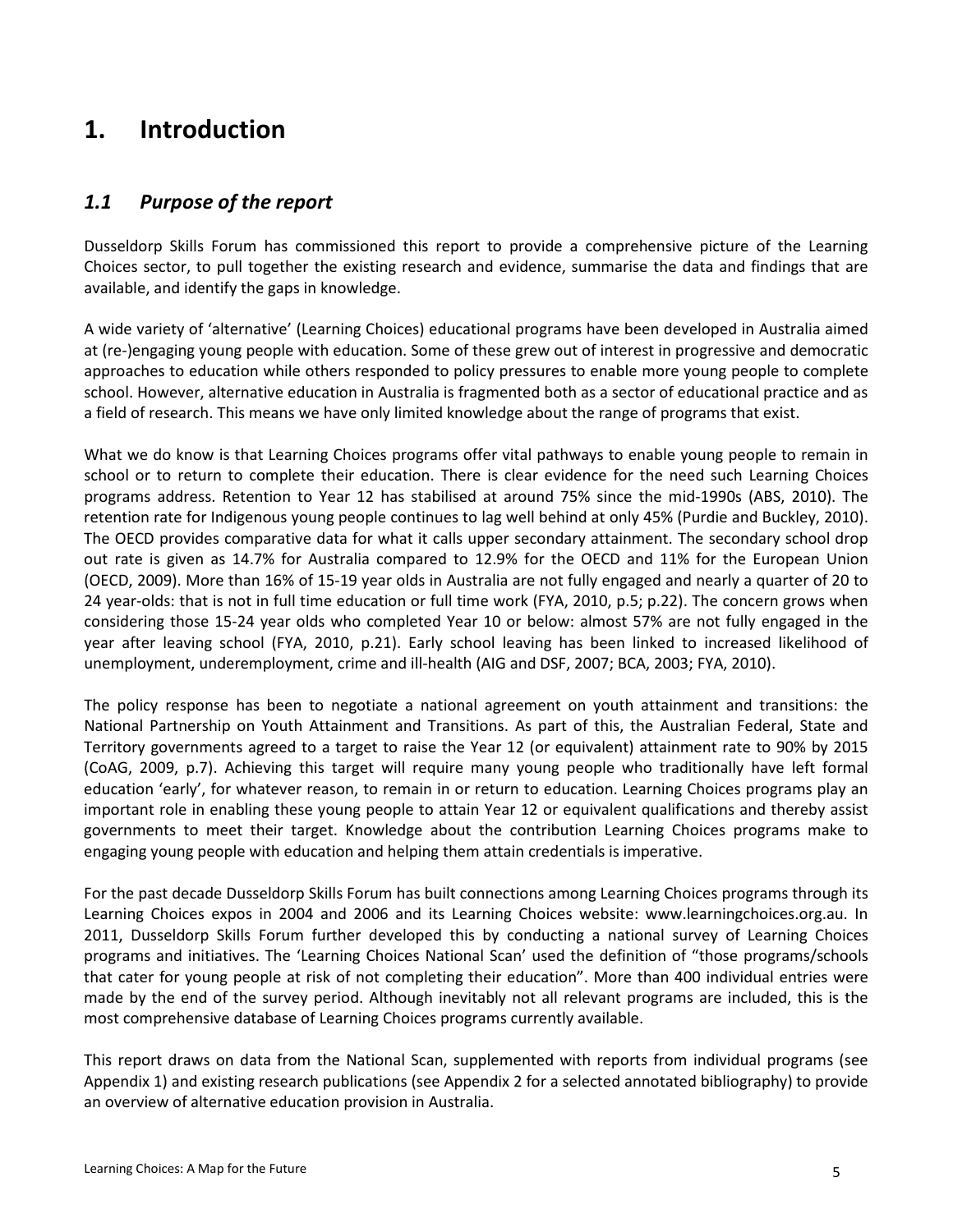# *1.2 Terminology*

A variety of terms are used in program and research reports in this field – and these terms are subject to some controversy and disagreement (eg. see Connor, 2006; De Jong, 2006; Mills and McGregor, 2010). Related to this, definitions of the sector are complex. As argued in the US context by Aron and Zweig (2003, pp.20-21):

There is no commonly-accepted, or commonly-understood, definition of what constitutes "alternative education". In part this reflects the newness of the field (at least as an area that is attracting widespread and mainstream interest), the variety of environments and contexts in which alternative education programming has evolved, and the many subgroups of vulnerable youth who might benefit from some type of alternative education, broadly defined.

Any choice of terms is subject to critique, but in the end a choice must be made, in order to be able to write about these programs. Recognising these limitations this report uses the following terms:

- Learning Choices Programs
- Disenfranchised youth
- Conventional schooling

#### *Learning Choices Programs*

Terms used in reports by and about programs include alternative education, second chance education, reengagement programs, flexi schools or flexible learning options, community-based programs, and nontraditional or unconventional programs. A criticism of some of these terms is that they can be seen to reinforce the status of such programs as on the margin of the education system. Dusseldorp Skills Forum therefore uses 'Learning Choices' as a more positive term. While in reality, for many young people these programs are less an active choice than a last chance (see Spierings, 2003), the experience of alternative programs demonstrates that with proper support such programs can indeed become schools of choice. Moreover, the term Learning Choices indicates that education systems need to provide a range of suitable choices to all young people. Learning Choices programs are often characterised by a shared philosophy of providing enfranchising socially inclusive educational pathways for young people who, for complex reasons, are outside conventional education.

Mills and McGregor (2010) found in their Queensland study that some programs wish to be named and legitimised as schools while others strongly objected to that label. Even the term 'program' has been criticised, because this may imply a lack of permanency - allowing governments to re-allocate funding from one program to another in ways which would not be accepted for schools. Nevertheless, the latter concern is not easily solved through a change in terminology.

#### *Disenfranchised youth*

Similarly, many different terms are used for the young people served by such programs: disengaged, vulnerable, alienated, disadvantaged, and 'at risk' youth. A critique of some of these terms is that they can be seen to blame the young people themselves for their lack of success in conventional schools. Alternative suggested terms are disenfranchised or marginalised youth (Te Riele, 2006a). This report uses 'disenfranchised' to indicate that the causes for young people's difficulty in conventional schooling largely lie outside of them – disenfranchisement is done to them by factors within schooling and society more broadly, rather than by themselves. A concern is that any term that combines an adjective and noun can be seen to label and stigmatise young people. A descriptive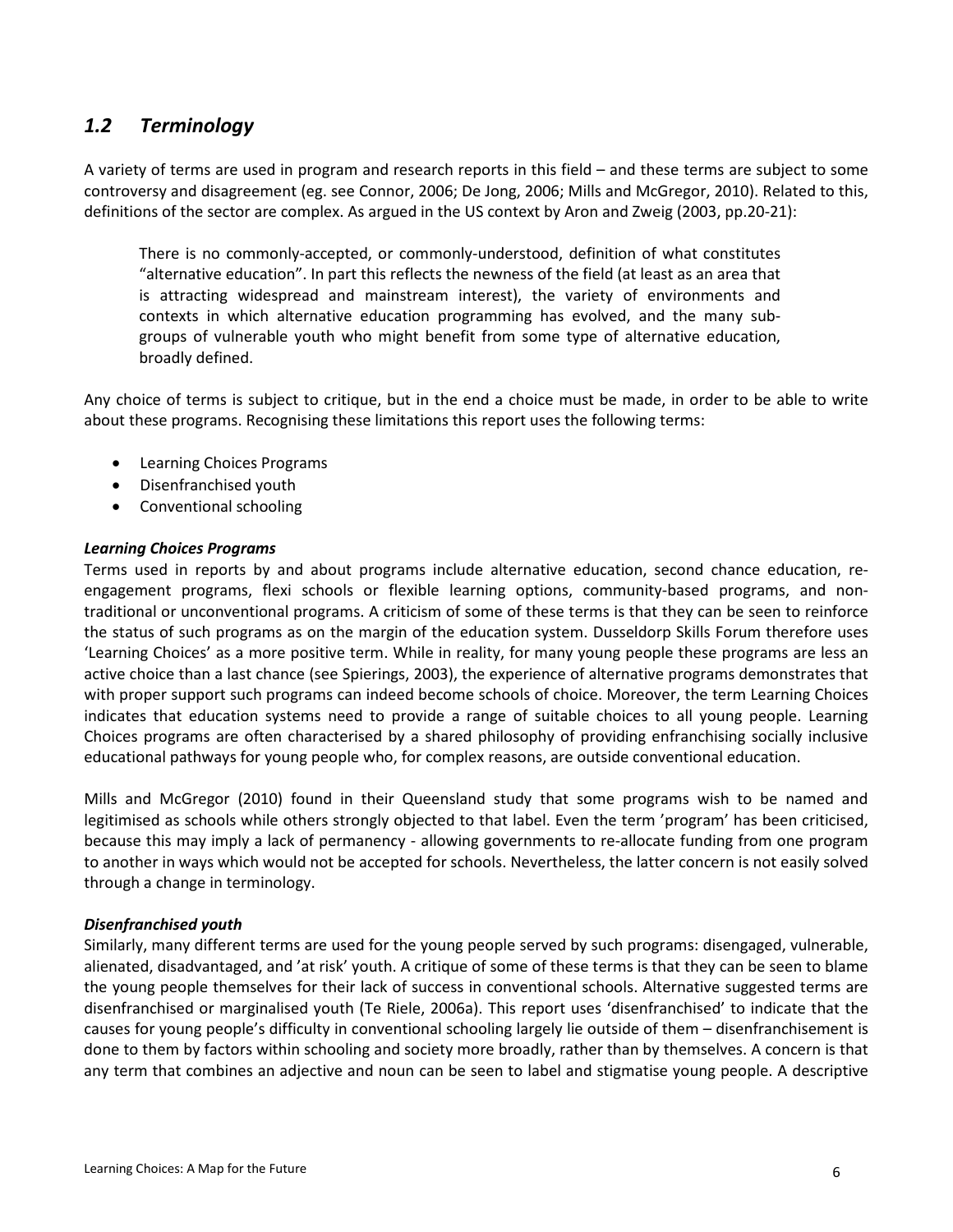phrase such as "young people who have been disenfranchised from education and learning" can counter this, but is too unwieldy to use repeatedly. The report therefore uses 'disenfranchised youth' as a shorthand.

#### *Conventional schooling*

Finally, the term 'mainstream' (as the flipside of 'alternative' or Learning Choices programs) is also challenged. As Connell (1994, p.137) argued "The very concept of 'mainstream' must be called into question, as it suggests reasoned consensus". Rather, mainstream schools are those that conform closely to the dominant, standard image of schooling. Similarly, Slee (2011, p.12, original emphasis) challenges the term 'regular' schools, because it is "code for the implied *normal school*. It follows that there must be *normal or regular students* for whom these schools exist. And, as the logic proceeds, there are other children who are not normal, regular, or valid". The report therefore uses the term 'conventional' schooling.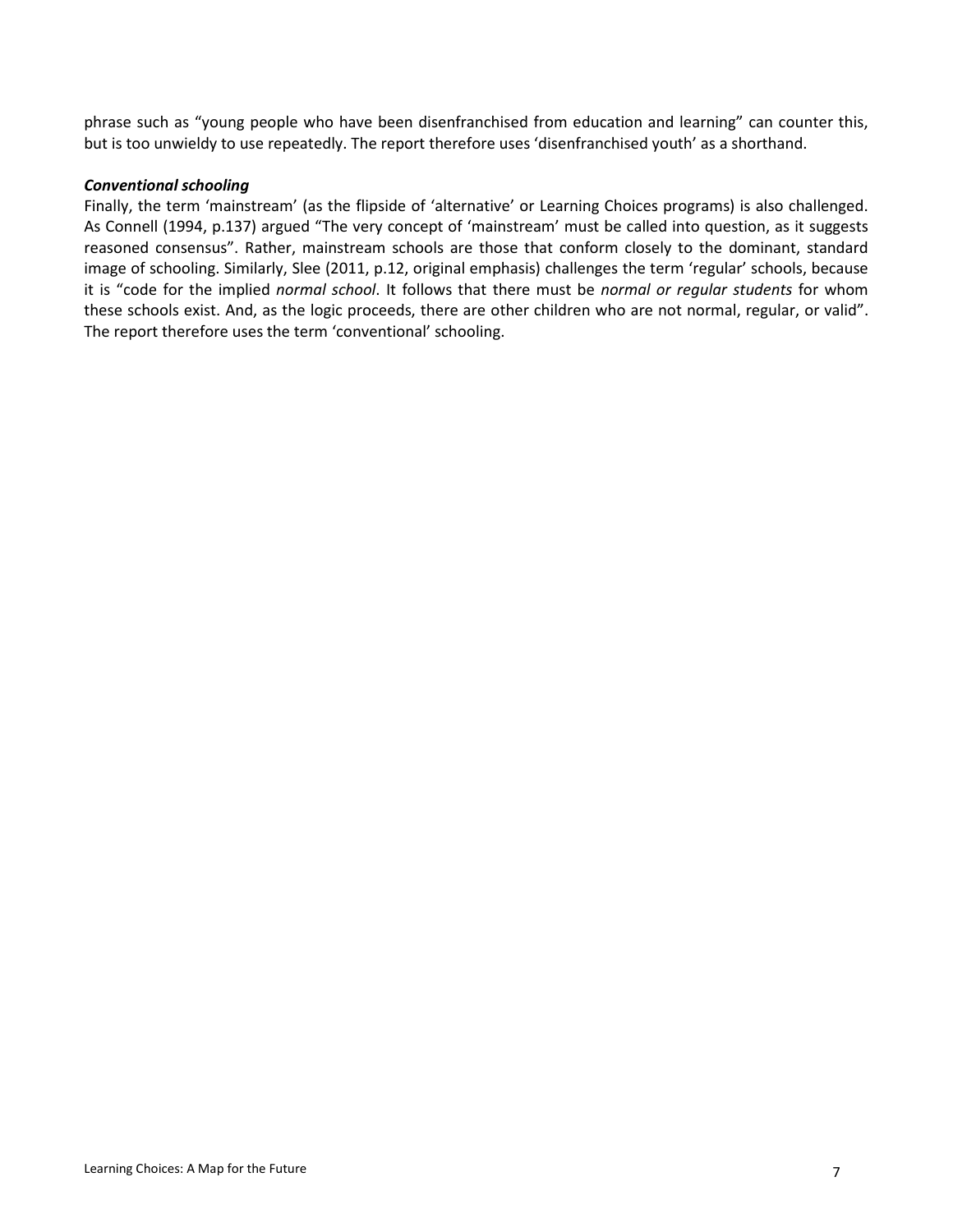# **2. Policy**

Before discussing the findings about Learning Choices programs, it is useful to gain an overview of relevant policy in Australia. In the past few years federal, state and territory governments have changed the requirements around compulsory schooling and participation for young people. In relation to this, they have also established policies relating to the provision of alternative (Learning Choices) educational pathways. These policies impact on the practices of Learning Choices programs and also increase the significance of such programs for attaining policy targets and meeting the needs of disenfranchised young people.

# *2.1 National Policy*

The National Partnership on Youth Attainment and Transitions was negotiated between the Australian Federal, State and Territory governments through the Council of Australian Governments (CoAG) in 2009. As part of this, all governments agreed to a target to raise the Year 12 (or equivalent) attainment rate from 83.5% in 2009 to 90% by 20[1](#page-7-0)5 (CoAG, 2009, p.7)<sup>1</sup>. The relevant 'performance benchmark' (CoAG, 2009, p.14) clarifies the 90% target as "the proportion of young people aged 20-24 who have attained Year 12 or a Certificate II or above". Year 12 leads to the standard senior secondary certificate. Certificate II is a vocational qualification, predominantly provided by state-run Technical and Further Education (TAFE) Colleges and some private 'registered training organisations'.

To achieve this major new target, three related policies have been agreed to:

- 1. A new minimum requirement for young people to complete junior secondary school (Year 10, usually at age 15 or 16). The new agreement involves a shift from a simple age-based requirement to a combination of attainment and age.
- 2. A 'learn or earn' policy, which requires young people to be in full-time schooling, recognised training or paid employment (or a mix of these) until they turn 17.
- 3. Restrictions on access to welfare benefits for young people under age 21, if they have not yet attained a Year 12 or equivalent qualification.

It is worth noting that although the second policy above is for a 'participation' requirement, the common public impression is that it is now compulsory to stay in school until age 17. This is especially evident in New South Wales, where the state policy refers to 'the new school leaving age' (NSW DET, 2009), but also applies to the other states and territories.

The federal government refers to this set of policies as a *Compact with young Australians*. In return for the Year 10 completion requirement, 'learn or earn' participation requirement and welfare benefit restrictions outlined above, the federal government pledges "an entitlement to an education or training place" (DEEWR, 2011). In practice, this means is that the *Compact* promises young people a government-subsidised study or training place as long as a place is available and subject to admission requirements.

<span id="page-7-0"></span> $1$  The 2009 attainment rate is higher (at 83.5%) than the more commonly used retention rate (76%). There are two reasons for this: it is calculated for an older age group (20-24, instead of those progressing directly from Year 7/8 who get to Year 12 at age 17 or 18), and it includes also the completion of 'equivalent' vocational certificates by young people who have left school before Year 12. In real terms, it has been calculated that to meet the CoAG 90% target 92,527 additional young people will need to achieve Year 12 or equivalent between 2009 and 2015 (CoAG, 2009, p.20).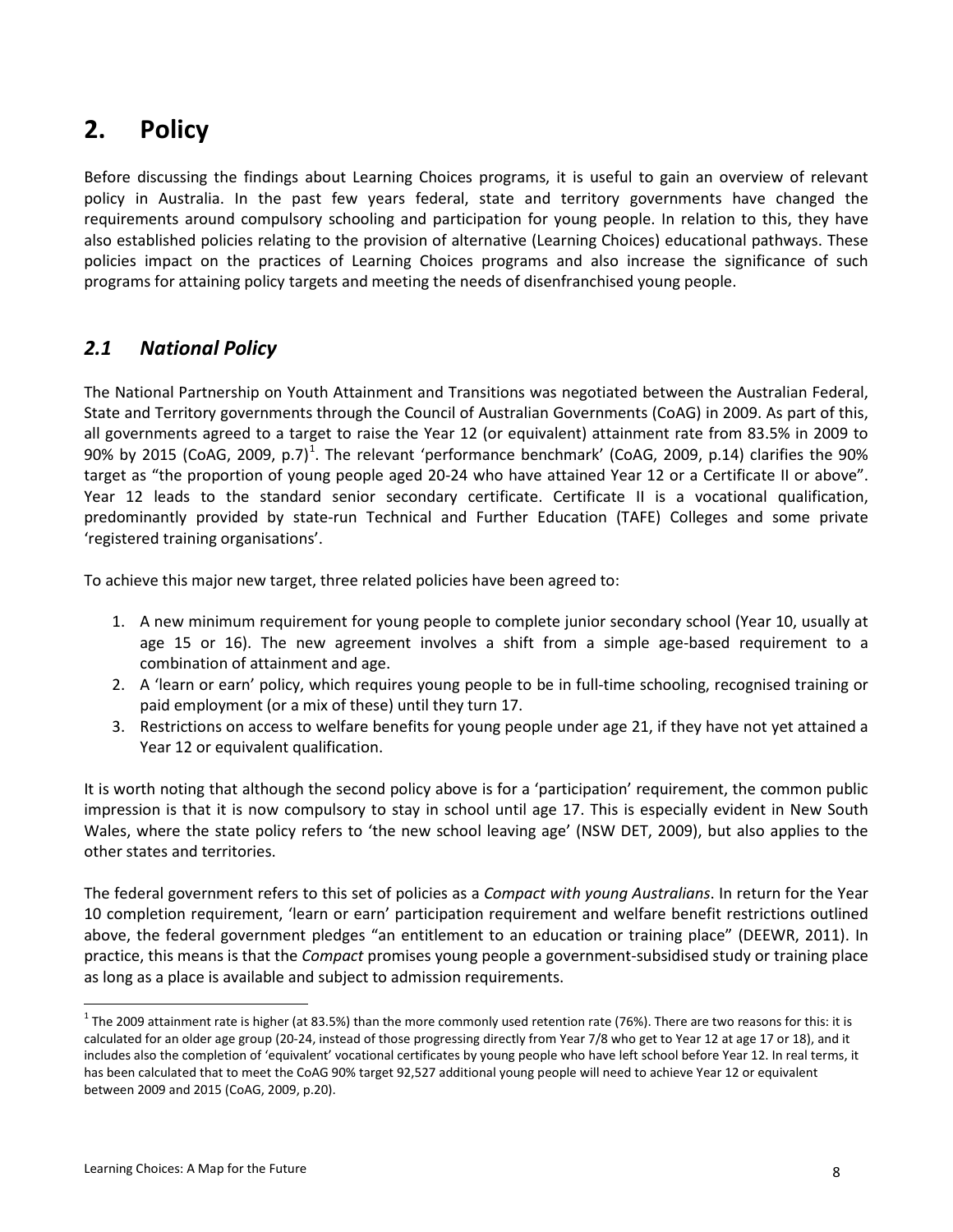For the majority of young people who already complete Year 12 or an equivalent (almost 84%) this may not matter very much. The remaining minority of young people who traditionally have left formal education 'early', for whatever reason, will put the CoAG target and associated policies to the test. For these young people, Learning Choices programs are likely to play an important role.

This has been recognised through the Youth Connections program funded as part of the CoAG agreement. This program is "available to eligible young people who are at risk of disengaging, or already disengaged from education, and/or family and the community" (DEEWR, 2010, p.11) and provided regionally by organisations who were awarded the tender by DEEWR. One of the key strategies is that:

Youth Connections Providers must ensure that at risk young people have access to education or training through an alternative learning facility. This should be through an appropriate facility that already exists in the region or through a facility established by the Provider. Where no appropriate alternative learning facility exists, Providers must establish a facility. (DEEWR, 2010, p.12).

Youth Connections therefore is a vital part of the Learning Choices landscape. Learning Choices programs may be offered by Youth Connections providers or may work closely with the Youth Connections provider in their region.

In addition to Youth Connections, the National Partnership on Youth Attainment and Transitions has also set up School Business Community Partnership Brokers, referred to as Partnership Brokers in short. These aim to foster a strategic, whole of community approach by building partnerships between and among schools, business and industry, parents and families and community groups to support student engagement and improve education and transition outcomes. Learning Choices programs are key stakeholders that Partnership Brokers would be expected to work with. One specific initiative is that some Partnership Brokers have developed service directories that include Learning Choices programs as part of establishing local networks.

Preceding the CoAG policies and of ongoing relevance for supporting Learning Choices programs is the *Schools Assistance (Learning Together — Achievement Through Choice and Opportunity) Act 2004* (Australian Government, 2011). This legislation allocates targeted funding to special schools and special assistance schools. Special Schools provide special programs or special activities for students with disabilities. Special Assistance Schools primarily catering for students with social, emotional or behavioural difficulties. The latter is of most relevance to Learning Choices programs. State and Territory Education ministers must recognise a nongovernment Learning Choices program as a special assistance school, giving them access to this support. Once recognised, the Learning Choices program receives maximum SES funding (70 per cent of the relevant Average Government School Recurrent Costs amount) without regard to an SES score (DEEWR, 2012).

# *2.2 State and Territory Policy*

Through the CoAG agreement, all states and territories have agreed not only to the 90% target but also to the set of three policies outlined above (the *Compact with young Australians*). Nevertheless, there are some minor differences between states and territories, especially in relation to procedures for implementing the policies and in relation to alternative education provision. This section provides a snapshot of the requirements in each State and Territory, as well as an indication of their policies in relation to Learning Choices provision.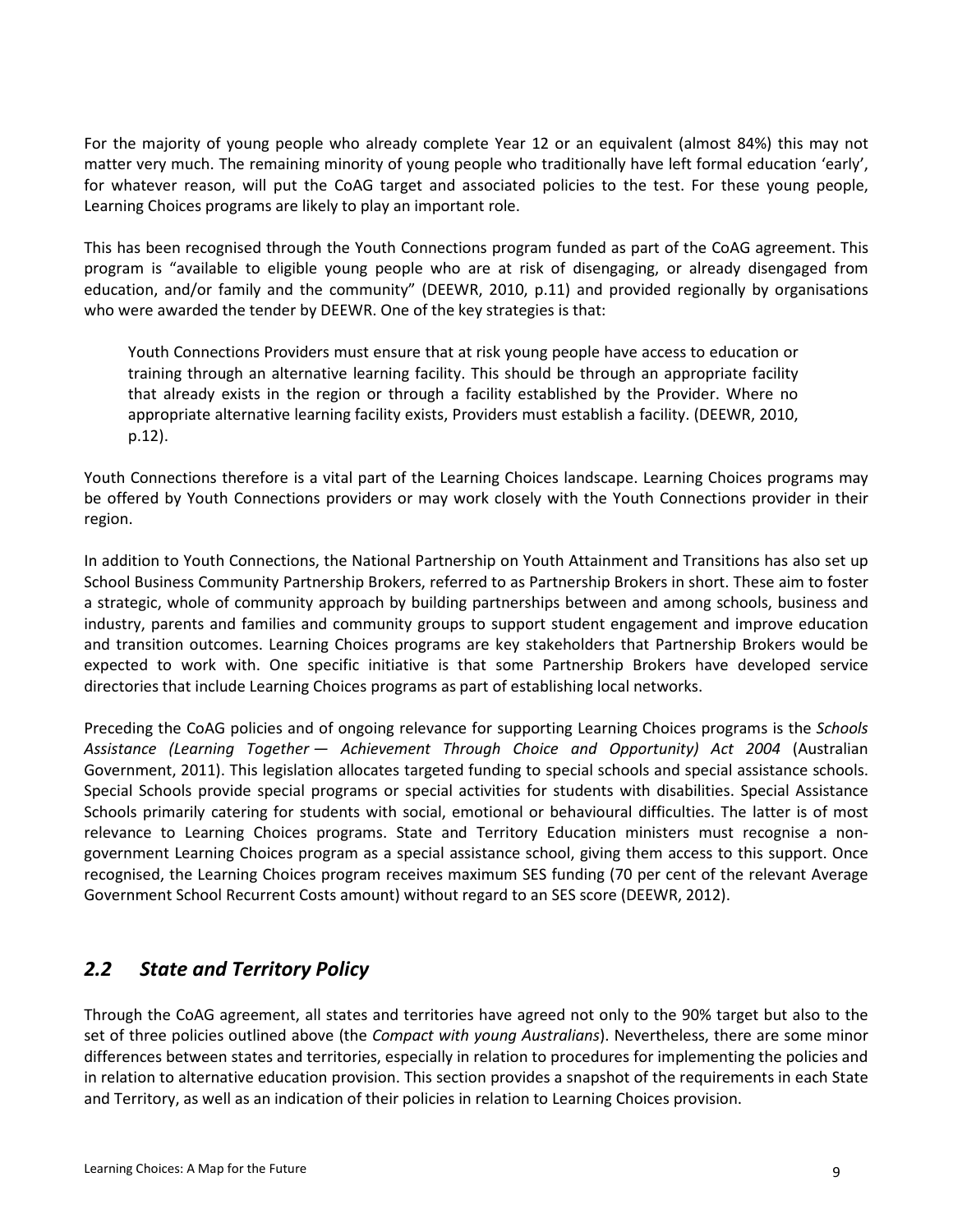#### **ACT Snapshot**

- A young person under age 17 who has not yet completed Year 10: For youth who indicate an intention to leave, responsibility rests with schools to complete a 'High School student Re-engagement/transition checklist' and to assist the young person with the transition to another school, college or approved education provider. Approved education providers are Registered Training Organisations that enable a young person to complete year 10 or 12 or undertake a vocational education and training course.
- A young person under age 17 who has completed Year 10: For this group the default expectation is to remain in education, however, the young person or their parent may apply for an Approval Statement (to undertake work related training, join the workforce or a combination of work /training/education) or even an Exemption Certificate for full or partial exemption from the participation requirement.

The ACT Youth Commitment requires all agencies that serve young people to the age of 17 to commit to ensuring that no young person is lost from education, training or employment (ACT DET, 2011). The Re-engaging Youth Leadership Group within the Education and Training Directorate (ETD) is responsible for alternative pathways. For example, the Tuggeranong Re-engaging Youth Network Board (RYNB) reports to this group, and has a key aim "to identify and communicate current pathways for the re- engagement of young people and future pathway opportunities" (ACT Government, 2011c).

#### **NSW Snapshot**

- A young person under age 17 who has not yet completed Year 10: Leaving school is a collaborative process between the student, the parent/caregiver, the school and the local TAFE whereby it is determined if it is in the student's best interest to transfer to TAFE for a Year 10 equivalent program. If all parties agree, then an approval form is completed by the school principal and the TAFE Institute director. It is also possible for the young person to take up an apprenticeship (or traineeship). This requires the principal to issue a Certificate of Exemption from Enrolment (NSW DET, 2009).
- A young person under age 17 who has completed Year 10: The school principal needs to ensure there are appropriate systems and procedures in place for supporting students in deciding which participation pathway to follow if they decide to leave school. Students who choose full-time work may be asked to provide a letter from their employer to the principal that confirms their employment (NSW DET, 2009).

In relation to Learning Choice programs, the Links to Learning program provides fixed-term grants to nongovernment community organisations to assist them in working with young people aged 12-24 who have left or are at risk of leaving school (NSW DEC, 2011). Learning Choices programs have been able to get recognition as special assistance schools (see national policy above). More recently, the NSW Board of Studies has added the option for schools to register as a "Board Endorsed Alternative Education Program". This provision enables a minority of young people to meet the new completion and participation requirements through an alternative program (NSW Board of Studies, 2011, p.10). Young people can also complete the Year 10 equivalent through an approved Learning Choices program at TAFE (approved in exceptional circumstances), or participate in one of the Government funded Youth Connections programs.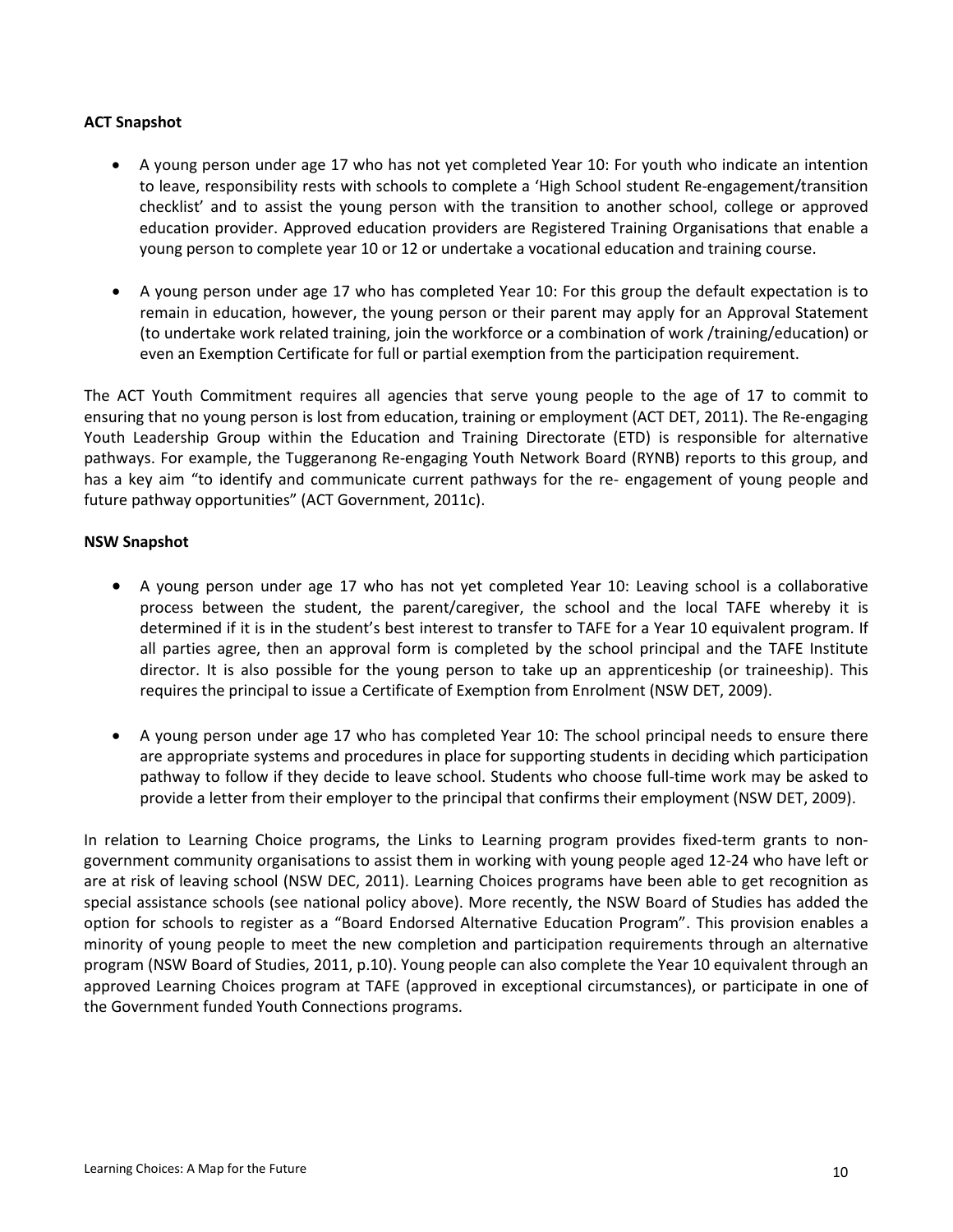#### **NT Snapshot**

- A young person under age 17 who has not yet completed Year 10: In the Northern Territory, there is no clear procedure for students under the age of 17 who wish to leave school before completing Year 10, except obtaining approval to provide home education.
- A young person under age 17 who has completed Year 10: After completing Year 10, young people must complete a Notification of Arrangements form (NT DET, 2011a). The responsibility lies with the parent/guardian to ensure the form is completed and sent to the school or local Division. They need to get the training provider or employer to complete their details and indicate the hours per week the young person will be engaged in work or training. The Northern Territory also offers a 'Beyond School Guarantee Referral Service' for young people who need "assistance with pathways to employment, education or training choices in the first two years after leaving school" (NT DET, 2011b). Providers of approved training programs and employers are expected to ensure the young person has completed Year 10 before accepting them for training or employment.

Supports for Learning Choices related initiatives in the Northern Territory include:

- Personal Learning Plan as part of the Northern Territory Certificate of Education and Training (NTCET) to assists students in planning for their future (NT Office of Youth Affairs, 2010).
- The Alice Springs Youth Hub, which includes "an alternative education program for young people who have difficulty engaging in school" (NT Government, 2011) provided by the Edmund Rice Education Australia's national Youth+ initiative.
- Regional Youth Education Coordination Project that focuses on disengaged youth in 13 remote communities in Central Australia (NT Office of Youth Affairs, 2010).
- Training for Remote Youth provides structured training and learning experiences that prepares youth for employment in the community or re-engages them in further learning (NT Office of Youth Affairs, 2010).
- The Northern Territory Open Education Centre (NTOEC) may act as a 'de facto' Learning Choices program for some students (NTOEC, 2011).
- The Indigenous Response Program (NT DET, 2011c) provides access to Vocational Education and Training (VET) that meets the specific needs of Indigenous clients and is delivered on site in communities. This is not an alternative to meet the participation requirements, as it is offered only to Indigenous people who are at least 17 years of age.

#### **QLD Snapshot**

- A young person under 16, with or without Year 10: Queensland refers to a compulsory school age *until*  the young person turns 16 or completes Year 10, whichever comes first. It appears that exemptions and Learning Choice Options are not available to youth under 16 years, who must remain in school during the compulsory school age. In Queensland, the Senior Phase Education and Training Reforms for the Future (ETRF) preceded the CoAG agreement by several years and as a result there are some differences with other states.
- A young person between 16 -17, with or without year 10: enters the compulsory participation age whereby they must remain in a full-time combination of education/training/employment (25 hrs week) until 17 years; unless full-time employment or an apprenticeship is obtained. Senior Education and Training (SET) Planning is used to assist students to identify appropriate education and training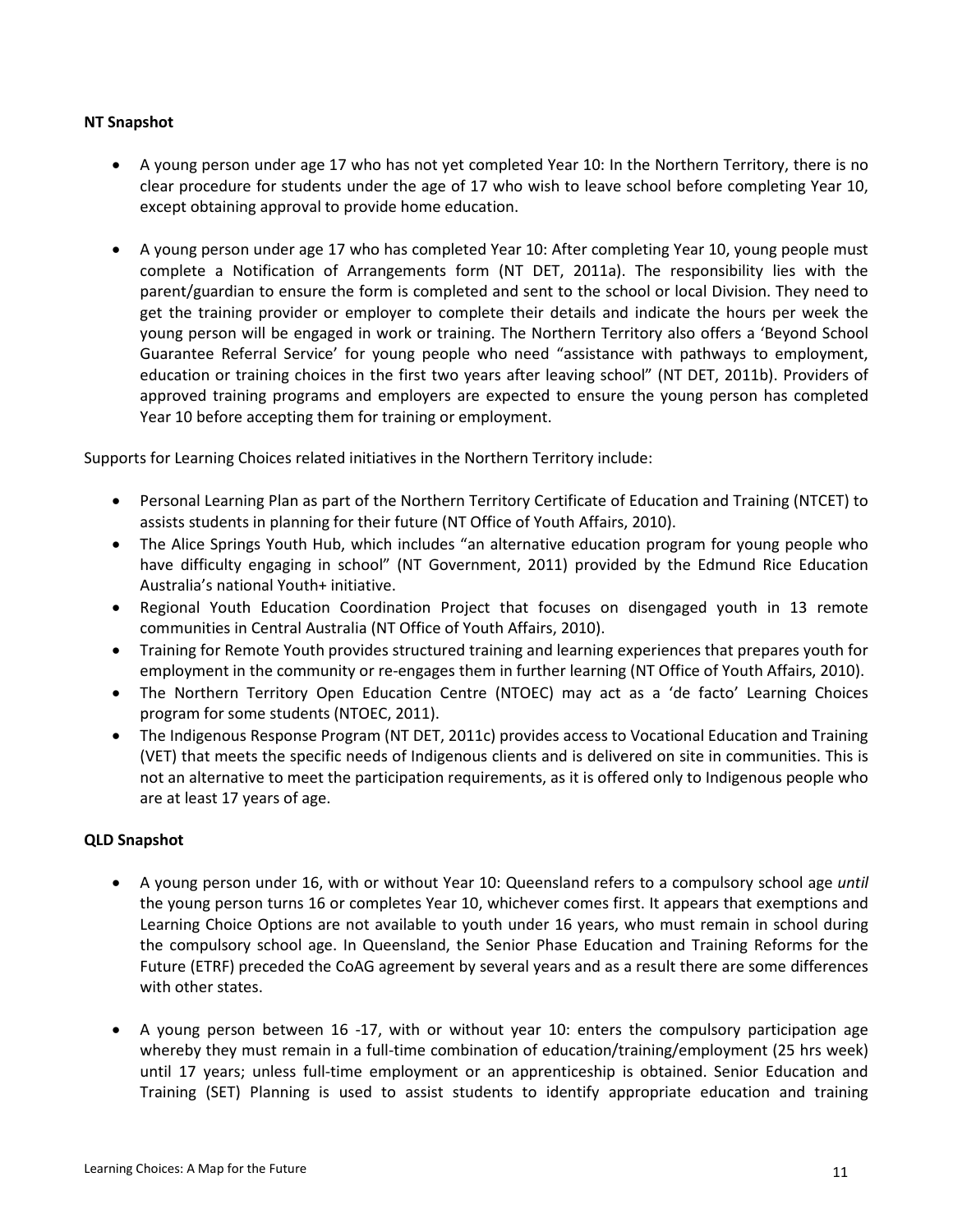pathways (Education Queensland, 2011b). The Principal is required to open a learning account for students with the Queensland Studies Authority so that a young person can work towards a Certificate of Education if he/she wants to. The compulsory participation age ends when the young person gains a Senior Certificate, Certificate III or Certificate IV; or has participated in eligible options for 2 years; or turns 17 (Education Queensland, 2007, 2011a)

In relation to recognising Learning Choices programs as special assistance schools, the Queensland government uses these criteria for an accredited non-state school (Education Queensland, 2010):

- has been established specifically and solely for the purpose of catering for young people who are not engaged in education, VET or work;
- has facilities, staffing structures and operational models that support education services for young people to re-engage in sustainable educational pathways;
- enrols only students who are not engaged in education, VET or work;
- enrols students mainly through a referral process (e.g. other schools, juvenile justice system, child protection agency, community agencies, etc);
- has a flexible and specific educational program designed to re-engage and maintain students in an accredited education pathway;
- has active links with community agencies and educational providers which assist 'at risk' youth;
- does not charge tuition fees.

Learning Choices programs funded by the government to support young people who are at risk of disengaging or have disengaged include (Education Queensland, 2011b):

- Access to Pathways
- Flexible Learning Services
- Youth Support Coordinators
- the Queensland Community Mentoring Program
- Positive Learning Centres
- Get Set for Work

#### **SA Snapshot**

- A young person under 16, with or without Year 10: In South Australia, the compulsory school age is until age 16. The parent/guardian of a young person under age 16 can complete a request for 'Exemption from school enrolment/attendance and education enrolment/participation' that the school can approve (SA DECD, 2011a, b).
- A young person between 16 -17, with or without year 10: Between the ages of 16-17, young people must participate in an approved learning program or apply for an exemption to participate in full time employment, unless they have already completed the Year 12 SACE or an equivalent qualification. Responsibility lies with the student's school to negotiate an approved learning program using the EDSAS (reporting system) to create a Compulsory Education Age (CEA) record (SA DECD, 2011c, d). For an exemption, the school initiates a counselling process to discuss the student's circumstances and the quality of the employment opportunity in terms of any training component and its relevance to the student's future career aspirations. The school principal must endorse the exemption form and forward it to the Director, School and District Operations (SA DECD, 2011b, d).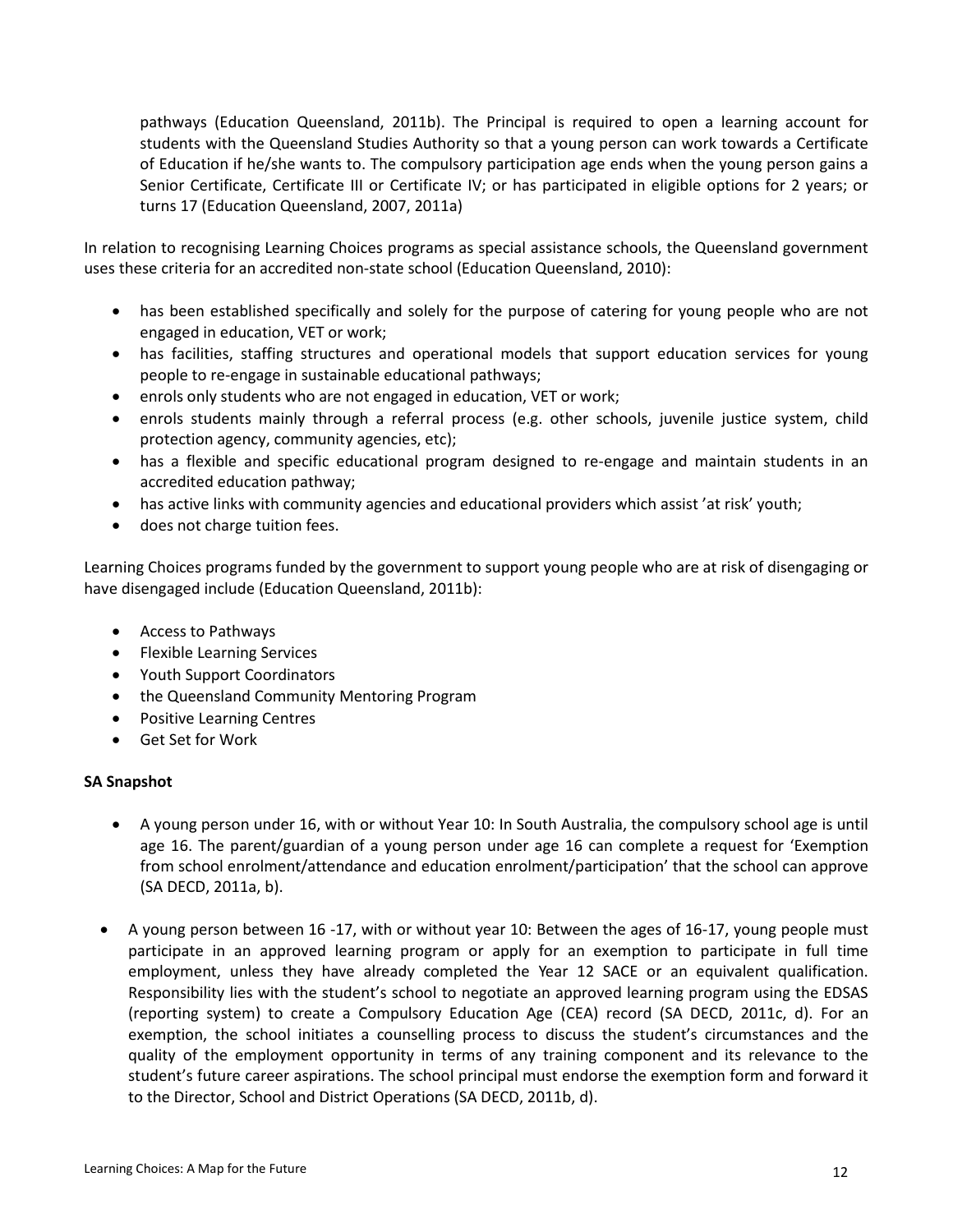In relation to Learning Choices programs, in 2005 South Australia set up Innovative Community Action Networks (ICANs) which from 2007 onwards also included Flexible Learning Options (FLO). This is the most systematic, state-wide approach to Learning Choices provision in Australia so far. ICANs are supported at state level but operate locally through a management committee that "collaborates to develop local solutions to meet the particular needs of identified disengaged young people in their region" (SA DECS, 2011, p.4). Flexible Learning Options is an enrolment strategy whereby the activities undertaken by the young person may include "part-time schooling; learning at an independent centre located off a school campus; a TAFE course, a course provided by a non-government organisation and structured workplace learning" (SA DECS, 2011, p.4). Responsibility for students remains with the local government school, even when they leave to attend FLO activities elsewhere, but practical support for the young person is provided through a case manager.

#### **TAS Snapshot**

- A young person under 16, with or without Year 10: In Tasmania, all young people are required to be enrolled in a school or home-educated until the end of the year in which they turn 16 with or without completing Year 10 (Department of Education Tasmania, 2011a). Parents can apply for 'dispensation' to the Secretary of the Department of Education through their local school for medical reasons.
- A young person between 16 -17, with or without Year 10: For Year 10 students the responsibility lies with the school principal who must lodge a participation record with the Tasmanian Qualifications Authority (TQA) identifying the student's intended destination for the following year. Leading up to this, government schools use a pathway planning process for each student, supported by Pathway Planning Officers. However, the responsibility for ensuring the plan is implemented lies with the parent/guardian (Department of Education Tasmania, 2011b, c).

In terms of Learning Choices programs, Innovative Flexible Education Grants are used to provide initiatives that support flexible learning for secondary students. Grants are made to partnerships of non-government organisations with government schools for three years "to support new ideas worth exploring or existing programs which could provide evidence to show they work" (Department of Education Tasmania, 2011d). The consultation paper for *the Agenda for Children and Young People* (Tasmania DPC, 2010) proposes to examine the concept of extended schools, and to "develop an understanding that education can occur in a range of settings and through a variety of delivery mechanisms for young people who are excluded or absenting themselves from school".

#### **VIC Snapshot**

- A young person under age 17 who has not yet completed Year 10: An exemption authorised by the Regional Director is required. This is done through completing a 'School Exit Form' (DEECD, 2011a, b). Permission may be granted for undertaking an apprenticeship or to complete Year 10 or equivalent in a non-school setting. These young people should also have a formal exit interview with a careers practitioner and complete the Managed Individual Pathways (MIPs) information and individual Career Action Plans (pathway plans) documentation.
- A young person under age 17 who has completed Year 10: Exit interviews and the 'School Exit Form' also apply to young people under age 17 who have completed Year 10. Schools are required to record destinations of Year 10-12 exit students through CASES 21 (the integrated school administration and finance software system used in Victorian Government Schools) for transmission to DEECD following the February Census (DEECD, 2011a, b).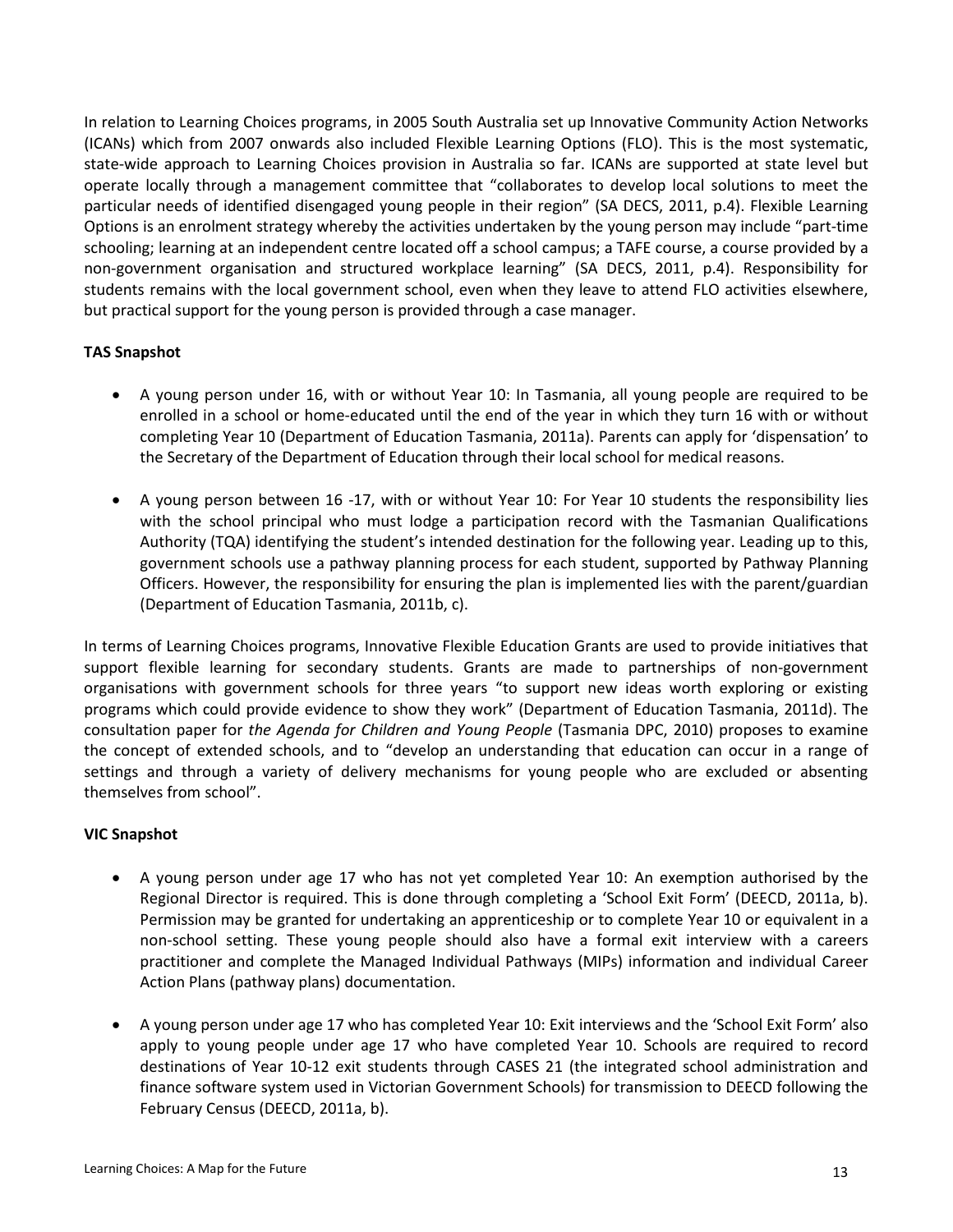In relation to Learning Choices programs, the Victorian government has been working towards a policy framework that is intended to provide a strengthened, consistent and coordinated approach (DEECD, 2010). Four tiers of flexible learning options have been proposed (KPMG, 2009):

- 1. Differentiated provision of education (within mainstream schools)
- 2. Targeted initiatives (for prevention of disengagement)
- 3. Flexible learning options within school settings
- 4. Flexible learning options in separate or off-site settings

This report is the starting point for ongoing policy development that has not yet been resolved. A DEECD-Victorian Community Sector Roundtable was held in 2011 on the topic of 'disengaged youth'. More recently, Youth Partnerships Pilots have been established that are aimed at "strengthening collaboration and consistency in service provision to young people, to improve engagement with education and training, leading to an increase in the completion of Year 12 or equivalent and reducing the escalation of problems for individual young people" (DEECD, 2012).

#### **WA Snapshot**

- A young person under 16, with or without Year 10: Western Australia, like Queensland, created youth participation legislation some years before the CoAG agreement. As such any young person under 16 years is within the compulsory school age and is expected to stay at school or be registered for home schooling until they turn 16.
- A young person between 16 -17, with or without Year 10: Young people under age 17, whether they have completed Year 10 or not, should have an individual pathway plan (WA DET 2007, 2011). A pathway refers to a course or combination of courses to be accessed by a student in fulfilling the legal requirement of full-time participation. A 'Notice of Arrangements' form as well as either an 'Application to Participate in a Combination of Options' form or 'Application to Participate in Full-time Employment' form needs to be completed by the parent/carer. The Participation Manager in the local district education office has authority to approve this (WA DET 2007, 2011). Unique to WA, responsibility is placed on employers, who are not allowed to employ compulsory-aged students in the year in which they turn 16 or 17 years of age on a full-time or part-time basis without prior approval, if the employment forms part of a pathway option other than full-time school (WA DET, 2007).

Learning Choices programs in WA are organised in two ways:

- 1. Engagement programs are for young people in Year 11 and 12, and aim to enable them to better access further education, training and / or employment by developing "awareness, skills, knowledge and personal attributes" (WA DET, 2011b).
- 2. Community based courses are for young people of compulsory school age who have disengaged from schooling and need an alternative opportunity "to develop their literacy, numeracy, social and life skills in a safe and secure environment that is comfortable for them and conducive to learning" (WA DES, 2011, p.1).

WA also has Curriculum and Re-Engagement (CARE) schools that specifically cater for young people disenfranchised from mainstream schools (eg. BPEA, 2011; CTEC, 2010).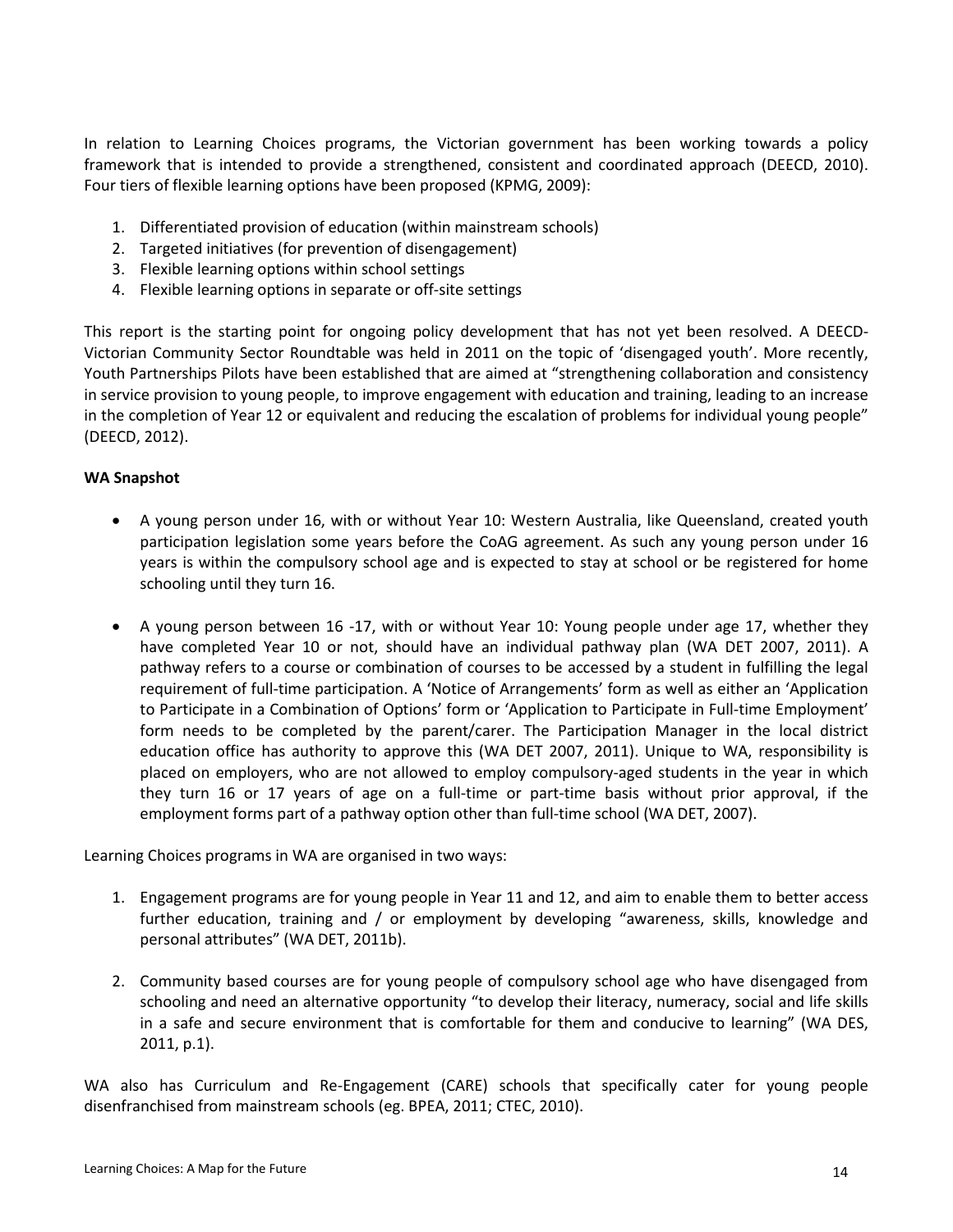Generally, across all states and territories, there is little knowledge about how these various procedures work 'on the ground' and the impact they have on supporting successful transitions. Further research is needed to document the enactment and effects of these policies.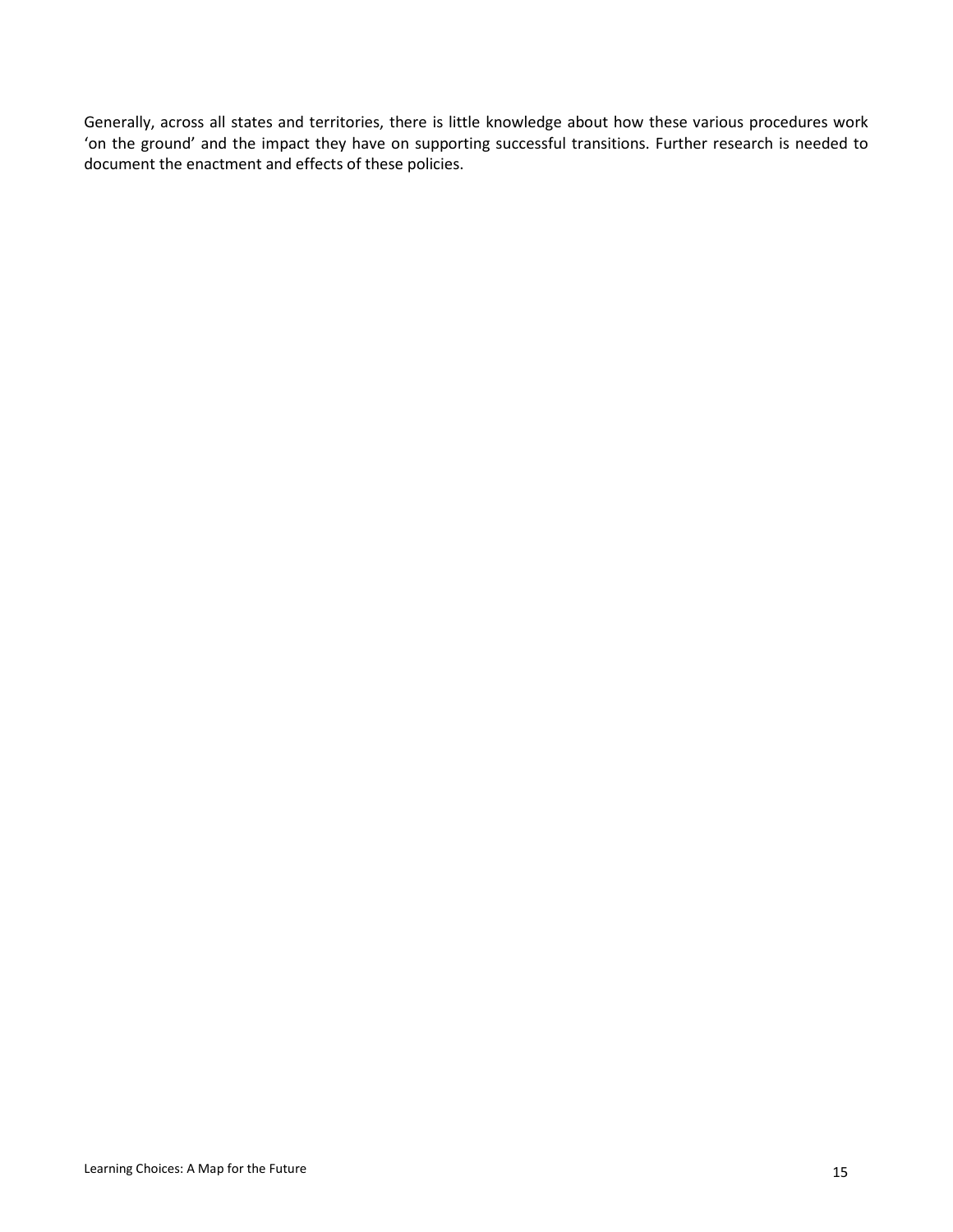# **3. Findings**

The aim of this report is to map existing knowledge about Learning Choices programs in Australia, in order to inform further research as well as policy and practice. Therefore, the analysis of findings has used two strategies:

- Establishing factual data what do we know from the Learning Choices National Scan and the additional program reports? (see Appendix 1 for the list of reports);
- Synthesis of existing research what are the key findings as well as indications of gaps in knowledge from recent major research reports? (see Appendix 2 for an annotated bibliography of selected reports and the reference list for all sources).

This section discusses the results of each of these strategies in relation to six topic areas that are relevant to understanding Learning Choices provision:

- Numbers
- Outcomes
- Structures
- Mission
- Curriculum
- Staffing

# *3.1 Numbers*

#### *Data*

As outlined in section 1.2, terminology in this sector is contested and definitions of the sector are complex. Estimating the number of Learning Choices programs and students is, therefore, not straightforward. Overall, the responses to the Learning Choices National Scan add up to 61,000 young people in over 400 programs in almost 2000 locations nationally. However, two specific contributions to the Learning Choices National Scan require further consideration: Adult and Community Education (ACE) in Victoria with 10000 students in 320 locations and the Victorian Certificate of Applied Learning (VCAL) with 19175 students in 430 locations. Without a doubt these both offer choices for learning to young people: ACE (as well as TAFE across Australia) gives young people the option of studying for vocational certificates, traineeships and apprenticeships within a more adult, post-school environment. VCAL (as well as senior secondary VET in School (VETiS) pathways in other states and territories) offer an alternative to the traditional academic Year 11 and 12 curriculum. VCAL and VETiS demonstrate how school systems have responded to the dramatic rise in retention to Year 12 during the 1990s and the resulting broadened student population by offering more inclusive curricular approaches. Both ACE/TAFE and VCAL/VETiS enable many young people to remain in education by offering vocational learning options that lead to credentials that are in many (although not all) ways equivalent to more traditional Year 12 qualifications.

The remarkable success of ACE/TAFE and VCAL/VETiS is worth noting. They provide inspiration for how innovative educational initiatives can take hold and become so widespread they are part of conventional educational provision. For example, both Myconos (2011, p.2) and YacVic (2011, p.6) suggest VCAL plays an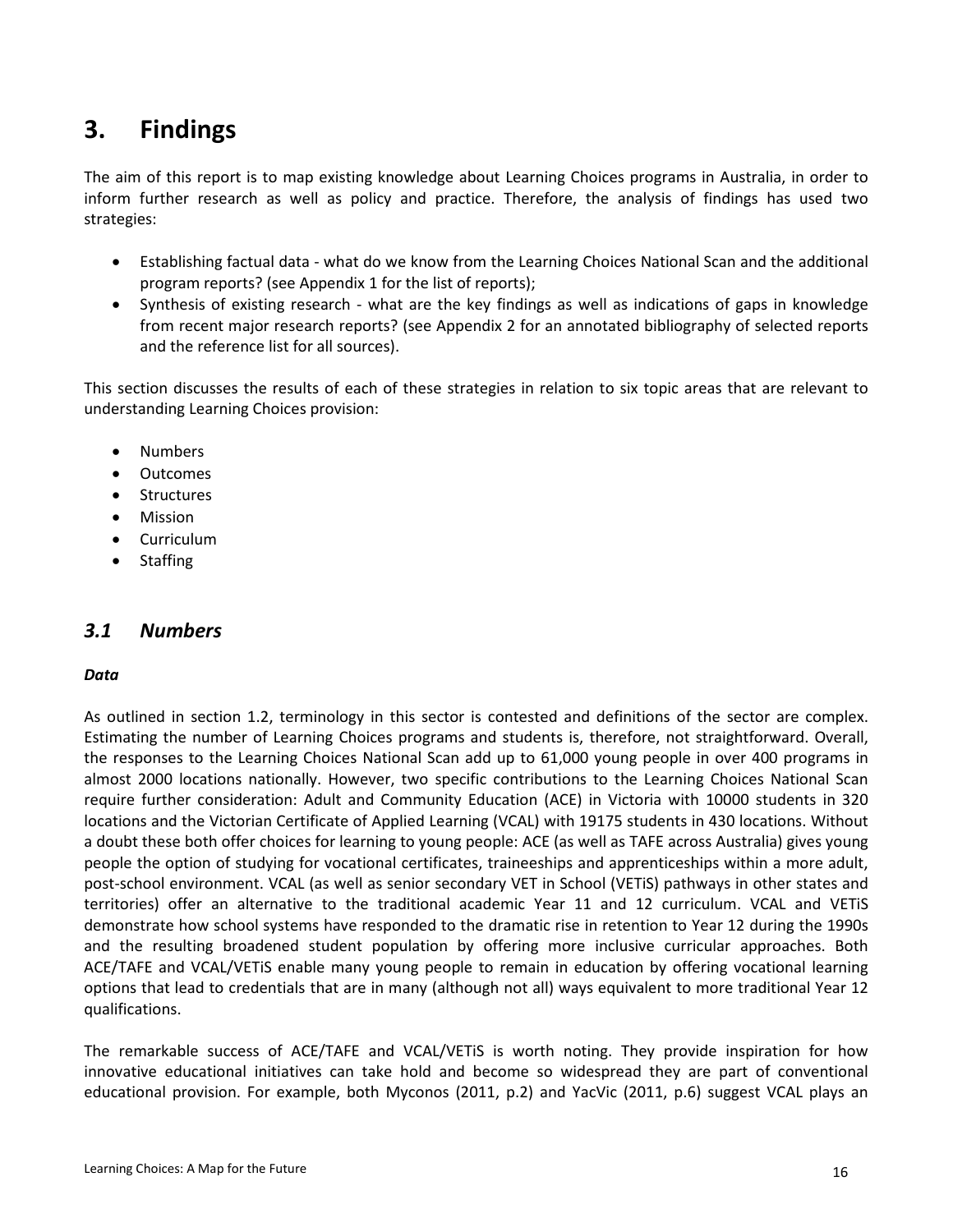important role in catering for many students within conventional education. The ACE Learn Local website makes clear that "Learn Local education and training is for everyone", rather than catering specifically for disenfranchised young people. Including not only VCAL and ACE but also VETiS and TAFE nationally would increase the number of locations and young people manyfold. Such inclusivity and reach is good for young Australians, but also reinforces these programs' more mainstream nature. For this reason, this report does not include ACE/TAFE and VCAL/VETiS as entire, large programs within the notion of Learning Choices programs.

For this report, Learning Choices programs are those that are (as yet) not mainstream and are aimed particularly at disenfranchised young people who are not well served by more conventional schooling. This includes those aspects of ACE/TAFE and VCAL/ VETiS that explicitly aim to cater for young people who are unlikely to complete their schooling in conventional settings. In the ACE and TAFE sector that includes alternative Year 10 and Year 12 programs, such as the Certificate in General Education for Adults and the Tertiary Preparation Certificate. In VCAL/VETiS that includes Community VCAL programs as well as other specific Learning Choices programs that draw on VCAL or VETiS for their curriculum.

Using the scope as outlined above, the results from the Learning Choices National Scan point to:

- 33,000 young people
- in over 400 programs
- in 1200 locations nationally.

In addition, another 4100 young people were on waiting lists to enrol in programs (see Holdsworth, 2011). This data highlights that Learning Choices programs cater for large numbers of young people and play an important role in educational provision in Australia.

Moreover, the actual number of Learning Choices programs, and of young people attending these programs, undoubtedly is much higher than is evident from the results of the National Scan. For example, the Scan has an underrepresentation of programs from New South Wales, from programs that operate within the government sector, and from un-networked programs. It is safe to state that *tens of thousands of young people in hundreds of programs across Australia* are engaged in flexible and alternative learning initiatives as part of the Learning Choices sector.

#### *Synthesis of research*

#### *Key findings*

Research in this field has tended to focus on relatively small numbers of Learning Choices programs, and thus can shed little additional light on the number of programs and students nationally. However, several authors do point to the high demand for the sites they researched, with waiting lists a common feature (eg. Beck, 2010; Hands on Learning, 2010; Mills an McGregor, 2010; Myconos, 2011; Working Group on Education for Children and Young People in Out-of-Home Care in Queensland, 2011). In addition, the Youth Affairs Council of Victoria (YacVic, 2011) argues there is demand for more inclusive learning options in rural and regional areas. Also in Victoria, the DEECD (2011c) points out "13%, or almost 50,000, 15-19 year olds are not engaged full time in education, training or employment" as a broad indication of young people who are disengaged and potentially in need of support.

#### *Gaps in knowledge*

Mills and McGregor (2010, p.9) suggest the need for a "thorough mapping of the existing educational services available to young people and the pathways and curricula they provide". In 2012, a research project is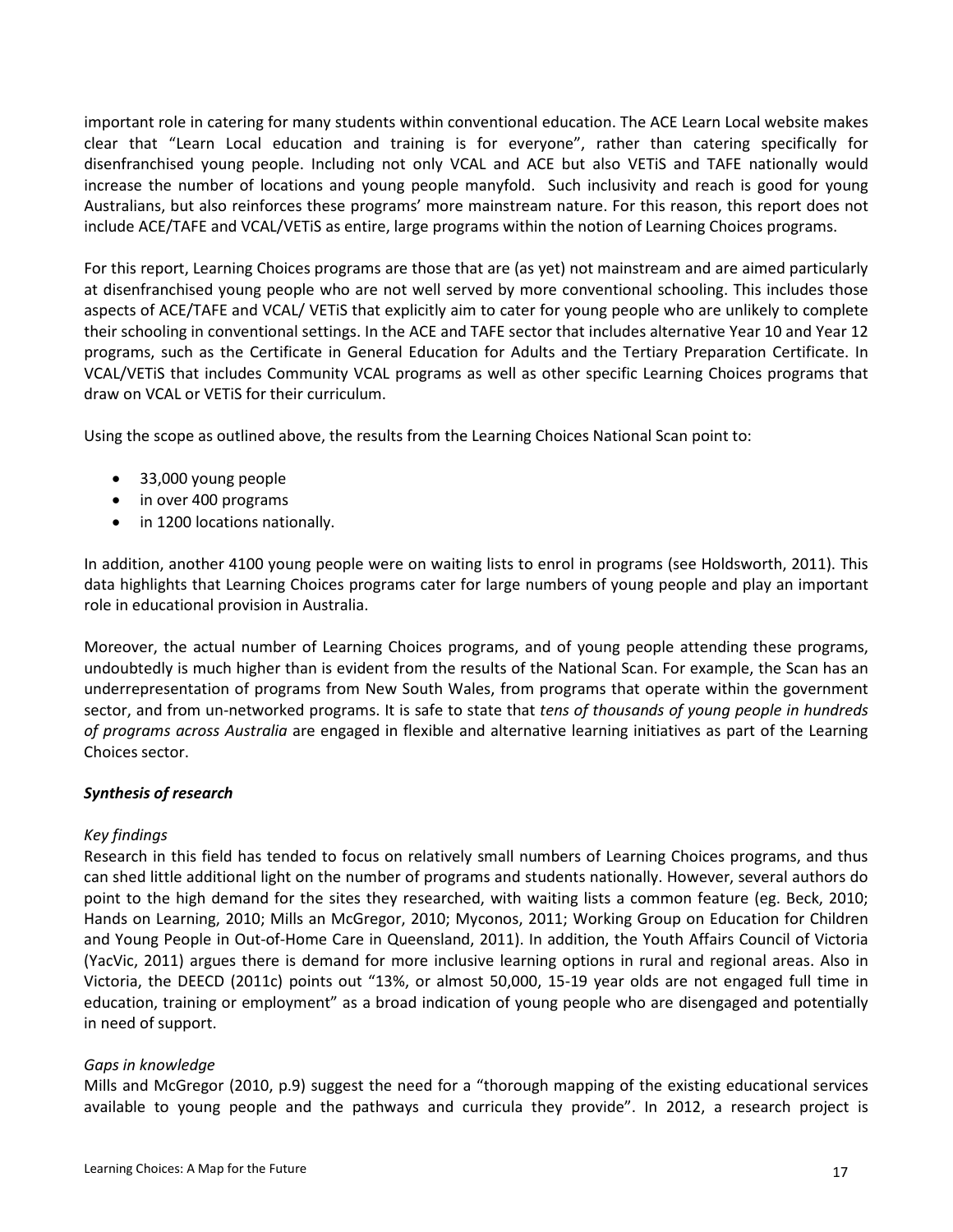commencing that will attempt to comprehensively map programs across the ACT (project 5 in Appendix 3) and nationally (project 12 in Appendix 3). The latter will build on the Learning Choices National Scan and provide initial findings by early 2013. So far, however, there is no further knowledge about numbers from existing research projects.

The Learning Choices National Scan offers the best data to date about the number of Learning Choices programs and students in Australia. However, this Scan does not capture all programs. As Holdsworth (2011, p.4) notes in his analysis of the Scan data, response to the invitation to contribute "may be affected by the degree of networking, of information and contacts within various states and territories". As a result there continues to be a clear gap in knowledge about the number of programs and young people in this sector.

In relation to the broad definition, vocational and community programs that aim to (re-)engage young people (similar to VCAL and ACE) could arguably also be counted from other States and Territories. For example, most jurisdictions now offer the opportunity to complete Year 11 and 12 with predominantly vocational options, although outside Victoria these lead to the same Year 12 certificate rather than a separate one. It would be useful for future research to explore which programs from various States serve a similar purpose in engaging young people with education and the number of students involved. This would give a more accurate picture of the Learning Choices provision across Australia, based on the broad definition.

In relation to the narrow definition, more research also is needed. As noted by Holdsworth (2011, see above) non-networked 'single' programs are likely to be under-represented. In addition, most TAFE and ACE colleges have Year 10 and Year 12 equivalent programs (such as the Certificate in General and Vocational Education and the Tertiary Preparation Certificate). Only a few of these are included in the National Scan. Finally, many conventional schools have Learning Choices initiatives within them. Some of these are captured in the scan through organisations that provide such programs within schools. Other initiatives, however, are likely to be funded within state departments or through the National Partnership on Low Socio-Economic School Communities.

In addition, more research is needed to analyse the number of programs and young people in relation to background characteristics, such as:

- System/affiliation of programs (such as government, independent or Catholic school system, as well as naming specific networks they belong to);
- Urban, suburban, regional and rural provision (see also YacVic, 2011);
- Provision of single-gender programs (Holdsworth, 2011);
- Gender of participants (Holdsworth, 2011) ; De Jong and Griffiths (2006) and Wyn, Stokes and Tyler, (2004) point to an over-representation of boys;
- Age of participants (Holdsworth, 2011); Beck (2010) and NEYON (2010) point to a lack of provision for young people under age 15;
- Participants' characteristics in terms of conditions associated with disadvantage, including Indigeneity, disability, language background, socioeconomic status, level of prior educational attainment, and geographic isolation (Hargreaves, 2011), and accommodation and income support (Wyn et al, 2004).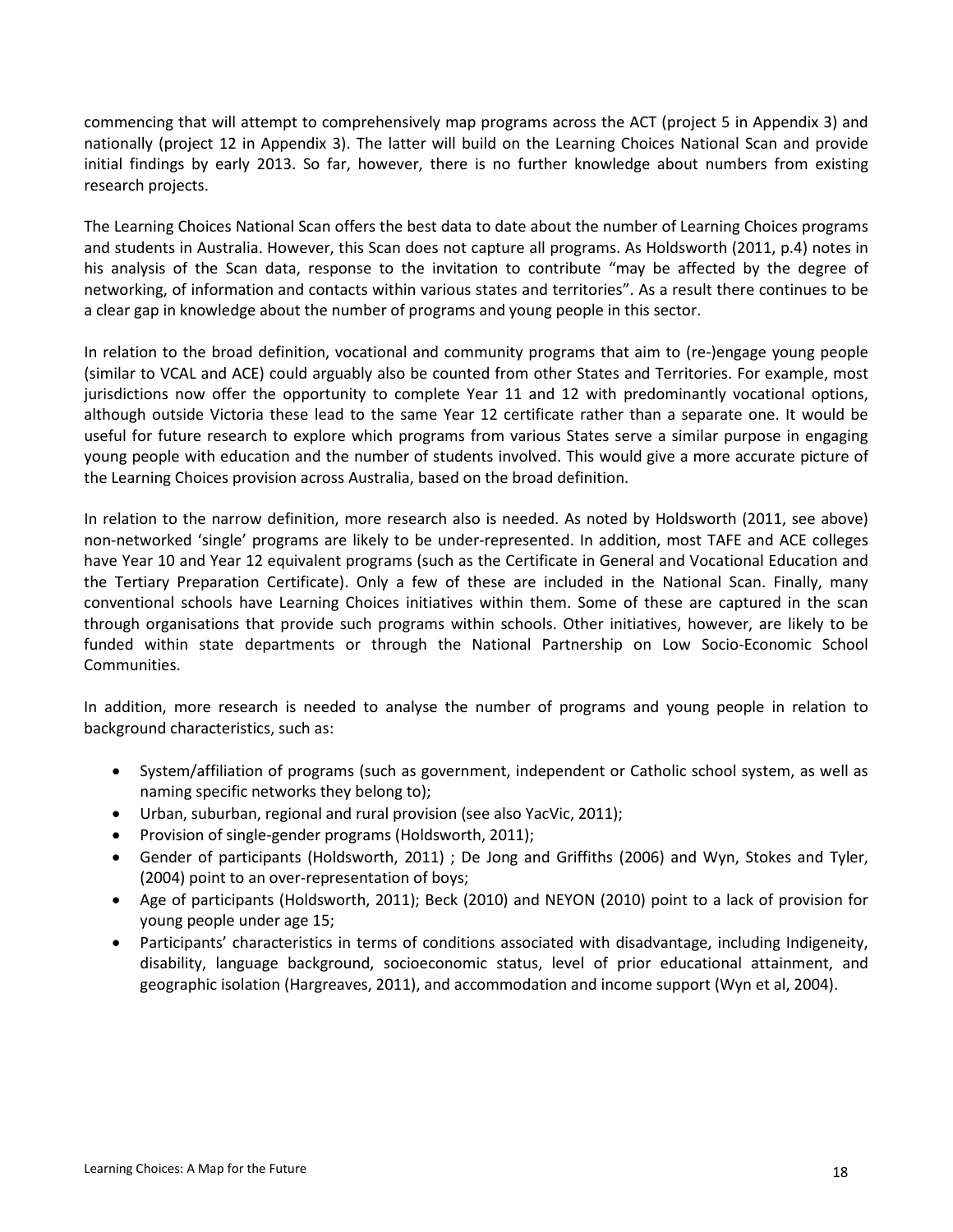# *3.2 Outcomes*

#### *Data*

The outcomes of programs were not addressed in the Learning Choices National Scan, beyond whether the programs offered credentials (see 3.5 below). Outcomes are referred to in almost all program reports, but with great variation in the amount of detail and strength of evidence provided. The subheadings below group the types of outcomes that were most commonly reported by programs: attendance, academic achievement, destinations, non-academic achievement and stakeholder satisfaction. The first three of these are of particular relevance to the national policy agenda around raising educational attainment (see section 2). The latter two cover 'softer' and less tangible outcomes that are highly valued by programs and provide indications of wellbeing and engagement.

#### *Attendance*

Attendance is listed as an important, basic outcome by several programs. Reported attendance rates vary from 40% to over 90%. Several Learning Choices programs note that their students have a chequered attendance history. Some programs use this history to explain why attendance rates are lower than in conventional schools as well as to point to their 'added value': ie. the improvement in students' attendance, even if it is not yet perfect. For example, a 'stand alone' program<sup>[2](#page-18-0)</sup> had an average student attendance rate in 2010 of 83% and contends: "Referral information from students' previous schools indicates high levels of truancy and school refusal. These figures show a significant improvement for the majority of students".

Programs also point out that a single average attendance rate does not capture the diversity of their student population. Some of their students have more difficult life circumstances that may lead to very low attendance, affecting the average figure. The report for a 'stand alone' program explains that an individual student's attendance also may vary from term to term or even week to week:

*Students enrolled at [X program] come to the school with very complex backgrounds and experience a range of issues which impact seriously on their capacity to engage with the education process. Individual attendance can be inconsistent according to the events occurring in their lives at the time.*

Therefore, although attendance is seen as an important outcome, measuring it is complex. Nevertheless, some programs report outstanding successes, not only turning around previously poor attendance but achieving better results than conventional schools. One 'stand alone' registered school program highlights that attendance rates are consistently above regional and State averages. Another 'integrated' program<sup>[3](#page-18-1)</sup> (within a conventional school) notes that compared to their previous school attendance, students in the program had:

*an average increase of 29 more school days per student, effectively attending school 6 weeks more than they had in either of the previous two terms.*

Keeping in mind the mixed quality of the data, and the concerns raised regarding measuring attendance, many Learning Choices programs report significant gains in attendance by young people.

<span id="page-18-0"></span> $2$  See section 3.3 for an explanation of 'stand alone' programs

<span id="page-18-1"></span><sup>&</sup>lt;sup>3</sup> See section 3.3 for an explanation of 'integrated' programs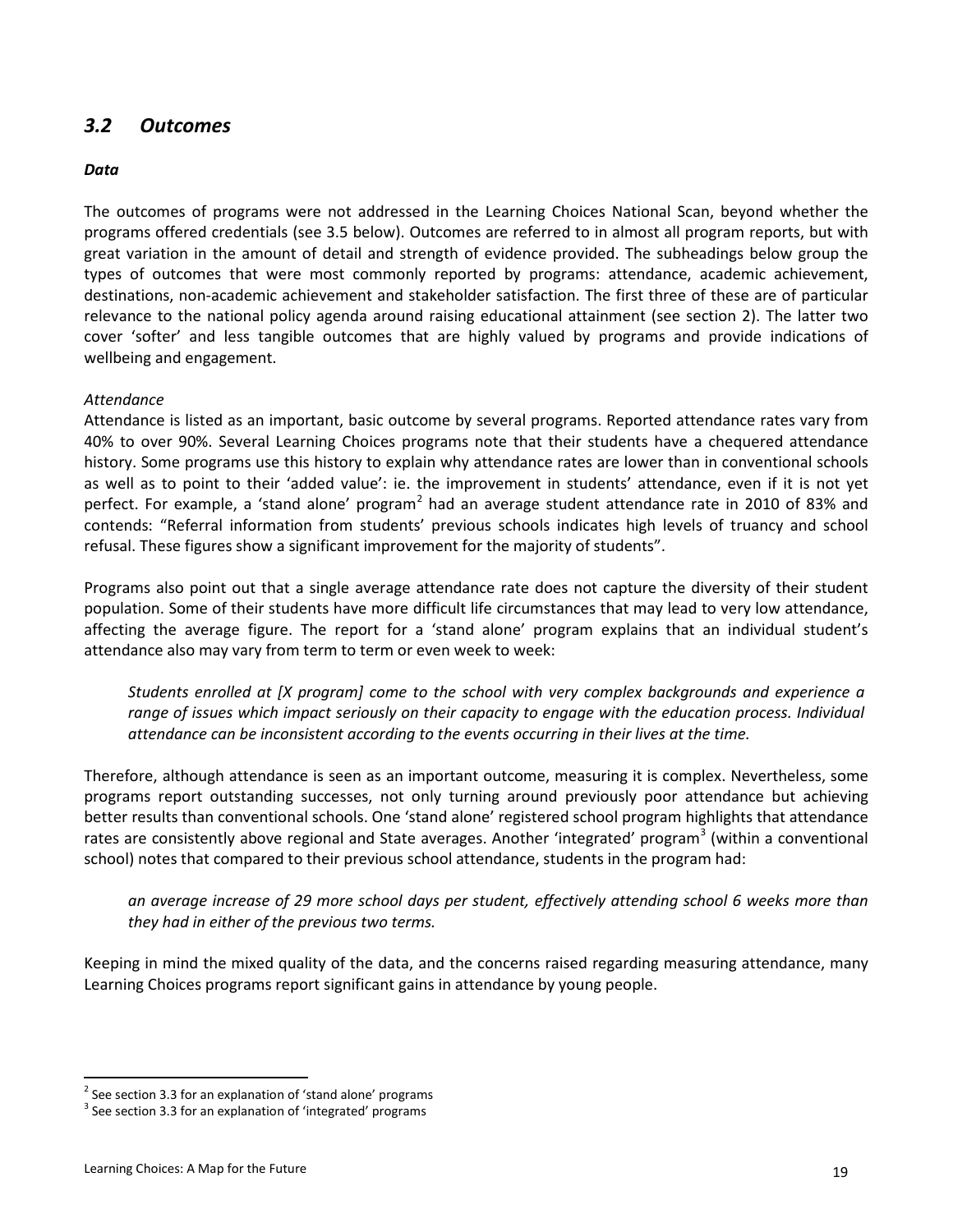#### *Academic achievement*

A small number of programs include Year 9 level education, which means their students fall within the NAPLAN cohort. A few reports offer detailed information about the performance of their students in NAPLAN, which highlights the struggle of their students with literacy and numeracy. For example in one 'stand alone' program between 36-64% of students met the minimum standards on the various tests (reading, writing, spelling, grammar and punctuation, and numeracy) - compared to the State average of between 89-94%. The reports did not provide (and probably did not have access to) their students' Year 7 NAPLAN results, so that it is unclear to what extent these programs had been able to improve students' literacy and numeracy, as measured by NAPLAN. Data on literacy and numeracy based on other measurements was not provided in the reports.

Year 10 level education was very common across the programs. In New South Wales Year 10 has traditionally involved standardised state-wide testing for the award of a formal School Certificate<sup>[4](#page-19-0)</sup>. Several of the accredited schools in NSW provided detailed School Certificate results in their annual reports. Table 1 shows the proportion of students who achieved at or above the minimum level (Band 3-6) for the three Learning Choices programs (all stand alone accredited schools) that provided such data, as well as the NSW state average.

|                    | English | <b>Mathematics</b> | <b>Science</b> | <b>History</b> | Geography |
|--------------------|---------|--------------------|----------------|----------------|-----------|
| Program A          | 100%    | 64%                | 91%            | 27%            | 45%       |
| Program B          | 50%     | 20%                | 45%            | 25%            | 25%       |
| Program C          | 90%     | 63%                | 75%            | 43%            | 48%       |
| <b>NSW average</b> | 95%     | 83%                | 92%            | 80%            | 84%       |

#### *Table 1: School Certificate results*

As with NAPLAN, these results highlight that overall students in Learning Choices programs achieve at significantly lower levels than the state average. This is to some extent the definition of these Learning Choices programs: they cater for students for whom conventional schooling has not worked well.

Only a few programs give information about the achievements by their students in Year 12 exams and this indicates only a few achieve highly enough to gain entry to university, although in two 'stand alone' programs several students achieved above the state average in certain subject areas and one student won a prestigious scholarship to attend university.

#### *Destinations*

Post-school destination surveys are fairly commonly used according to the reports by Learning Choices programs, usually within the first year after students have left. For programs that offer no or only low level credentials, a common destination is to other Learning Choices programs, educational transition programs, or pre-employment programs.

Table 2 provides the results for two 'stand alone' programs (one for Year 10 students and one for Year 12 students), as well as for ICAN Flexible Learning Options (mostly 'stand alone'), and for the six 'affiliated'<sup>[5](#page-19-1)</sup> ACE/TAFE programs investigated by Wyn et al (2004). Although the data for these sources does not include exactly the same categories, it is striking that a substantial proportion of young people re-enrol in the same course or program in the following year, except for the Year 12 graduates. The group for whom destinations are 'unknown' or 'other' is significant across all three examples.

<span id="page-19-0"></span><sup>&</sup>lt;sup>4</sup> This has been abolished from 2012 onwards.

<span id="page-19-1"></span><sup>&</sup>lt;sup>5</sup> See section 3.3 for an explanation of 'affiliated' programs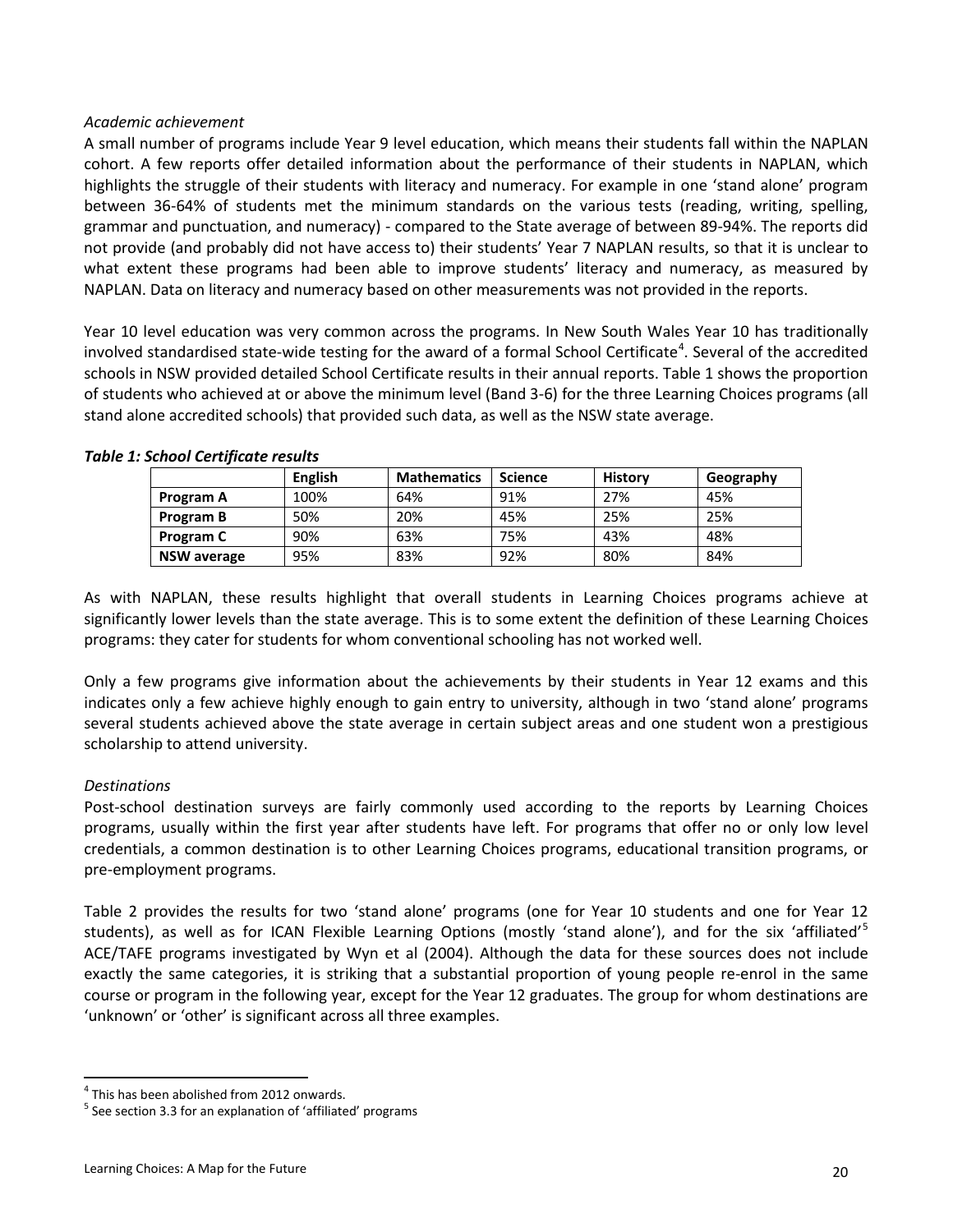#### *Table 2: Post-program destinations*

| <b>Destination</b>                       | <b>Stand alone</b><br>program,<br>Year 10 | <b>Stand alone</b><br>program,<br>Year 12 | <b>ICAN FLO</b><br>(ICAN, 2010) | <b>ACE / TAFE</b><br>(Wyn et al,<br>2004) |
|------------------------------------------|-------------------------------------------|-------------------------------------------|---------------------------------|-------------------------------------------|
| Returned to enrol in the same course /   | 36%                                       | 1%                                        | 56%                             | 20%                                       |
| program                                  |                                           |                                           |                                 |                                           |
| Other alternative education options      | 4%                                        |                                           |                                 | $\overline{\phantom{a}}$                  |
| <b>Conventional schooling</b>            | 16%                                       |                                           | 10%                             | 5%                                        |
| <b>Pre-vocational training</b>           | 14%                                       |                                           |                                 | $\overline{\phantom{a}}$                  |
| TAFE/private RTO/training/apprenticeship | $\overline{\phantom{a}}$                  | 38%                                       | 1%                              | 39%                                       |
| <b>University</b>                        |                                           | 23%                                       |                                 | $\overline{\phantom{a}}$                  |
| Pre-employment programs                  | 11%                                       |                                           |                                 |                                           |
| Employment (ft or pt)                    | 3%                                        | 21%                                       | 3%                              | 20%                                       |
| Unemployed                               | 1%                                        | 2%                                        | 7%                              | $\qquad \qquad \blacksquare$              |
| Unknown / left / other                   | 14%                                       | 14%                                       | 20%                             | 16%                                       |

Based on all the program reports, common 'learning' destinations mentioned are Year 11 or 12 in conventional schools and Certificate II and III level courses at TAFE, ACE or a private RTO. In other words, the Learning Choices programs can act as a pathway back into a relatively conventional educational option. The reports do not provide data on the outcomes of their graduates in these further education options.

Transition into employment is a common outcome for programs offering higher level qualifications (year 12 and Certificate III and up), with reports indicating between 20-40% of graduates move on to a job. Some programs also list the number of graduates who are seeking work or are unemployed. On the positive side, one 'integrated' program with a vocational focus demonstrates the much lower experience of unemployment among its graduates compared to young Australians generally. Other programs that provide this data indicate between 1-25% of graduates are seeking work at the time of their destination survey. There is not enough information to suggest what causes this variation.

#### *Non-academic achievement*

The overwhelming majority of non-academic outcomes mentioned in the program reports relate to social and emotional wellbeing, especially improved confidence and self esteem. Some 'stand alone' and 'integrated' Learning Choices programs are mostly aimed at improving wellbeing. The evaluation for one such 'integrated', short-term program found that 100% of the graduates agreed the program had increased their confidence. For some programs and some students, this wellbeing went a step further, including addressing mental health difficulties. For example students in a 'stand alone' program:

*talked about learning skills to manage anxiety in the program then transferring this to peers and to workplaces.*

Improved attitudes and motivation were also seen as valuable outcomes. The evaluation of the same 'stand alone' program found some young people

*talked about regaining their enjoyment of learning, and their motivation to do well in the world.* 

Although many Learning Choices programs engage in art and sports activities, only the reports for two 'stand alone' registered school program address these areas in terms of outcomes. In relation to sport, they mention students taking part in certain competitions; being selected for regional, state or national teams; and winning medals. In terms of art, they highlight exhibitions and community activities as relevant outcomes.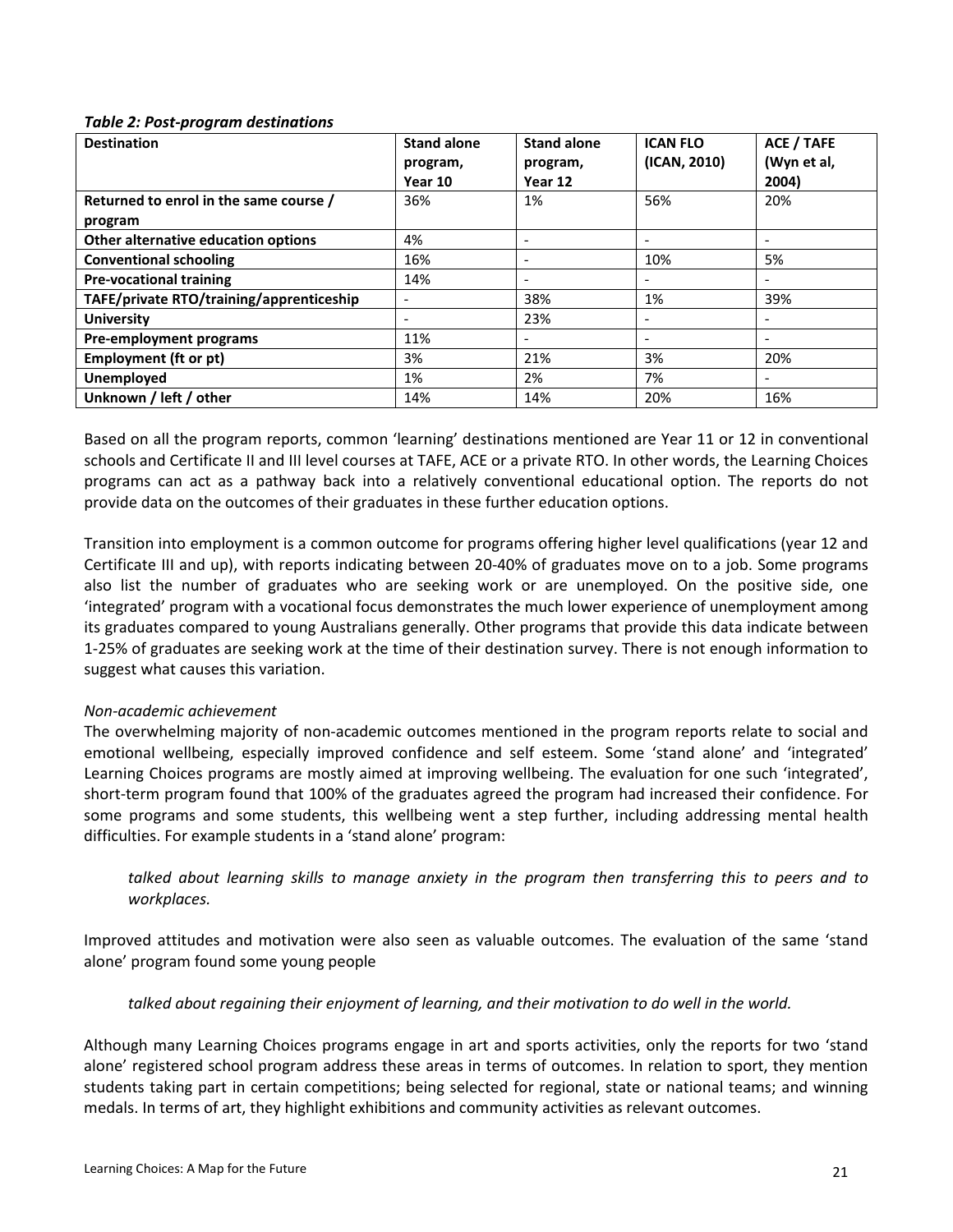#### *Stakeholder satisfaction*

Several program reports include results from surveys the Learning Choices program conducted with various stakeholders. In addition, other reports draw on more incidental feedback, for example letters to the Learning Choices program. Most of the reported stakeholder satisfaction relates to students and to parents/carers. The evaluation of one 'stand alone' program provides several short quotes from students, including:

*I've done more work here than in the last 3 years of school.*

*I'm most proud of getting my Certificate II and completing the course. I didn't think I would ever achieve this. I now feel excited and confident about my future.*

*They identified qualities in me that I never recognised before.*

Some programs conduct more formal surveys and indicate the number of students who agreed with survey statements, for example in this 'stand alone' program:

| The teachers try to help me with my studies. | 41 agreed, 1 disagreed and 4 didn't know.     |
|----------------------------------------------|-----------------------------------------------|
| I find my lessons enjoyable.                 | 28 agreed and 15 disagreed. 2 didn't know.    |
| I find my lessons challenging.               | 20 agreed but 20 disagreed and 5 didn't know. |

The reported feedback from parents/carers to Learning Choices programs mostly indicates a sense of relief that their son or daughter has found a place where they are supported and staff care about them.

#### *Synthesis of research*

#### *Key findings*

Like the program reports, the research discusses a range of valuable outcomes, including improved attendance and completion rates; academic achievement, especially in literacy and numeracy; transition to post-school destinations; and the "less tangible or quantifiable 'soft' skills" (Myconos, 2011, p.41) such as increased confidence, engagement and aspirations.

Characteristics of programs that lead to valuable outcomes as identified in research are discussed in relation to sections 3.3 (structures), 3.4 (mission), 3.5 (curriculum) and 3.5 (staffing) of this report. When research is quoted in relation to factors that contribute to 'successful', 'positive' or 'effective' programs, that refers to the spectrum of outcomes in relation to attendance, academic and non-academic achievement, destinations and stakeholder satisfaction, unless specified otherwise. The exception is the report by Lamb and Rice (2008), which defines success largely in relation to reducing early school leaving enhancing school completion.

Limitations on the ability of programs to achieve positive outcomes are recognised. In relation to the Schools First awards, Simons (2011, p.5) notes that:

Successful outcomes for a school starting from a low base, in terms of student performance or levels of student engagement, may be quite different from the successful outcomes of schools that are already high performing.

In addition, Myconos (2011) points to the difficult circumstances in which Learning Choices programs operate, often having relatively low resources to work with young people whose prior experience with schooling has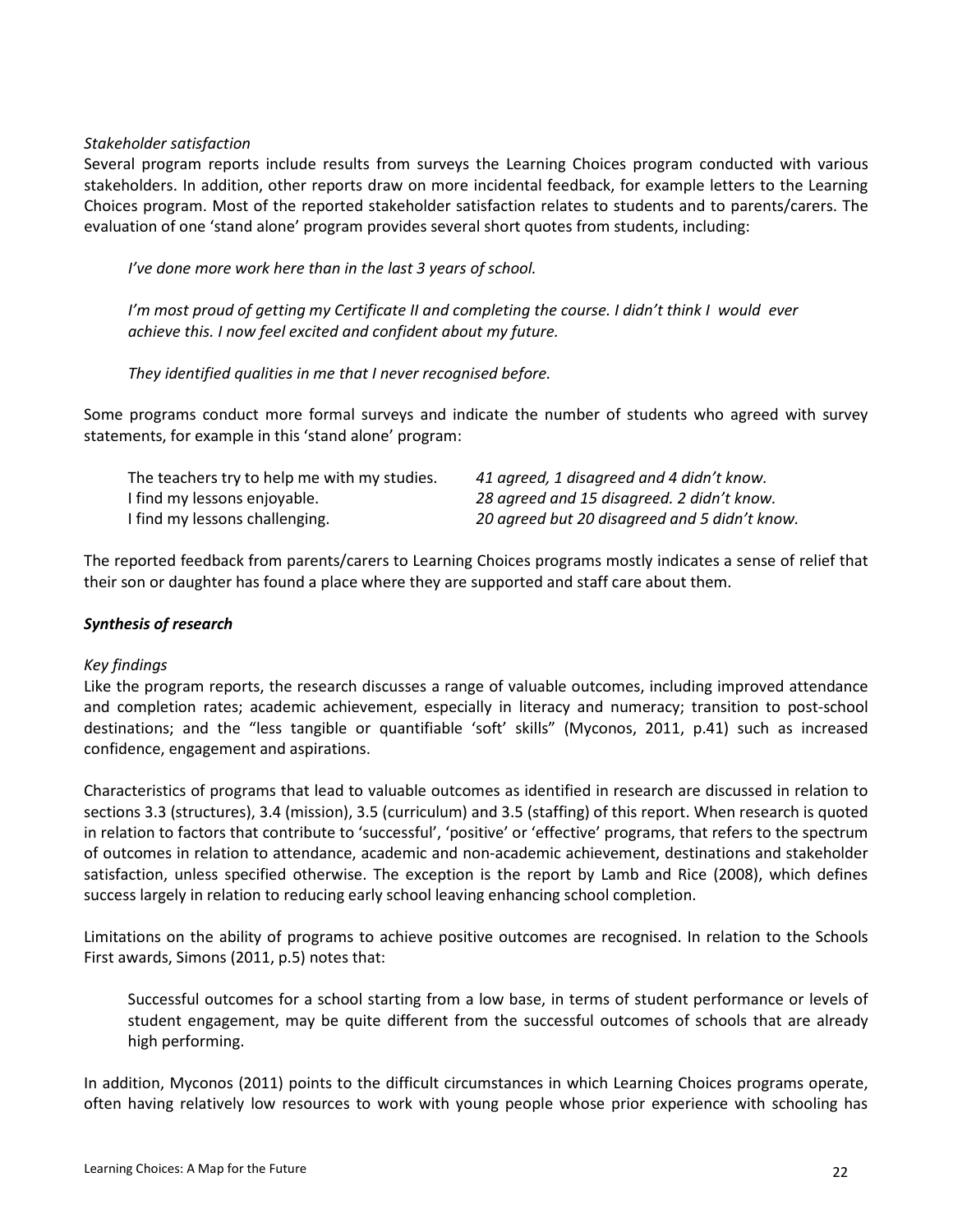been unsuccessful. He argues that "any judgements on program effectiveness should therefore be tempered by a reminder of the scale and difficulty of the undertaking" (Myconos, 2011, p.42).

Limitations related to the measurement of outcomes are also discussed. It may take considerable time for programs to display effects (Black et al, 2010; Lamb and Rice, 2008). Interventions may be complex (Black et al, 2010) so that some programs may demonstrate limited impact for reasons other than the quality of the program, such as finances and context (Lamb and Rice, 2008). Of more concern is the risk that internally conducted evaluations may be "eager to justify their provision" and "methodologically flawed" (Black et al, 2010, p.12).

Other research flags some concerns about the actual outcomes, such as in relation to graduate destinations (Mills and McGregor, 2010; Wyn et al, 2004) and the risk that good attendance does not necessarily lead to improved learning (Connor, 2006). Wyn et al (2004) express apprehension about programs not moving beyond improving soft skills (such as self esteem) to enabling completion of credentials. They caution that some students appear to move from one enabling course to another, rather then using enabling courses as a stepping stone to higher level qualifications. De Jong and Griffiths (2006, p.38) warn that "poorly constructed and poorly resourced AEPs [alternative education programs] can potentially have poor outcomes for students and may even place the safety of students and staff at risk".

#### *Gaps in knowledge*

A powerful message about the need for better outcomes data comes from the final report of the Review of funding for schooling (Gonski, 2011). Exploring the funding arrangements for disadvantaged schools and students generally (ie. not specifically for Learning Choices programs) the report notes that "more should be known about the impact of Australian Government targeted funding for disadvantaged students and schools on improved outcomes" (Gonski, 2011, p.135). The report (p.135) identifies as a problem that:

Although there are set objectives and guidelines around the use of funds, very limited data are required of state and territory governments and the non-government school sector on the impact funding is having on the educational outcomes of targeted students.

In relation to extended service programs generally, Black et al (2010) also critique the lack of monitoring and appropriate measurement of success. Similarly, although most Learning Choices programs have specific objectives (see 3.4 below) they do not necessarily gather or provide strong evidence on the extent to which these objectives are achieved. Lamb and Rice (2008, p.41) suggest that implementing programs requires not only "careful planning and design, but also careful evaluation". This involves deciding what outcomes are expected from various initiatives and using a variety of both quantitative and qualitative measures, such as achievement data, stakeholder satisfaction, data on attendance and absences, and teacher reports on behaviour and progress. Lamb and Rice (2008) and Black et al (2010) agree that it is valuable to gather data at several intervals, rather than at one point in time. Black et al (2010) also recommend the use of action research.

Two resources have been developed as part of the ICAN approach in South Australia. First, to enable programs to provide literacy and numeracy support that is appropriate to students' needs, ICAN has worked with the Australian Council for Educational Research (ACER) "to develop an engaging new online literacy and numeracy assessment tool called 'Compass'" (ICAN, 2010). Learning Choices and inclusive programs can purchase a license to use this through the ACER website. When used at repeated intervals (as recommended by Lamb and Rice, see above) this tool can also provide data on how students' achievement changes over time while in the program.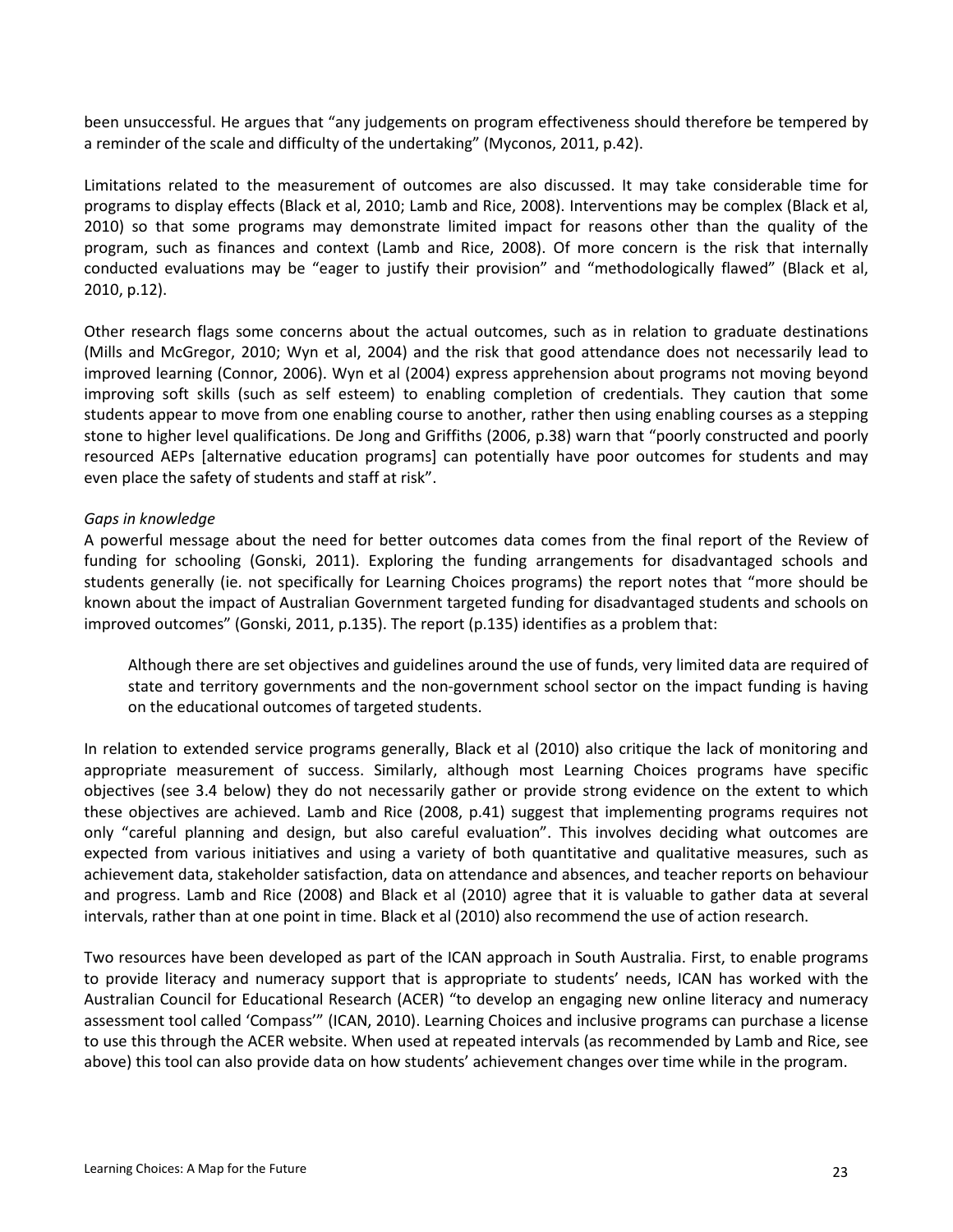Second, ICAN has developed a tool to capture the somewhat elusive but highly desired outcome of student engagement. As ICAN (2010, p.15) explains:

Successfully measuring student engagement has been a challenge for educators throughout the world. There is certainly no nationally, nor internationally agreed and validated measurement instrument that can be applied to provide baseline or progression data in relation to measuring student engagement in learning.

In response, ICAN has developed the 'ICAN Engagement Matrix' measuring engagement in learning through three domains: wellbeing, relationships and involvement in learning. The matrix has been made available to all DECS teachers in South Australia (not just in ICAN) supported by professional development.

In addition, a research project in Queensland is developing a new portfolio based assessment model for disenfranchised students seeking to re-enter education, in collaboration with Edmund Rice Education Australia Flexible Learning Centre (EREA-FLC, see project 2, appendix 3).

For the ICAN matrix and Compass tool research is needed on their implementation and impact in South Australia. For both these ICAN tools and the EREA\_FLC tool, research is needed to assess their potential as measurement tools across inclusive education settings.

In addition, the research (explicitly or implicitly) points to several other areas where more information is needed, related to outcomes:

- Improved data on the pre-existing disadvantage and barriers to education of students, including longitudinal quantitative data tracking students' absenteeism and attendance from Year 1 onwards, including qualitative data on the reasons for absences (Connor, 2006; Hargreaves, 2011).
- Compare schools on how well they seem to 'hold' students and determine which school practices contribute to that, including the impact of school culture and relationships between staff and students on student engagement in learning (Connor, 2006; Mills and McGregor, 2010).
- Gather evidence of the commitment young people make to Learning Choices programs and their goals and motivations (for example both Mills and McGregor, 2010, and Wyn et al, 2004, note several students are travelling long hours in order to attend the program, and many young people have high aspirations that motivate them).
- Specifically for children in care, establish a centre of excellence to collate evidence about improving educational outcomes, including outcomes from educational support plans (Working Group on Education for Children and Young People in Out-of-Home Care in Queensland, 2011).
- Better tracking of young people after they leave programs, over a longer period, to establish destinations, as well as success in those destinations (esp. further learning and the labour market) for young people who did / did not complete the program, and the length of time it takes to achieve positive destinations (Beck, 2010; ICAN, 2010; Mills and McGregor, 2010; Wyn et al, 2004).
- More detail about the unemployment experience of graduates (eg. in terms of duration and at several intervals following graduation) and of the differences between programs that have few/many graduates who are unemployed.
- Further knowledge about strategies to provide disadvantaged learners with access to and completion of higher-level VET qualifications (Hargreaves, 2011; Wyn et al, 2004).

The remainder of this report needs to be read with the limitations of the evidence about outcomes in mind.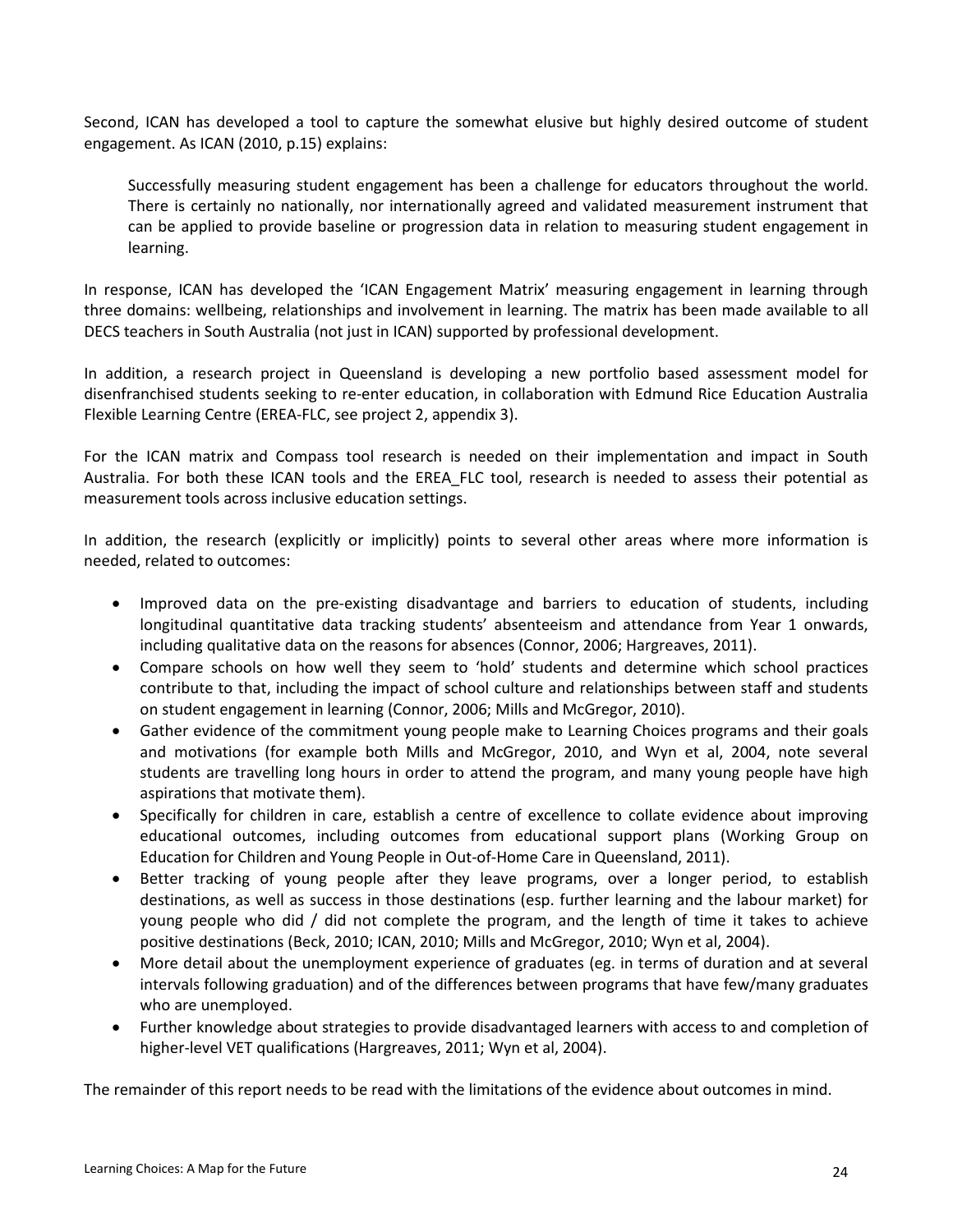# *3.3 Structures*

#### *Data*

#### *Size*

The Learning Choices National Scan provides data about the number of students within programs. Out of the 400 programs that entered details for the number of students, almost three-quarters were relatively small under 50 students (see Figure 1 below). Of those, 165 programs (or 40% of all entries) had fewer than 20 students enrolled at the commencement of a program.



*Figure 1: Program population size - at commencement*

The vast majority of Learning Choices programs are relatively small, although some (especially in ACE/TAFE colleges) have a substantial number of students enrolled.

# *Time*

In the Learning Choices National Scan, 58% of programs are full time or close to full time. Some programs that run for four days per week are considered full time. One fairly large, 'stand alone' accredited school program explains the choice to offer a full time program in a four-day week so:

*students can pursue employment opportunities, reduce travelling time or complete family commitments in 1 extra day per week while still receiving a full time education.*

On the other hand, about 23% of programs run for one day per week or less. These may run as 'integrated' programs within conventional schools, taking students out of their regular classes and into a separate program within the school. One such program notes that they make use of the entire day, so that:

recess and lunch are also an integral part of the program and provide many incidental learning *opportunities.*

About 60% of programs run over a full year or longer. Of these 38% were full time or four days per week, while 12% ran for one day per week or less. This indicates a sizeable proportion of programs that are similar to conventional schooling in that they are (almost) full time and long term. At the other end of the spectrum, about 7% of programs run for 10 weeks or less, and 13% run between 11-20 weeks, within two school terms in most states.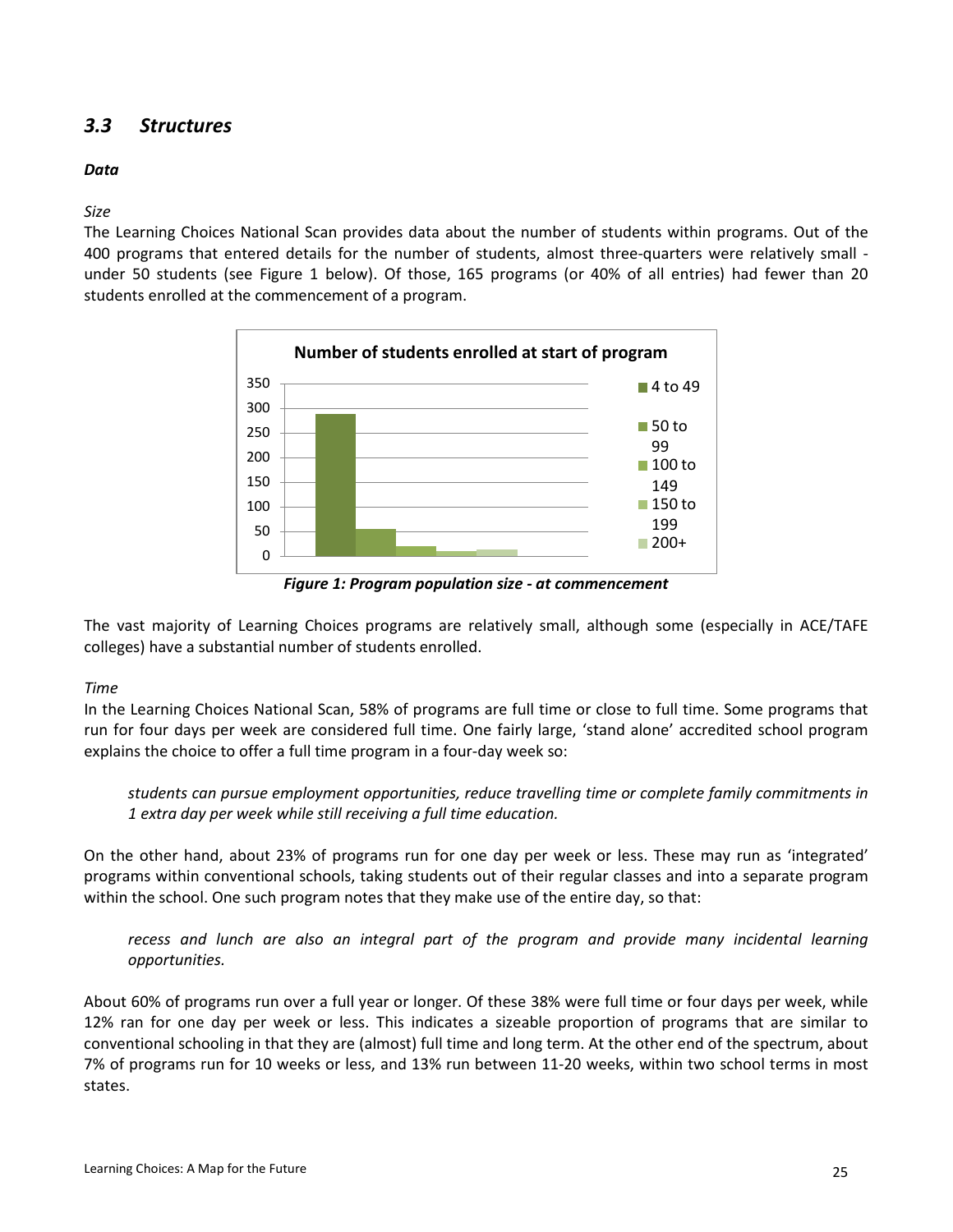#### *Networks and connections*

In the Learning Choices National Scan, 35% of responses form part of a state network. In addition, 24% are part of a local network and 25% belong to a national network. Networks of Learning Choices programs include Innovative Community Action Networks (ICAN), the Beacon Program, Big Picture Education Australia and New Zealand, Edmund Rice Education Australia Youth+, and Hands On Learning.

In terms of the connections of Learning Choices programs with conventional schooling, the program reports highlight three main groups:

- 1. stand alone program: organisationally independent as well as being located on a site separate from conventional education. These programs are often accredited as schools in their own right and tend to have their own identity, for example as senior colleges or 'special schools'.
- 2. organisational affiliation on a separate location: these programs maintain a separate identity through their location - on a special site within their host institution or on a completely separate location. However, they fall under the umbrella of their host (such as a TAFE or ACE college) including shared policies, professional development and (usually) funding.
- 3. integrated: operating within conventional schooling. This includes programs of fundamental whole school change for all students as well as programs that withdraw selected students from their usual schooling for part of their school week to participate in the program.

#### *Funding*

The issue of funding was not addressed in the Learning Choices National Scan, but is referred to in several program reports. For accredited schools the bulk of funding comes from federal and state governments. For affiliated and integrated programs, most funding usually comes from the conventional school or TAFE/ACE institution with which they work. Additional sources of funding for all types of Learning Choices Programs include awards such as the NAB Schools First award (which has been won by several Learning Choices programs); special government projects such as the previous Boys' Lighthouse project or current National Partnerships on Low SES School Communities; and philanthropic foundations.

Program reports also highlight that funding is a barrier to the quality and sustainability of programs. First, the amount of funding is considered insufficient, partly because Learning Choices Programs tend to have higher costs than conventional schooling, which are related to the provision of additional services (housing, health, welfare, breakfast programs), the need for transport for students coming from a larger geographic area, the lower student-staff ratio and (for many) their small size and turnover of students. Second, the use of a single official census date for allocating government funding to accredited schools is of concern, since that does not reflect the fluctuating numbers throughout the program's duration. As one program notes:

#### *The timing of funding cycles is irrelevant to these students, who come when THEY are ready, not when the system is, so at any given time we can have around 30 students for whom we receive no funds at all.*

While the population size at conventional schools tends to be fairly stable, the students population in Learning Choices Programs tends to be characterised by unpredictability. Young people may arrive and leave throughout the year, or may not be able to attend every day. As a result, the number of students on the census date may bear little resemblance to the actual number of young people served by a program.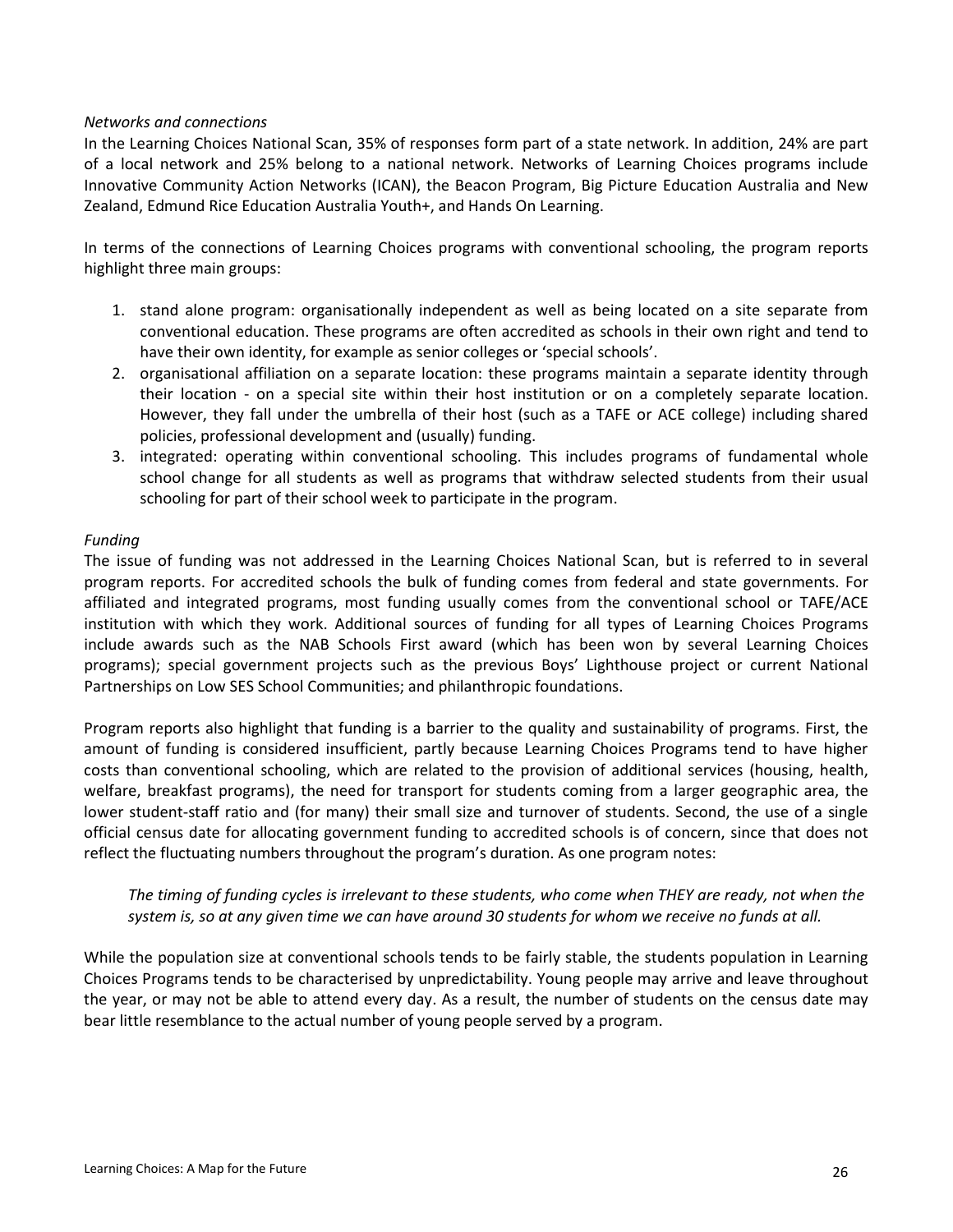#### *Synthesis of research*

#### *Key findings*

In relation to the size of programs, both Connor (2006) and Lamb and Rice (2008) suggest small size is an aspect of successful provision. This can either mean small programs, or smaller sub-structures (such as mini-schools) within larger programs. These enable building trust and a sense of belonging among students. Myconos (2011, p.33) argues that "the effectiveness of the 2010 BSL-CVCAL [Brotherhood of St Laurence Community VCAL program] was due in large part to the intimate setting and close relationships between teacher and learner" (also see section 3.5 on staffing). For conventional schools (that are the focus of the report by Lamb and Rice) there is evidence that such a "more familial-based approach" (Lamb and Rice, 2008, p.21) to grouping students can reduce early school leaving.

There are few research findings in relation to the time aspect of programs. Mills and McGregor (2010) point out that the flexibility inherent in many Learning Choices programs means that daily attendance on site is not necessarily required. Lamb and Rice (2008) argue that interventions need to be ongoing and offer long-term support for students in order to sustain positive outcomes over time. On a different note, Wyn et al (2004) suggest it is useful for programs to offer flexibility in terms of the timing of when students can enrol.

Research also points to the variety of ways in which Learning Choices programs are organised. De Jong and Griffiths (2006) map a continuum of alternative education programs based on their relationship to conventional schooling, ranging from withdrawal to part of school. In its report for the Victorian government, KPMG (2009) recommends four tiers of education provision of young people at risk of disengaging or disengaged from school: differentiated provision (within a region, with schools having different emphases and offerings in order to cater for a wide range of young people within that region); targeted initiatives (as an add-on to schooling, eg. through outreach, tutoring or case management); flexible learning options within school settings (short term intensive placements); and flexible learning options within community settings (on a longer term basis).

For programs that are part of TAFE or ACE, Wyn et al (2004) warn that barriers to access include age limitations, minimum requirements for previous education, and financial barriers. Beck (2010) and NEYON (2010) suggest provision for students under age 15 is generally scarce while YacVic (2011) points to transport and income as particular barriers to access for young people in rural and regional Australia.

The importance of strong cross-sectoral and interagency collaborations is confirmed by research (Connor, 2006; De Jong and Griffiths, 2006; Hargreaves, 2011; Lamb and Rice, 2008; Wyn, Stokes and Tyler, 2004; YacVic, 2011) not just for enhancing the success of programs but also for enabling young people to locate and gain access to programs in the first place (Wyn et al, 2004; YacVic, 2011). Extended service schooling (which is built around interagency collaboration) has been shown to improve young people's engagement in schooling and wellbeing (Black et al, 2010).

In South Australia, the Innovative Community Action Networks (ICAN) approach encourages a variety of stakeholders to come together in the local ICAN management Committee. Common members of these committees are local state schools and the local state education office (DECS Regional), as well as local business, the local government association, Centrelink, police and various non-government organisations (ICAN, 2010, p.11). In Victoria, Lamb and Rice (2008) point out that Local Learning and Employment Networks (LLENs) and Regional Youth Commitments were valued by conventional schools. Nationally, the Schools First awards program aims to encourage strong school-community partnerships. Several Learning Choices programs have been winners of these awards, alongside more conventional schools. Its evaluation (Simons, 2010) points to five interdependent aspects of successful partnerships: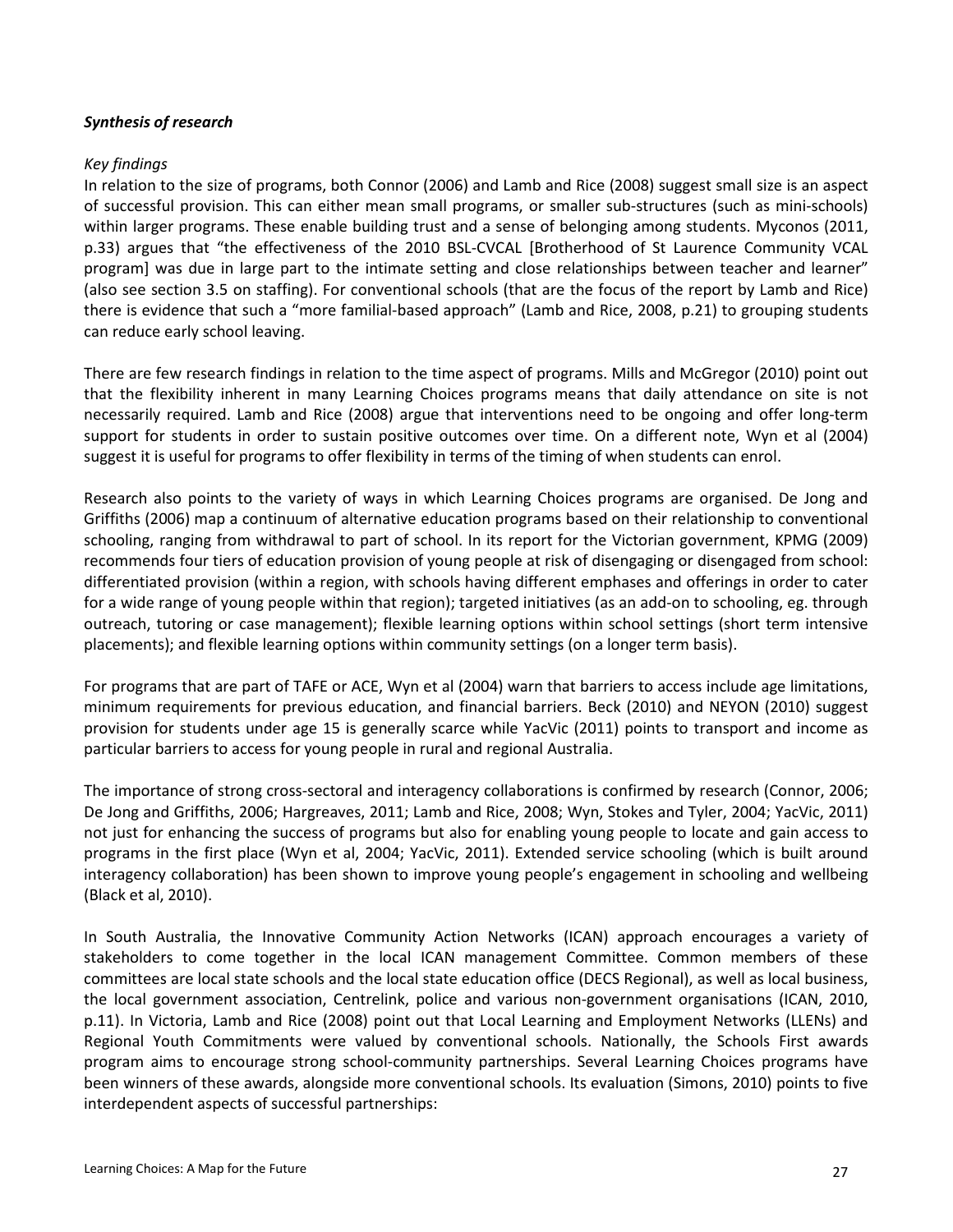- flexibility of the award funding;
- strategic planning for partnership expansion;
- formalised structured and processes of communication;
- strategies for sustainability;
- capacity for the partnership to be replicated in other settings.

In addition, Black et al (2010) suggest effective partnerships have common values and goals; mutual trust and respect; shared terminology; adequate resources including time and human capital; and an emphasis on enhancing student outcomes.

However, there is recognition that coordination of services across organisations with different priorities and cultures can be challenging (Black et al, 2010; Connor, 2006; Myconos, 2010; YacVic, 2011). Moreover, De Jong and Griffiths point to the risk that the connection between conventional schools and Learning Choices programs can become one-sided, with schools simply using inclusive programs as "'dumping grounds' for 'problem' youths" (p 32). In relation to 'stand alone' and 'affiliated but separate' programs, a concern in the literature is that by having separate programs that remove young people from conventional schooling, their marginalisation is reinforced (De Jong and Griffiths, 2006; Zyngier and Gale, 2003).

Appropriate funding is seen as crucial not only in the reports from programs but also in the research. In particular, the sustainability of programs is linked to reliable and sufficient funding (Black et al, 2010; Connor, 2006; De Jong and Griffiths, 2006; Mills and McGregor, 2010; YacVic, 2011). The specific needs of students as well as the benefit of high levels of staffing (also see 3.5 below) mean that the cost per student is likely to be higher than in conventional schooling (Connor, 2006; Owen, 2004). Other specific concerns relate to the insecure nature of funding sources, use of a single census date for establishing the number of students for who the program will receive funding, inequities in funding between programs and regions, and the implications of a program being defined as a school or not (Hands on Learning, 2010; Mills and McGregor, 2010, Te Riele, 2008).

There is a sense of wastage when effective programs are discontinued due to lack of funding (see Beck, 2010; De Jong and Griffiths, 2006; Hands on Learning, 2010). Many young people in Learning Choices programs consider the program their last chance at gaining an education (eg. Mills and McGregor, 2010; Te Riele, 2006b). Therefore, resourcing Learning Choices programs is a cost-saving policy. King (1999) estimates the lifetime cost to Australia at \$74,000 per early school leaver, made up of both direct monetary costs and social costs. Adding this up, "the overall cost to Australia of one year's early school-leavers is an estimated \$2.6 billion" (King, 1999, p.1). Providing inclusive programs so all young people can gain school credentials is important for both economic and social reasons; and for both the individual and the broader society. The Business Council of Australia (BCA, 2003) uses economic modelling to shown that if 50 per cent of 2003 early school leavers completed Year 12 (for which Learning Choices programs are a key strategy), GDP would increase by \$1.8 billion by 2020. This is both because individual living standards and productivity would improve and because welfare, crime and ill-health costs would reduce. Similarly, King (1999, p.1) concluded that:

reducing the number of early school-leavers would be a very sound investment for the individuals concerned, for government, and for the country as a whole. Just on the basis of the monetary costs, it would yield an estimated 12.5 per cent rate of return.

Since these sources are quite old and both the policy and economic environments have changed dramatically, new research is necessary to update these findings. An example of a powerful way of representing the economic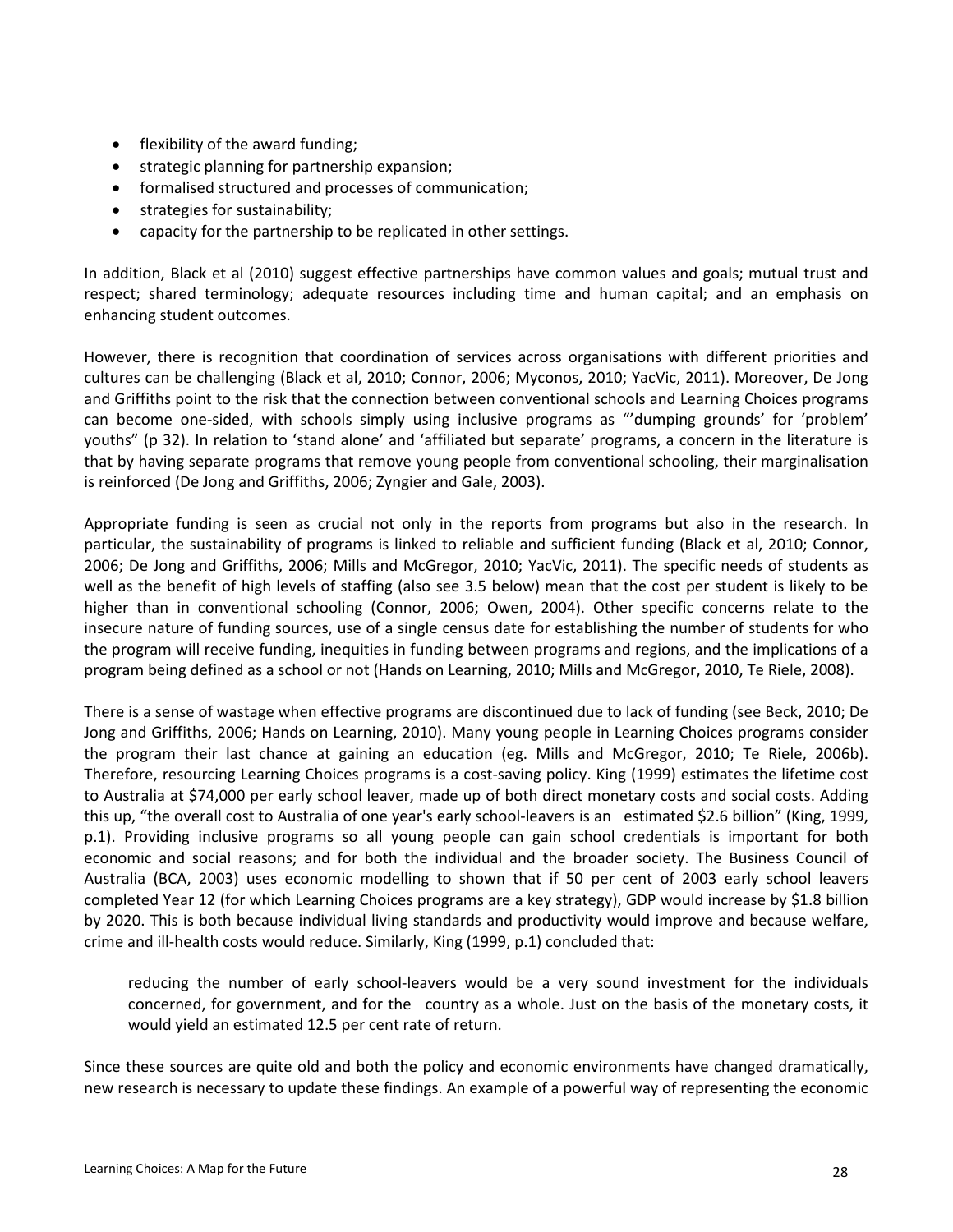benefits of investing in early school leavers completing school (and further education) is provided by the Alliance for Excellent Education (2011) in the US.

The recent final report of the Review of Funding for Schooling (Gonski, 2011) does not specifically address Learning Choices programs, but does discuss funding for educational disadvantage more generally. The report points out that the data is incomplete and varies between jurisdictions. Despite these limitations, the report concludes that for students from low socio-economic backgrounds "the available funding is spread too thinly", with an average of only \$426 extra funding per student per year (Gonski, 2011, p.132).

#### *Gaps in knowledge*

The most crucial gap in knowledge is in relation to funding. At the overall national level, the Gonski report (2011, pp.135-136) sums it up as follows:

It is difficult to determine what is spent on disadvantaged students and schools at a national level due to complex and varied funding arrangements at the state and territory level. This difficulty is compounded by differences in how students are defined for funding purposes. [..]

The difficulties in collecting nationally consistent data on the disadvantaged student groups has flow-on effects to determining the funding needs of these students. [..]

The lack of robust, nationally comparable data on funding for disadvantaged students and its impact on improving educational outcomes is a significant concern. If Australia is to achieve greater equity in educational outcomes across its schooling system, these data will be paramount in ensuring funding is directed to where it is needed most, and improvements can be measured and strengthened over time.

Better national data would provide a baseline for comparison for Learning Choices programs. In addition, for Learning Choices programs there are several other specific aspects related to funding that require further research:

- The amount, sources and security of funding in a variety of types of Learning Choices programs.
- The cost of educating students in a variety of types of Learning Choices programs.
- The cost of these young people missing out on completing their secondary education if no Learning Choices program were available for them.
- The economic benefit of young people increasing their educational attainment.
- The impact of various models on the sustainability and quality of programs, including exploring the definition of what constitutes a school, and implication of these definitions for funding (Mills and McGregor, 2010).

In relation to the other aspects of structure, further research would be useful on:

- For part-time and short-term programs, exploring what young people are engaged with in the rest of their time (eg. work or other education) (Holdsworth, 2011).
- The impact of time spent in a program as well as of duration of program on outcomes for students, including longer-term outcomes.
- The extent to which programs that operate less time per week or for shorter duration may act as preventative approaches, maintaining students engaged in or connected to conventional schooling (Holdsworth, 2011).
- Mapping of the various networks and connections that a variety of types of Learning Choices programs draw on, and the challenges and benefits of these networks and connections (including Youth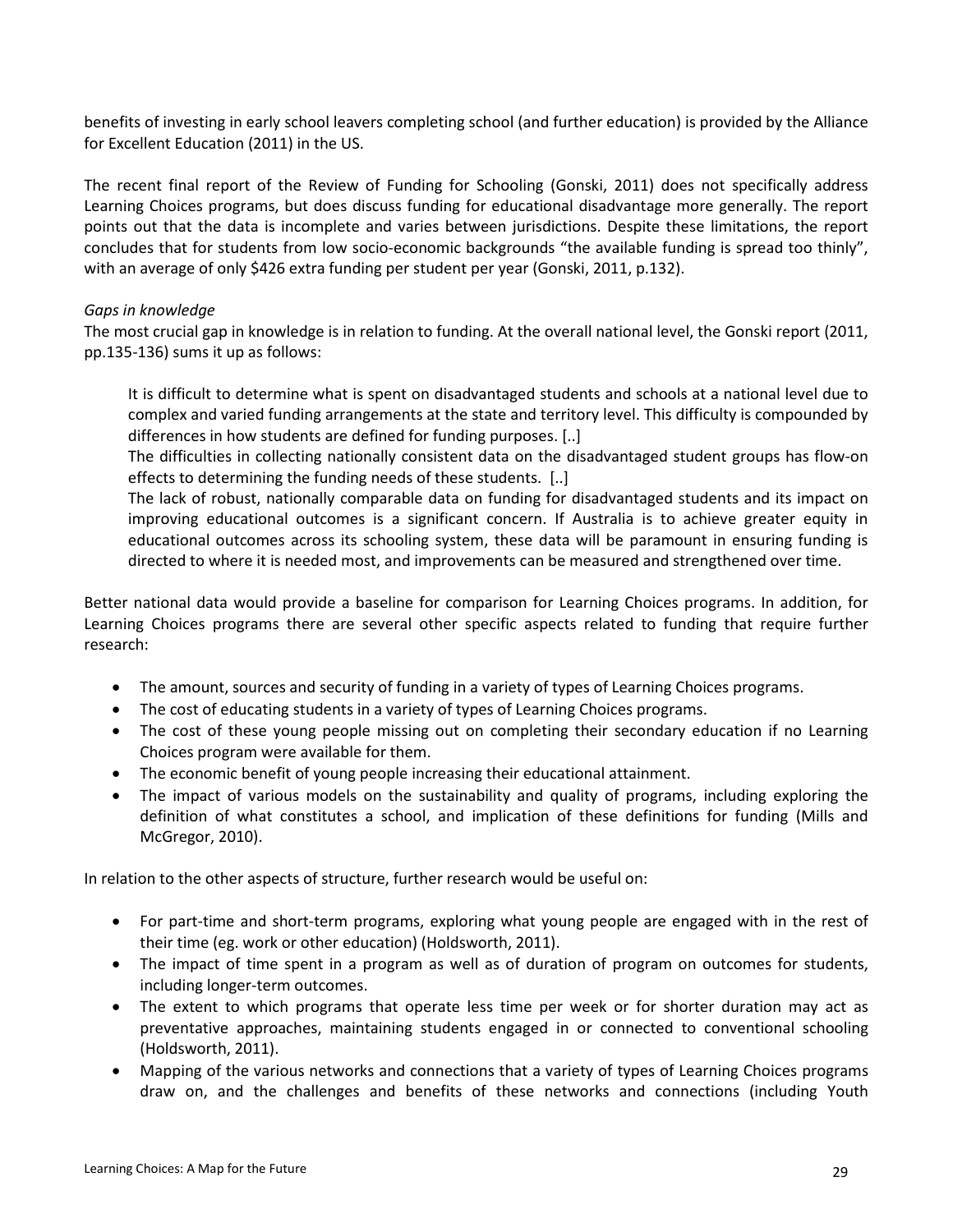Connections, School Business Community Partnership brokers as well as smaller networks such as LLENs).

- The collaboration between Learning Choices programs and other educational institutions (especially RTOs and referring schools) (Myconos, 2011).
- Exemplars of successful cross-sectoral and interagency collaboration that provide insight in how to establish such strong partnerships.

Moreover, there is limited evidence about how different organisational set-ups (eg. stand alone, affiliated or integrated) are related not only to structural aspects (such as size, networks/connections and funding arrangements) but also mission, curriculum, staffing and outcomes. The data in this report can only give some glimpses of such differences - where possible examples are identified as relating to stand alone, affiliated or integrated programs. However, a larger collection of data is necessary to enable teasing out differences between these organisational types.

# *3.4 Mission*

#### *Data*

#### *Target group*

The Learning Choices National Scan provided programs with 13 options for identifying their target group(s). Two of the options were: 'at risk of not completing education' and 'early school leaver'. Exploring the scan data demonstrates that one or both of these were ticked by 95% of programs. This is not entirely surprising, since the Learning Choices National Scan used the definition of "those programs/schools that cater for young people at risk of not completing their education". Nevertheless, the results for this question reinforce the programs' shared mission of providing education opportunities for young people who may otherwise miss out. In some ways, this is the closest we come to a definition of Learning Choices programs. Beyond this commonality, the scan results indicated two groups of programs in terms of who the programs cater for.

The first group consisted of about 60% of programs that aim to cater for a wide range of young people (as evidenced by ticking most of the 13 options provided) indicating a relatively inclusive approach. Some examples of how such programs describe the young people they are aimed at in their own documentation include:

- Program "*caters for post-compulsory, continuing and re-entry students from diverse backgrounds*".
- Program "*offers an inclusive and non-discriminating learning community to young people, who for a variety of reasons, are marginalized from mainstream education. Students are enrolled from both genders, from a variety of language, cultural, ethnic and religious backgrounds, with particular sensitivity to Indigenous culture, and from backgrounds of socio-economic disadvantage*".

The second group (about 40%) consists of programs that seem to have a more specialised purpose, targeting one or two specific groups of young people. The major ones are listed in the table below.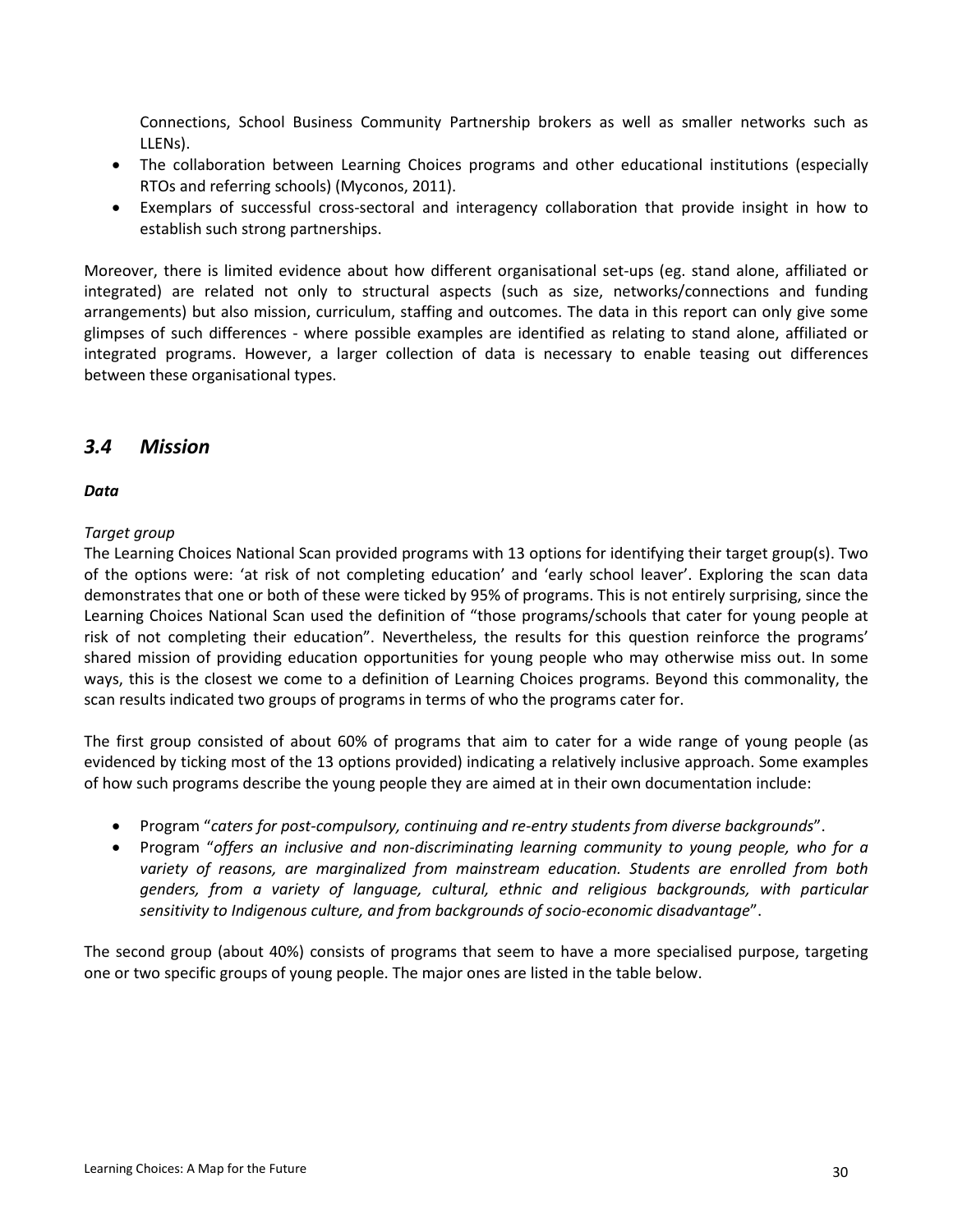| Target group                           | <b>Number of programs</b> | Proportion                             |
|----------------------------------------|---------------------------|----------------------------------------|
|                                        |                           | (of specialised programs) <sup>6</sup> |
| Indigenous background                  | 83                        | 50%                                    |
| <b>Mental Health and/or disability</b> | 41                        | 25%                                    |
| Juvenile Justice                       | 36                        | 22%                                    |
| Refugee and/or recent migrant and/or   | 23                        | 14%                                    |
| non-English Speaking background        |                           |                                        |
| <b>Pregnant and parenting</b>          | 18                        | 11%                                    |
| Homeless youth                         | 18                        | 11%                                    |

#### *Table 3: Target groups in more 'specialised' programs*

#### *Aims and values*

The program reports (see Appendix 1) highlight as a commonality across the majority of programs that they aim to adapt their approach to respond to student needs, rather than aiming to change the young person him or herself. Most combine both academic and well-being goals, but the emphasis varies. One 'stand alone' program explains that it:

*invests significant resources in their social, emotional and physical wellbeing [which is necessary] before students will engage in any meaningful or systematic way with learning.*

Programs such as these aim to address the well-being needs of their students as a foundation for being able to achieve academic aims. Other programs describe these various aims as being integrated through a holistic overall purpose or a "blended service delivery model" (and 'affiliated' program).

Some programs explicitly focus on student strengths and social justice, for example:

*[program] takes a student centred and strength-based approach to address the complex life issues that impact upon a successful engagement with learning. Through this innovative approach, the voices of young people are instrumental in addressing the barriers, and their re-engagement in accredited learning and strengthened positive participation in community is built around individual strengths and interests.*  (ICAN, 2010)

*a clear commitment to social justice and stands in solidarity with disadvantaged people of all social, cultural and religious backgrounds* [a network of 'stand alone' programs]

One specific set of programs aimed at whole school change indicated it also aimed to model innovation and change as inspiration for conventional schooling. At the other end of the spectrum, a small number of the programs were aimed at remediation or 'fixing' the young person, with relatively less attention to broader social issues. These small numbers may indicate a gap in the available program documentation for this report rather than reflecting that either of these aims are actually uncommon.

<span id="page-30-0"></span> $<sup>6</sup>$  The numbers add up to more than 100% because several programs have two specific target groups.</sup>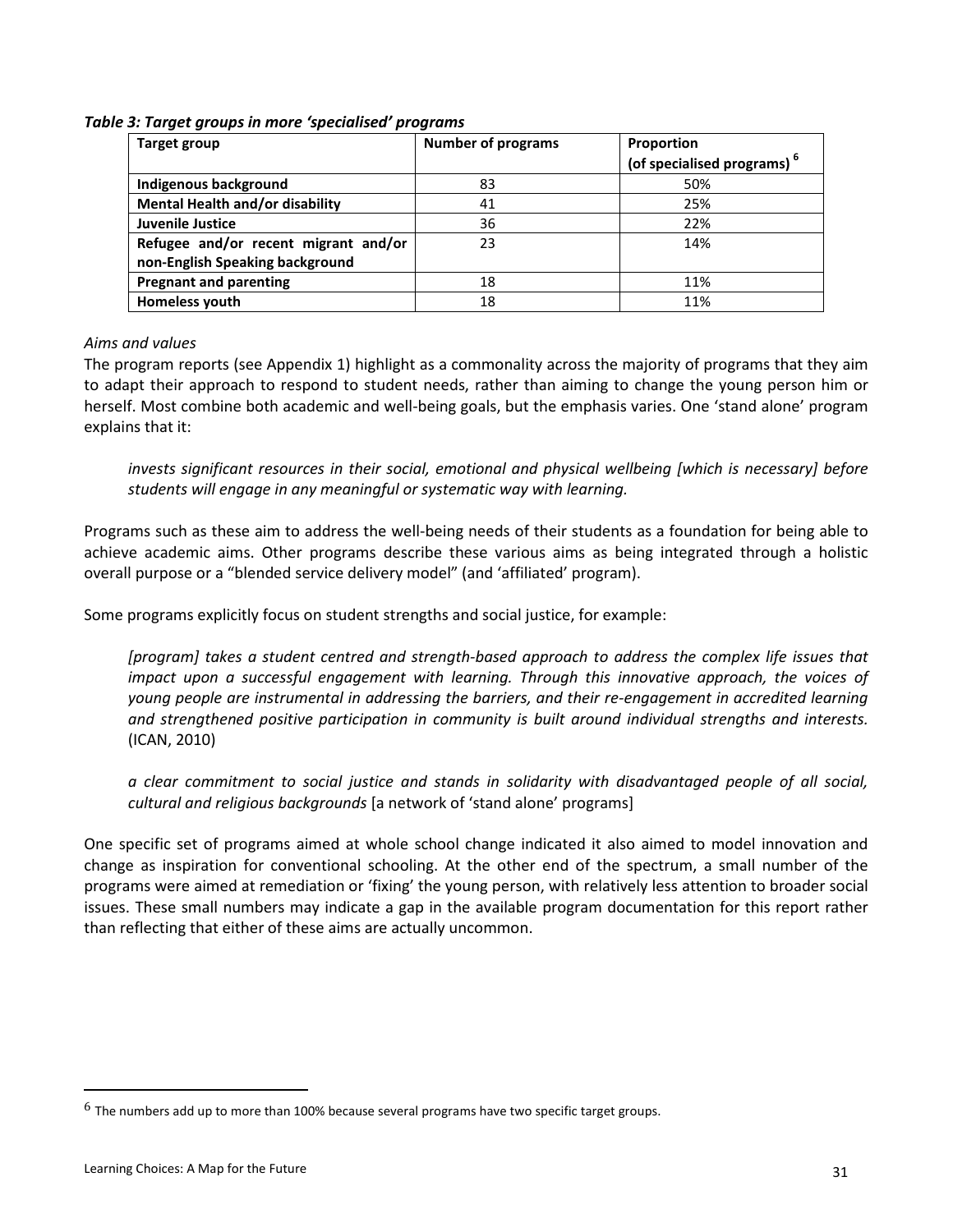#### *Synthesis of research*

#### *Key findings*

The research points to two key findings: that the mission of a program should be clearly articulated and suited to the young people in the program; and that this mission should avoid a deficit view of young people and instead be based on a positive culture.

In relation to clarity, Simons (2011, p.29) points out that "well-chosen objectives can assist in guiding and marshalling otherwise disconnected resources from schools and community partnerships into effective initiatives" and Porter (2000, p.62) recommends that the target group, aims and objectives should be "clearly and specifically articulated to determine the model and direction of the school". This supports the development of a shared vision (De Jong and Griffiths, 2006; Te Riele, 2011b; Zyngier and Gale, 2003), which should be sensitive to the specific context of the program (Lamb and Rice, 2008, p.38). The report on 'Re-engaging our kids' prepared by KPMG (2009, p.3, italics added) for the Victorian government refers to a "*continuum* of provision options (within schools and other settings) catering to the *differentiated needs* of children and young people at risk of disengaging or disengaged from school". This means that Learning Choices programs must have the flexibility to be "responsive to the needs and aspirations of the young people who choose to go there" (Mills and McGregor, 2010, p.10). Wyn et al (2004) similarly point out that relevance (to the young person's life and goals) is a crucial element. Lamb and Rice (2008) argue that developing and maintaining a shared vision should be built on a constructive view that builds on young people's strengths.

This leads to the second point, in relation to a concern in the research about the danger of a deficit approach in the aims or mission of a school (Mills and McGregor, 2010; Te Riele, 2007; Zyngier and Gale, 2003). While few of the program reports included for this analysis had an obvious deficit approach, and some explicitly countered it, vigilance against this remains valuable. In relation to the programs within conventional schools that Zyngier and Gale (2003) investigated, they were alarmed that the majority was focused on remediation and deficit explanations were prevalent. They noted that students saw participation in alternative programs offered within schools as leading to stigmatisation, and YacVic (2011, p.19) suggest this is also a problem in small rural and regional towns "where there is less anonymity for young people". Warning bells ring when programs refer to young people as "troubled adolescents" or as "students who cannot fit the 'mainstream' school structure and culture" - or when teachers define their role as one of "saving" young people (Te Riele, 2011b, p.65). Such views can (usually unwittingly) sabotage a constructive approach to providing inclusive Learning Choices. Connor (2006) similarly expresses concern about lowered expectations for students. Teachers may lower their expectations with good intentions, because they see well-being as more crucial than learning. Yet, such actions by the teacher simply reinforce any perceived deficits (Gale and Densmore, 2000) - students who are never asked to complete challenging tasks never get the chance to learn to do them. Lamb and Rice (2008) provide evidence that students are more likely to disengage and even drop put when expectations are low and programs not stimulating. Wyn et al (2004) express concern that marginalized youth are not always made welcome by individual staff or institutional cultures in TAFE and ACE settings that have traditionally served older learners. Finally, De Jong and Griffiths (2006) are concerned that the over-representation of young males and of students from minority cultural and linguistic backgrounds in Learning Choices programs may inadvertently make conventional schools less tolerant of difference and less inclusive.

The research emphasises the importance of schools focusing on changing conditions rather than on the perceived problems of young people or their families. In particular, research points to the importance of not only the beliefs of individual teachers but also the whole school culture (Lamb and Rice, 2008; Te Riele, 2006b). A starting point suggested by Zyngier and Gale (2003, p.1) is "to take account of students' own reasons for why they are disengaged from schooling and what changes schools and teachers themselves might need to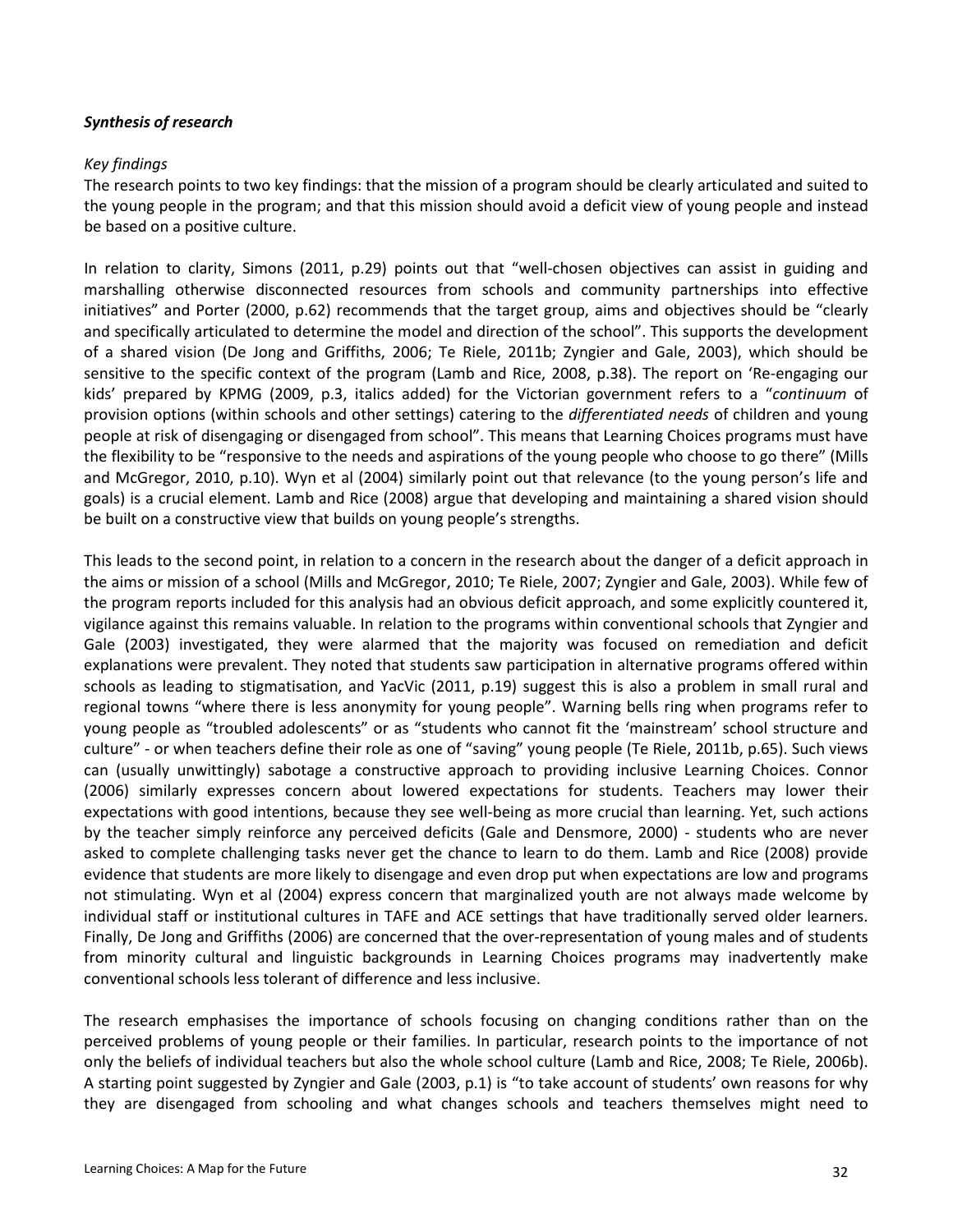consider". Wyn et al (2004) add that a culture of support needs to respond to the young person's personal circumstances as well as their educational requirements, and have a climate of adult learning. Students themselves should be involved in identifying their needs (Hargreaves, 2011).

In their analysis of 'effective strategies to increase school completion' Lamb and Rice (2008, p.14) point out that the highest impact is achieved when schools combine specific quality interventions with a strong and supportive school culture. Several elements of such a culture go to the heart of countering a deficit approach: a 'commitment to success for all', 'high expectations' and a 'climate of challenging and stimulating teaching' (p.16). Connor (2006) also points to high academic standards and expectations as a feature of successful programs. However, high expectations without scaffolding support may "result in problems that are labelled as behavioural difficulties" (DETYA, 2001, in Connor, 2006, p.26). To make a program work well for all students requires the right balance between high expectations and challenging teaching across the board, with flexible, individual support (Lamb and Rice, 2008). These elements can be seen as facilitating a mission of 'success for all' in conventional schools as well as inclusive Learning Choices programs.

#### *Gaps in knowledge*

The literature is clear on both the need for a clear, shared mission and for that mission being constructive and strength-based. The main gap in knowledge that would be useful for research to address is exploring the ways such a mission gets enacted in programs, especially given the difficulties of developing a shared vision under conditions of insecurity, high workload and high staff turnover (see 3.6 below). Further research is needed on the key elements of school culture that impact positively on student engagement in education (Mills and McGregor, 2010; Wyn et al, 2004). In relation to the evidence from Lamb and Rice (2008) on effective strategies in conventional schools, it would be useful to commission research that explores the impact of these strategies around school culture in Learning Choices programs.

Supporting the suggestion by Zyngier and Gale (2003) to start with students' reasons for disengagement, both Wyn et al (2004 and Beck (2010) point to the need for more information from young people's perspectives on their experiences of disengagement and their access to educational (re-entry) options. In addition, Mills and McGregor (2010) argue more also needs to be known about the views of disengaged young people who are no longer involved in any formal education.

Holdsworth (2011, p.7) also notes that is it unclear from the results of the Learning Choices National Scan what causes the risk and exclusion experienced by young people in Learning Choices programs; and that the Scan "is generally not picking up students who are making a positive or assertive choice for an alternative". In other words, rather than perceiving Learning Choices programs as carrying stigma or being 'second best', more research is needed to uncover programs that are actively chosen by young people as their preferred education provider.

# *3.5 Curriculum*

#### *Data*

#### *Formal Curriculum*

The Learning Choices National Scan shows that most programs offer credentials, as shown in table 4.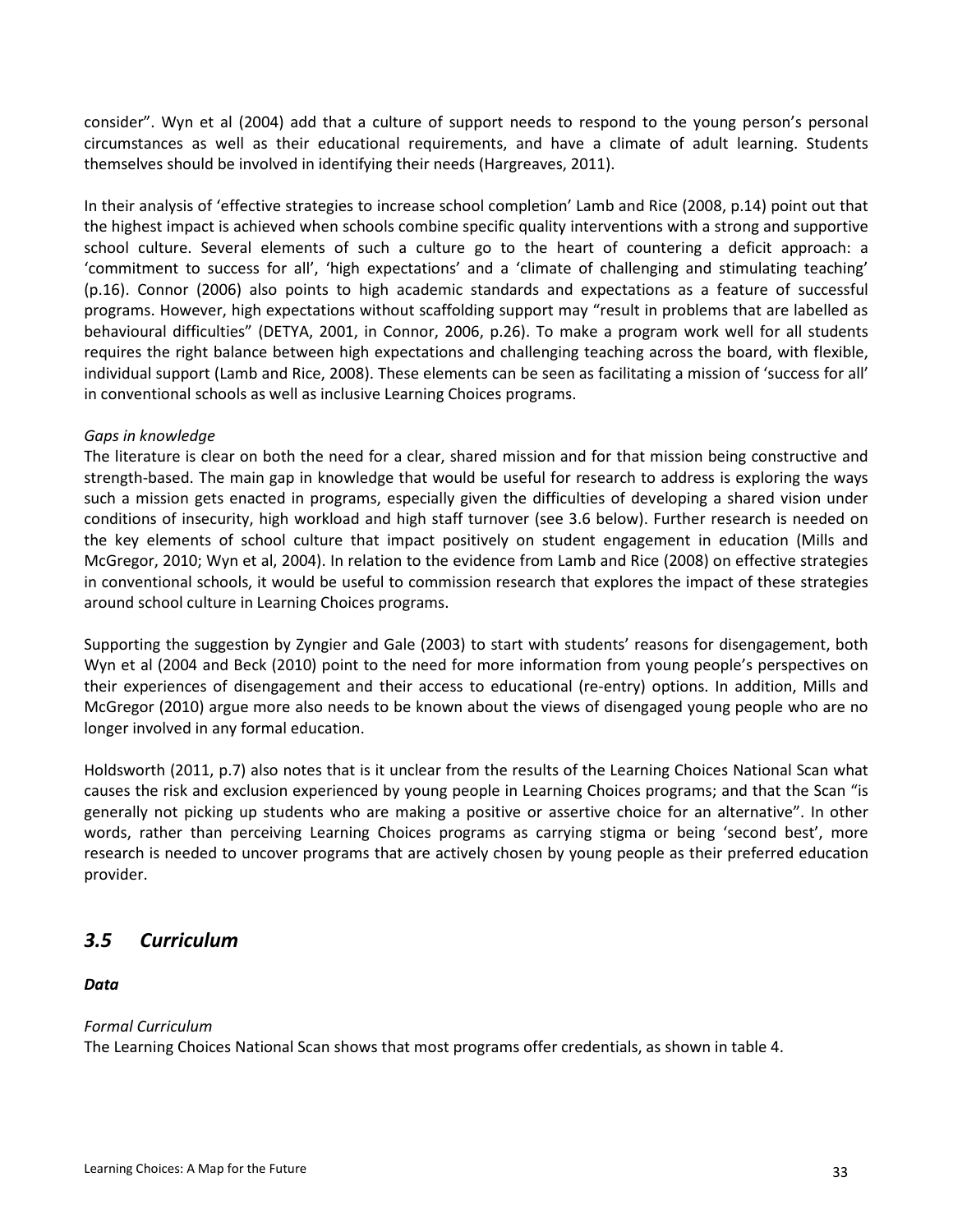*Table 4: Types of credentials offered by programs (Learning Choices National Scan)*

| Type of credential                                              | Proportion |
|-----------------------------------------------------------------|------------|
|                                                                 | (of total) |
| <b>None</b>                                                     | 14%        |
| Low level credentials                                           | 16%        |
| (Year 10, VET statement of attainment and/or VET Certificate I) |            |
| <b>Higher level credentials</b>                                 | 70%        |
| (Year 11/12 and/or Certificate II/III/IV)                       |            |

Within such formal curriculum, the program reports highlight that three aspects are common:

- The inclusion of practical and applied learning: practical projects (eg. building facilities such as a shed or garden beds for their school), work experience and Vocational Education and Training (VET) subjects.
- The use of individual learning plans: based on the young person's interests and learning goals and usually developed with the support of program staff.
- Integrated or project approaches: either in addition to, or replacing more conventional subject-based approaches. Syllabus outcomes from a range of conventional subjects, such as mathematics, English, and metalwork, are achieved in an integrated manner.

# *Activities*

The Learning Choices National Scan shows that the most common activities (offered by about 80% of programs) are life skills and literacy and numeracy. Also very common (about 60%) are computer/IT skills, mentoring, and job-seeking. The vast majority of programs offer a wide range of activities. The National Scan offered 15 options, with programs able to tick more than one. These options can be clustered into 6 sets of activity types:

- 1. literacy and numeracy, English language, and homework support;
- 2. mentoring and job-seeking;
- 3. life skills and parenting;
- 4. culture, visual arts, and music / theatre / performance;
- 5. outdoor education and environmental;
- 6. computer/IT skills and digital/media skills.

Almost one-third of the programs offered activities across all of the six sets above, and another 40% offered activities across 4 or 5 of those 6 sets. Only 5% of programs were so specialised they offered activities from a single set.

In addition, the program reports highlight three types of curricular activities that are commonly offered:

- Enabling activities (necessary to help young people complete credentialed learning): in particular, almost all Learning Choices programs emphasise literacy and numeracy as core basic learning for their students, and many also see mentoring and pastoral care activities as necessary for supporting students.
- Co-curricular activities (offered for their inherent value in addition to any credentialed learning): popular co-curricular activities include cultural activities (such as Indigenous Dance and Art), driving instruction, and outdoor adventure and camps.
- Activities that make explicit connections with the local community: through service learning, with teams of young people working on projects for the community, and through sport.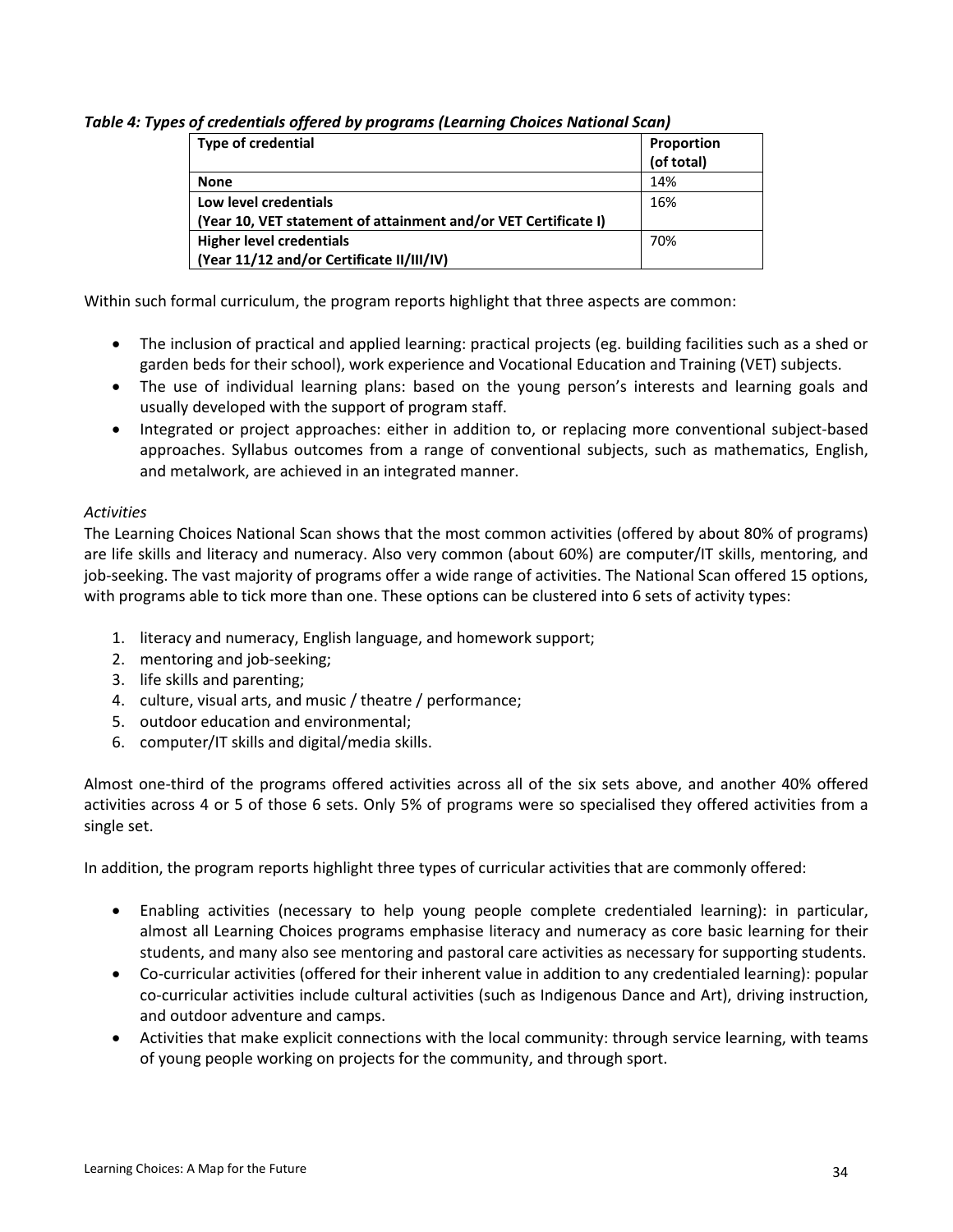#### *Synthesis of research*

#### *Key findings*

In terms of the formal curriculum, the research generally agrees with the usefulness of providing recognised credentials and with the strategies of practical and applied learning, individual learning plans and integrated or project approaches that the program reports highlight as being common in Learning Choices programs.

ICAN (2010) explicitly states that it is essential that student learning in Flexible Learning Options programs is accredited. Both Lamb and Rice (2008) and De Jong and Griffiths (2006) suggest a broad range of accredited curriculum is needed, catering for diverse interests and strengths and enabling choice. The challenge for Learning Choices programs, according to Connor (2006, p.30) is "making learning attractive, while ensuring that students emerge with valued credentials".

Several reports indicate students appreciated applied and 'hands on' learning that provided relevant skills (Connor, 2006; Myconos, 2011; Mills and McGregor, 2010; Zyngier and Gale, 2003). Offering VET options is also linked to improved student outcomes and school completion (Lamb and Rice, 2008). A concern about applied learning is that "levels of intellectual engagement with the work varied" (Mills and McGregor, 2010, p.11) and that these approaches need to be challenging and stimulating (Lamb and Rice, 2008; Zyngier and Gale, 2003). Connor (2006, p.20) also notes the risk that the vocational 'stream' will continue to have lower status than the academic one, thereby "excluding some students from higher status subjects, future learning pathways, employment, income and social status".

Individual learning plans are a key component of ICAN (2010), while in Victoria Lamb and Rice (2008) point to the usefulness of the Managed Individual Pathways (MIPS) scheme for improving student engagement and raising completions. However, they also point out that the implementation and success of MIPS varies widely between schools. Similarly, the Working Group on Education for Children and Young People in Out-of-Home Care in Queensland (2011, p.11) points out that the individual Education Support Plan (ESP) "has the potential of being an effective support device, but the current implementation of the ESP is inadequate". For programs within TAFE and ACE, Wyn et al (2004, p.26) suggest the use of modules that "allow students to progress at their own pace" is useful. The research evidence suggests that individual learning plans are a worthwhile strategy, as long as they are implemented well.

Integrated and project approaches are also seen as effective for engaging students with the formal curriculum (Lamb and Rice, 2008; Myconos, 2011) although they may be hard to adjust to for teachers (Myconos, 2011).

In relation to the range of activities offered by Learning Choices programs, the research comments mainly on the role of enabling activities.

Unsurprisingly, there is general consensus on the importance of support for improving literacy and numeracy skills. Such support should be provided as early as possible (Lamb and Rice, 2008) and works best when embedded within authentic contexts where literacy and numeracy skills are used (Connor, 2006; De Jong and Griffiths, 2006; Hargreaves, 2011). Wyn et al (2004) agree that literacy, numeracy and study skills are important but they express concern that young people may become trapped in enabling courses, moving from one to another without gaining high level, recognised credentials. Zyngier and Gale (2003) were also concerned that while programs were highly socially supportive of students this was not balanced with providing intellectually challenging material.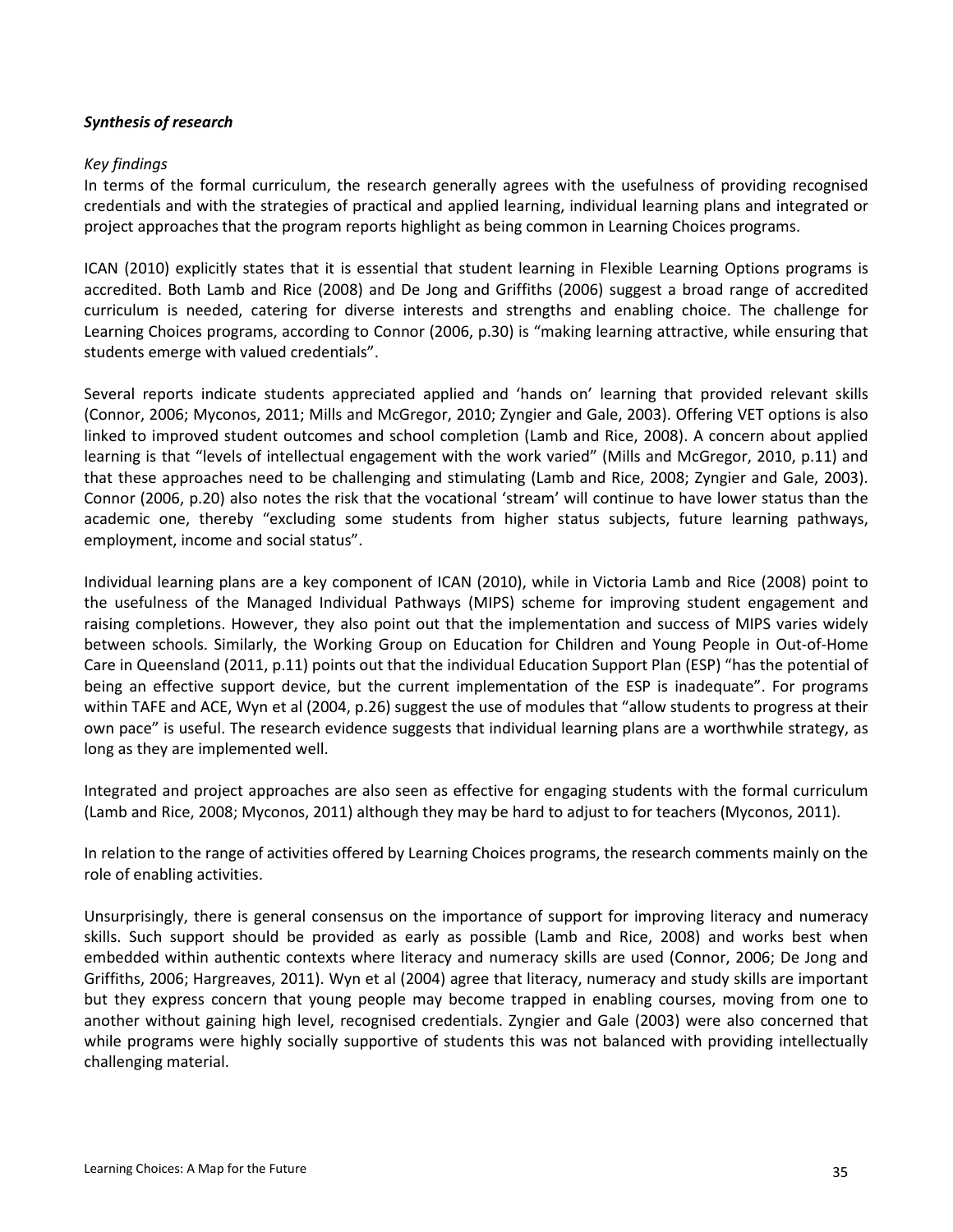Similarly, there is also general consensus that pastoral care is a necessary foundation for many students. In the context of the Schools First awards, Simons (2010, p.229) points to "the importance of removing barriers to learning by providing complementary forms of support for the personal development of students". Welfare support, on-site access to a range of agencies, and activities to develop life skills and resilience can be essential before students are able to engage with learning (Connor, 2006; De Jong and Griffiths, 2006; Hargreaves, 2011; Lamb and Rice, 2008; YacVic, 2011). Mills and McGregor (2010, p.9) suggest that the sites they visited "had a strong resemblance to what has been termed 'full service schools'" (also see Black et al, 2010).

#### *Gaps in knowledge*

While most programs in the Learning Choices National Scan as well as in the specific program reports indicate they offer accredited courses, more information is needed about the numbers of students within programs who take up these options (Holdsworth, 2011). In relation to concerns about low level and enabling programs, further research is also needed about the extent to which young people take part in (or move on to) accredited courses at a level that provides substantial access to further study or employment (Holdsworth, 2011; Wyn et al, 2004).

Both Holdsworth (2011) and Wyn et al (2004) point to the need for more explorations of how the curriculum is delivered, for example in terms of teaching approaches and adjustment to learning styles of different groups such as boys and girls. In general, insights in pedagogy are difficult to gauge from survey results and documentation, requiring observational studies. Programs that take a whole-school-change approach to curriculum are also worth exploring in more detail (Holdsworth, 2011) and may provide inspiration for reform in conventional schooling.

# *3.6 Staffing*

#### *Data*

The issue of staffing was not addressed in the Learning Choices National Scan, but is referred to in several program reports. First, student-staff ratios that are mentioned in program reports are between 5:1 and 15:1. Several reports assert that a central key to their success is small student-staff ratios, in order to provide individualised support and build good relationships. For example, one report for a 'affiliated' program argues that:

*The effectiveness of the [program] was due in large part to the intimate setting and close relationships between teacher and learner.*

Second, many of the Learning Choices programs employ not only qualified teachers (a requirement for programs offering accredited education) but also a range of different staff, such as teacher's aides, school counsellors, youth workers and Aboriginal support workers. In addition to paid staff, volunteers from local business, the community and tertiary institutions support the work of Learning Choices programs and contribute to the amount of individual attention young people can receive. For example, a report for a different affiliated program points out that:

*Community volunteers have been involved in a range of responsibilities including guiding governance, mentoring teachers and students and running the breakfast program.*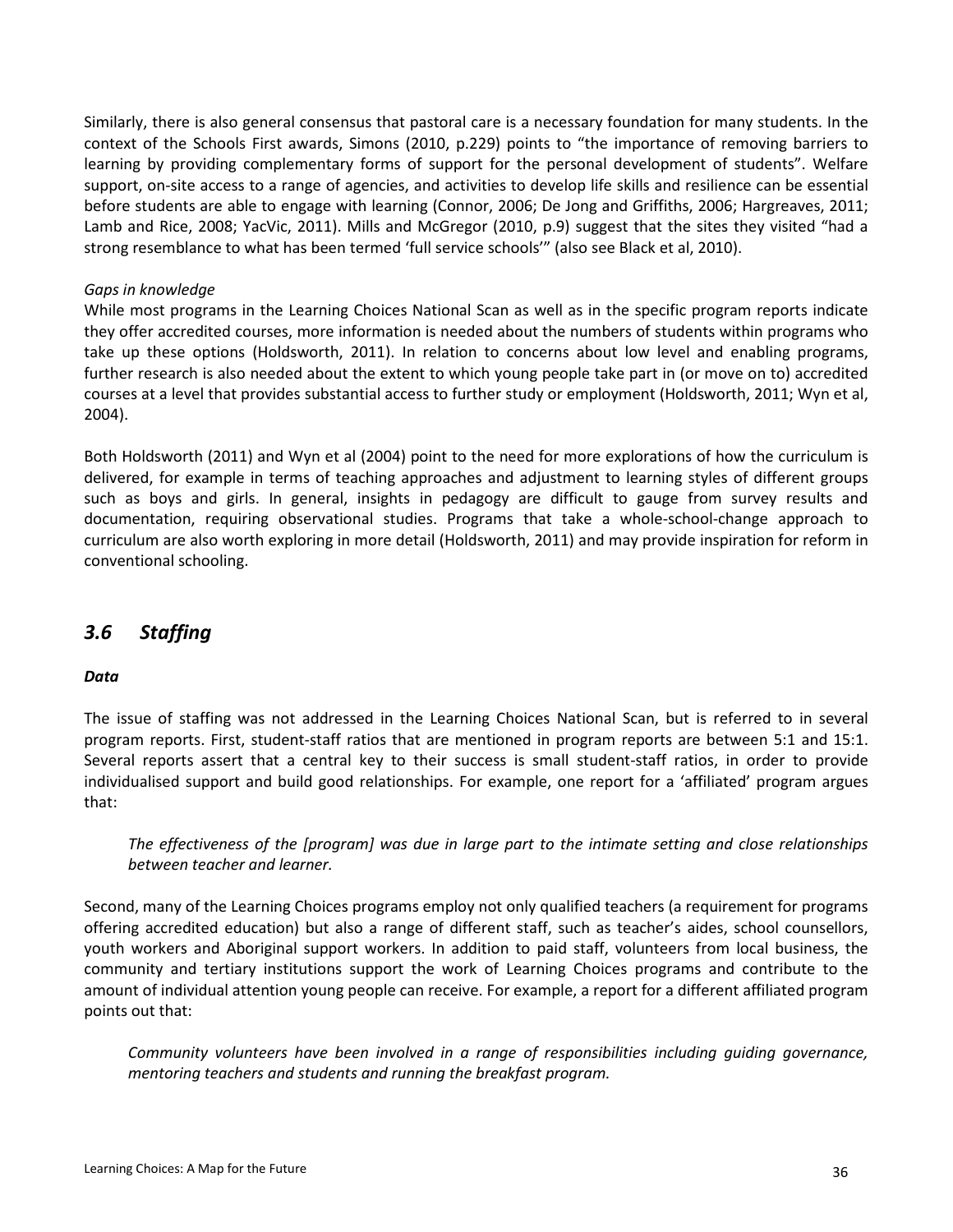Programs also rely on local businesses to mentor students, provide work experience, and act as guest speakers or 'guest teachers'.

Third, several reports explicitly recognise that staff tend to work above and beyond the call of duty. The annual reports for a network of 'stand alone' programs highlight that staff are:

*a highly qualified, experienced and generous group of professionals who consistently contributes more than would otherwise be expected both within the classroom and beyond.*

Several programs point to the collegiality and collaboration among staff that sustains this high workload.

#### *Synthesis of research*

#### *Key findings*

The research strongly supports the use of high staff-student ratios and small class sizes (Connor, 2006; De Jong and Griffiths, 2006; Hargreaves, 2011; Lamb and Rice, 2008; Mills and McGregor, 2010; Myconos, 2011; Wyn et al, 2004). Lamb and Rice provide evidence of the positive impact of smaller class sizes on school completion, especially for students from lower SES backgrounds and students who are 'at risk'. High staff-student ratios support more positive staff/student relationships (Connor, 2006; Mills and McGregor, 2010).

The research similarly emphasises the central importance of this relational dimension of schooling for engaging young people. De Jong and Griffiths (2006, p.35) argue that "relationship-building is an essential aspect of effective AEPs" (Alternative Education Programs). This also applies to catering for disengaged students in conventional schools (Lamb and Rice, 2010) and in vocational education and training (Hargreaves, 2011). Such positive relationships require mutual respect and trust (Connor, 2006; Lamb and Rice, 2010) as well as a genuine interest in the student and reducing the emphasis on teachers' power and authority (De Jong and Griffiths, 2006; Wyn et al, 2004). To facilitate young people accessing education, especially after previous experiences of failure or exclusion, Wyn et al (2004) highlight the importance of positive attitudes by staff right at the point of entry. Mills and McGregor (2010, p.11) point out that "relationships that were part of the broader environment in the school/centre were also reflected in the teaching/learning relationship within the various curricula offered at the sites' and thus had a direct flow on benefit for young people's engagement with learning.

The quality of staff is therefore vital to the success of inclusive approaches to schooling. Connor (2006, p.29) refers to the struggle of "finding, holding and supporting 'the right staff'". This includes not only teachers, but also social workers, counsellors, and health professionals (Connor, 2006; Myconos, 2011), especially in the context of the extended service provision in many Learning Choices programs (see Black et al, 2010). Quality careers advisors are seen as especially important by both Hargreaves (2011) and Lamb and Rice (2008). Professional development is necessary to ensure staff have the requisite skills, knowledge and attitudes. Black et al (2010) point out that collaborating with colleagues from different professional backgrounds itself requires training and support. Primary teaching practices can also be helpful for secondary teachers to learn about (Connor, 2006).

Professional development and support is also needed to help staff cope with the high workload, although Myconos (2011) warns this may not be enough to prevent burn out. There is recognition that work in these settings is demanding and can be stressful for staff (Connor, 2006; Mills and McGregor, 2010; Myconos, 2011; Wyn et al, 2004). When programs provide a holistic or extended service, this "can impose additional burdens on school staff which distracts them from their core educational responsibilities" (Black et al, 2010, p.14). Mills and McGregor (2010, p.11) highlight that the difficult conditions and lack of job security "are likely to impact upon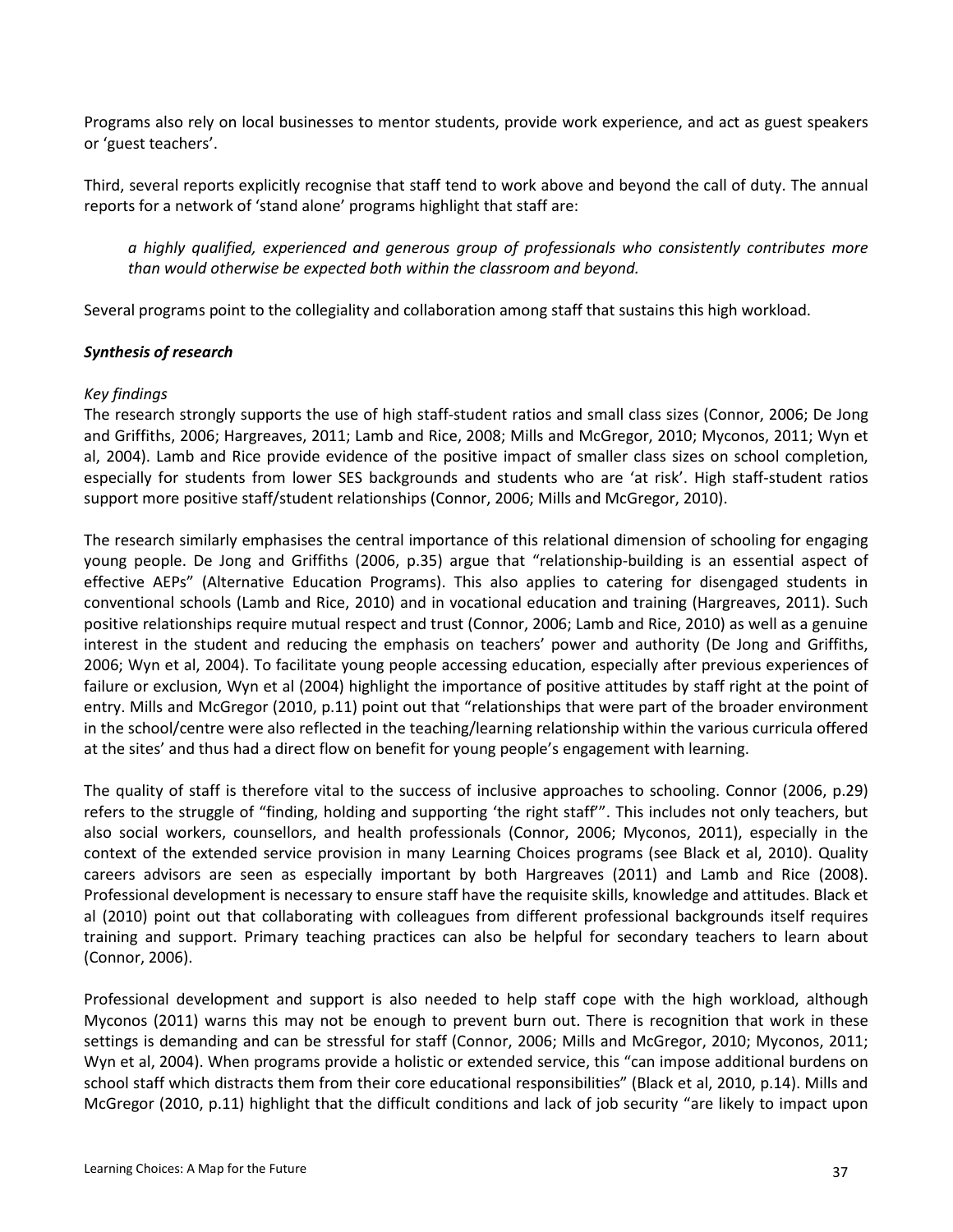the long term viability of workers' engagement in the sites". This is of concern not only for the welfare of these staff but also for the engagement of students, given the importance of the quality of the relationships between staff and students as outlined above. Despite such conditions, staff are highly committed "to the differences that they believed they and the schools were making to the lives of students" (Mills and McGregor, 2010, p.11) and doing "more than 'go the extra yard'" (Connor, 2006, p.32).

#### *Gaps in knowledge*

Further research is particularly needed in relation to two aspects of staffing. First, more knowledge is necessary about useful approaches to the professional learning needs of staff and ways of ensuring staff are appropriately trained (Connor, 2006; Lamb and Rice, 2008). Second, research needs to explore the working conditions in Learning Choices programs and their impact on attracting and retaining high quality staff (Mills and McGregor, 2010; Myconos, 2011).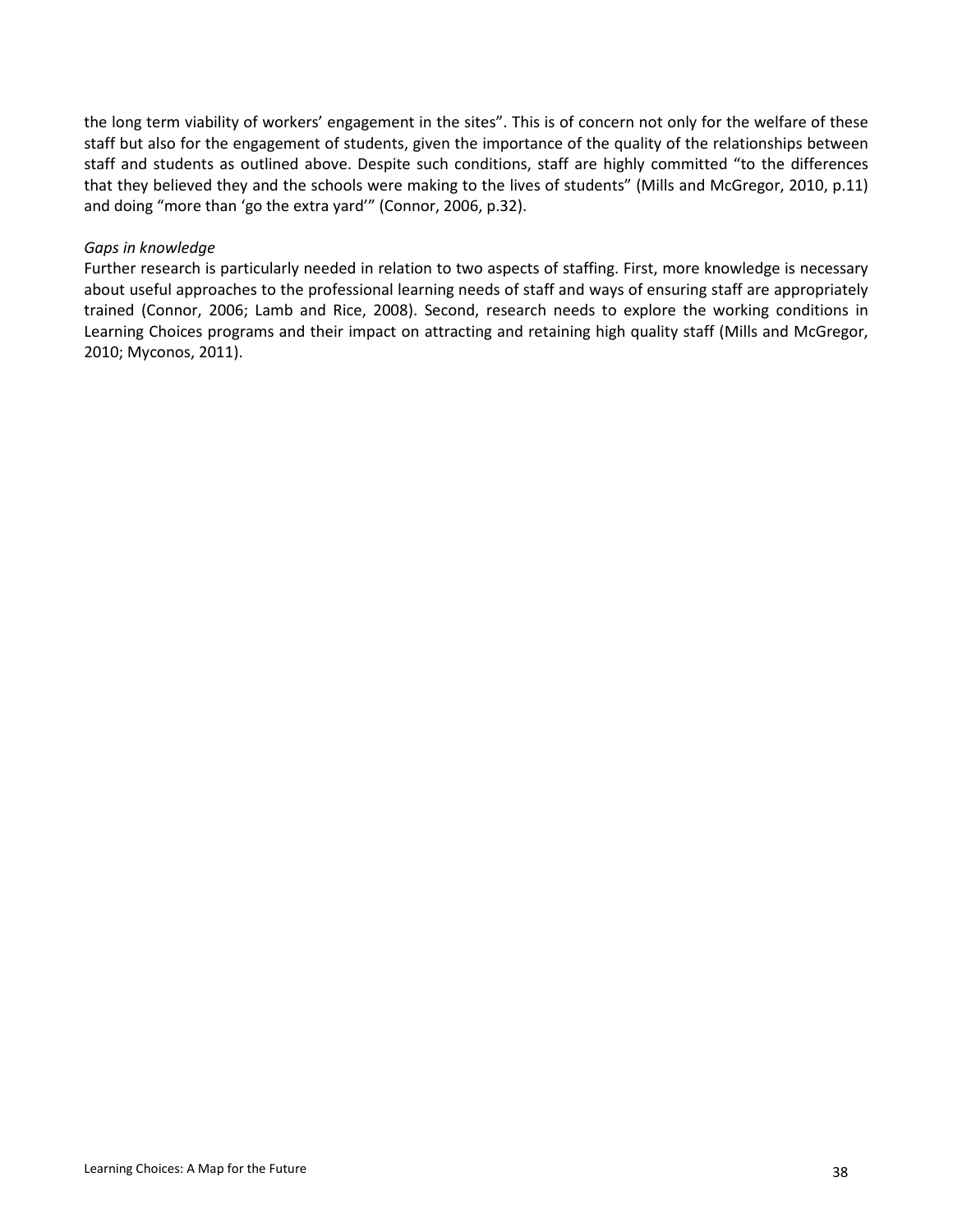# **4. Recommendations**

These recommendations focus on the gaps in knowledge identified in section 2 and 3, to suggest major areas for further research. Not included here are more minor suggestions for further research that are mentioned in section 3.

For several recommendations, one or more existing research projects (see Appendix 3) are already partly addressing the need for research. This existing research mostly does not cover the entire recommendation, for example having a somewhat different focus or limited scope in terms of geography or participants. However, further research could be commissioned that leverages off these existing projects. The projects are mentioned in brackets after recommendations, identified by their number as listed in Appendix 3.

# *Policy*

#### *Recommendation 1*

Analysis of how national, state and territory policies work and are enacted 'on the ground' as well as of the impacts they have on young people's engagement, attainment and transitions.

# *Numbers*

#### *Recommendation 2*

A thorough mapping of existing Learning Choices programs available to young people around Australia, in order to gain a more accurate insight into the number of programs and young people in the Learning Choices sector. [project 5; project 12; project 13]

# *Recommendation 3*

Analyse the number of programs and young people in relation to background characteristics of programs (such as system/affiliation and geographic location) and of young people (such as gender, age, and conditions of disadvantage). [project 12; project 13]

# *Outcomes*

#### *Recommendation 4*

Develop appropriate measures and evaluation strategies for gaining improved data in relation to outcomes. [project 2; project 3; project 4; project 6; project 7; project 11; project 13]

#### *Recommendation 5*

Conduct comparative research between programs to gain better insight in successful strategies, in relation to different project types and purposes. [project 12; project 13; project 14; project 15]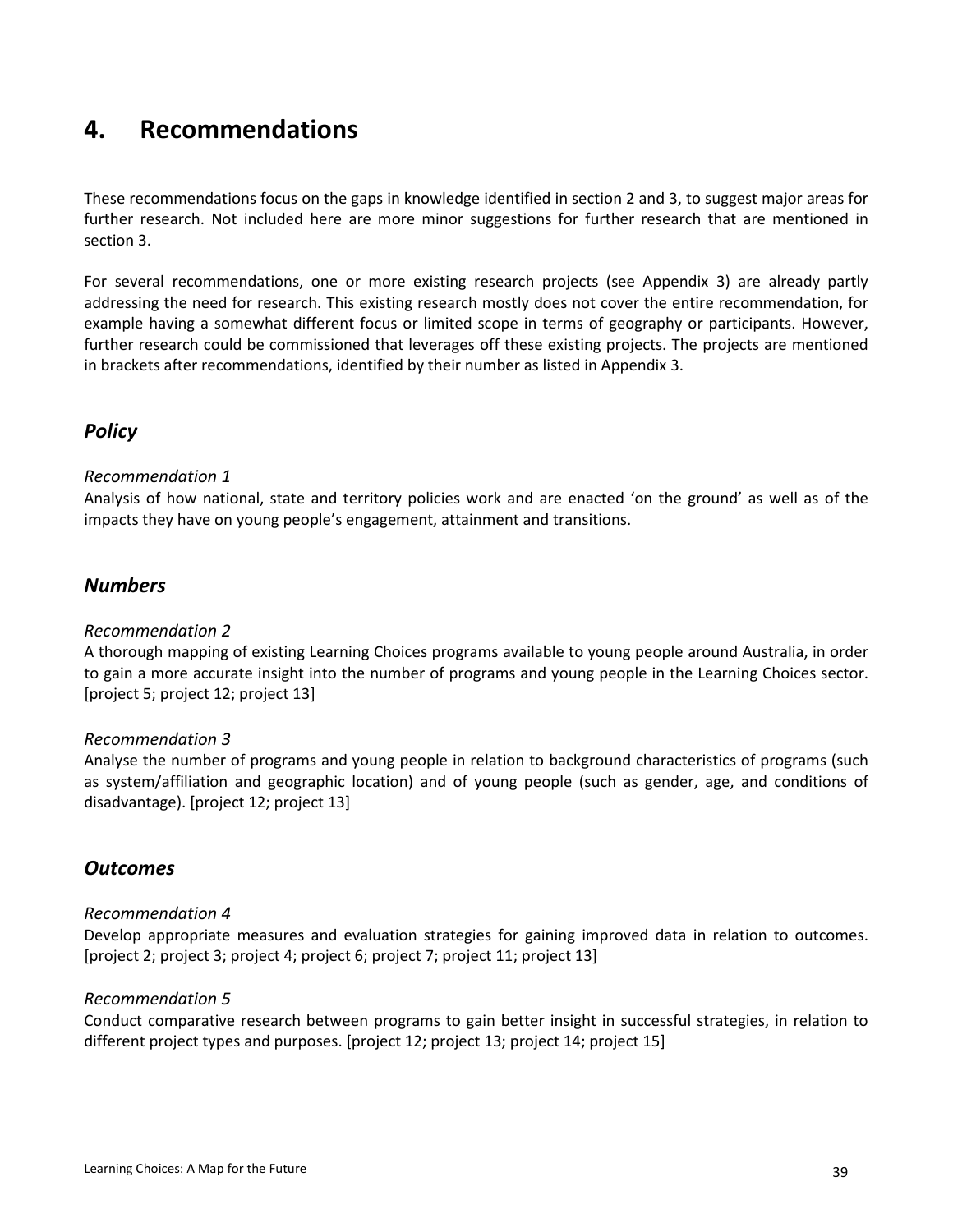#### *Recommendation 6*

Evaluate the implementation and impact of the ICAN Compass tool and Engagement Matrix in South Australia, and the portfolio assessment approach in Edmund Rice Foundation Flexible Learning Centre **-** and their potential as measurement tools for outcomes across inclusive education settings. [project 2]

#### *Recommendation 7*

Gather longitudinal data tracking post-program destinations and experiences. [project 18]

# *Structures*

#### *Recommendation 8*

Collect nationally consistent data on the amount, sources and security of funding for and cost of various types of Learning Choices programs

#### *Recommendation 9*

Collect national data on the cost of not offering Learning Choices options and the economic benefits of young people raising their educational attainment through Learning Choices programs. [project 17]

#### *Recommendation 10*

Map the various networks and connections that a variety of types of Learning Choices programs draw on and the challenges and benefits of these networks and connections (including Youth Connections and School Business Community Partnership brokers as well as state-specific networks such as LLENs and organisationspecific networks such as Edmund Rice Education Australia - Flexible Learning Centres and Big Picture Education Australia)

#### *Recommendation 11*

Gather evidence about how different organisational set-ups (eg. stand alone, affiliated or integrated) are related not only to structural aspects (such as size, networks/connections and funding arrangements) but also to mission, curriculum, staffing and outcomes. [project 12; project 13]

# *Mission*

#### *Recommendation 12*

Exploring the ways in which a shared mission gets enacted in programs, especially given the difficulties of developing a shared vision under conditions of insecurity, high workload and high staff turnover.

#### *Recommendation 13*

Further research on the key elements of school culture that impact positively on student engagement in education in the specific context of Learning Choices programs.

#### *Recommendation 14*

Investigate Learning Choices programs that are actively chosen by young people as their preferred education provider.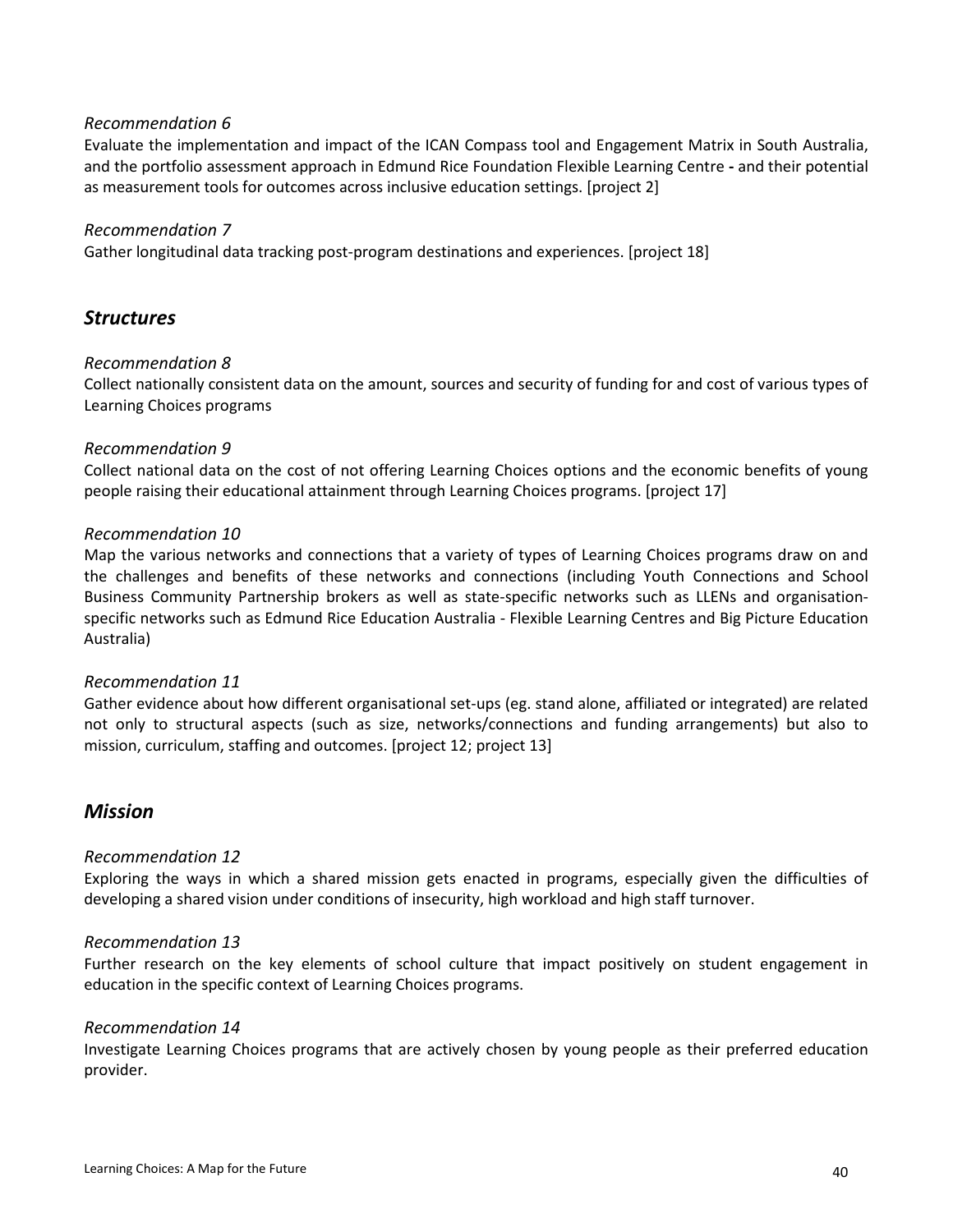#### *Recommendation 15*

Gather evidence about young people's own perspectives on the purposes of completing education in general and Learning Choices programs specifically. [project 4; project 8; project 9; project 10; project 12; project 14, project 15; project 16]

# *Curriculum*

#### *Recommendation 16*

Investigate the numbers of students within programs who take up accredited course options within Learning Choices programs.

#### *Recommendation 17*

Investigate how the curriculum is delivered, for example in terms of teaching approaches and adjustment to learning styles of different groups. [project 1; project 4; project 7; project 11]

# *Staffing*

#### *Recommendation 18*

Investigate useful approaches to the professional learning needs of staff and ways of ensuring staff are appropriately trained.

#### *Recommendation 19*

Investigate the working conditions in Learning Choices programs and their impact on attracting and retaining high quality staff.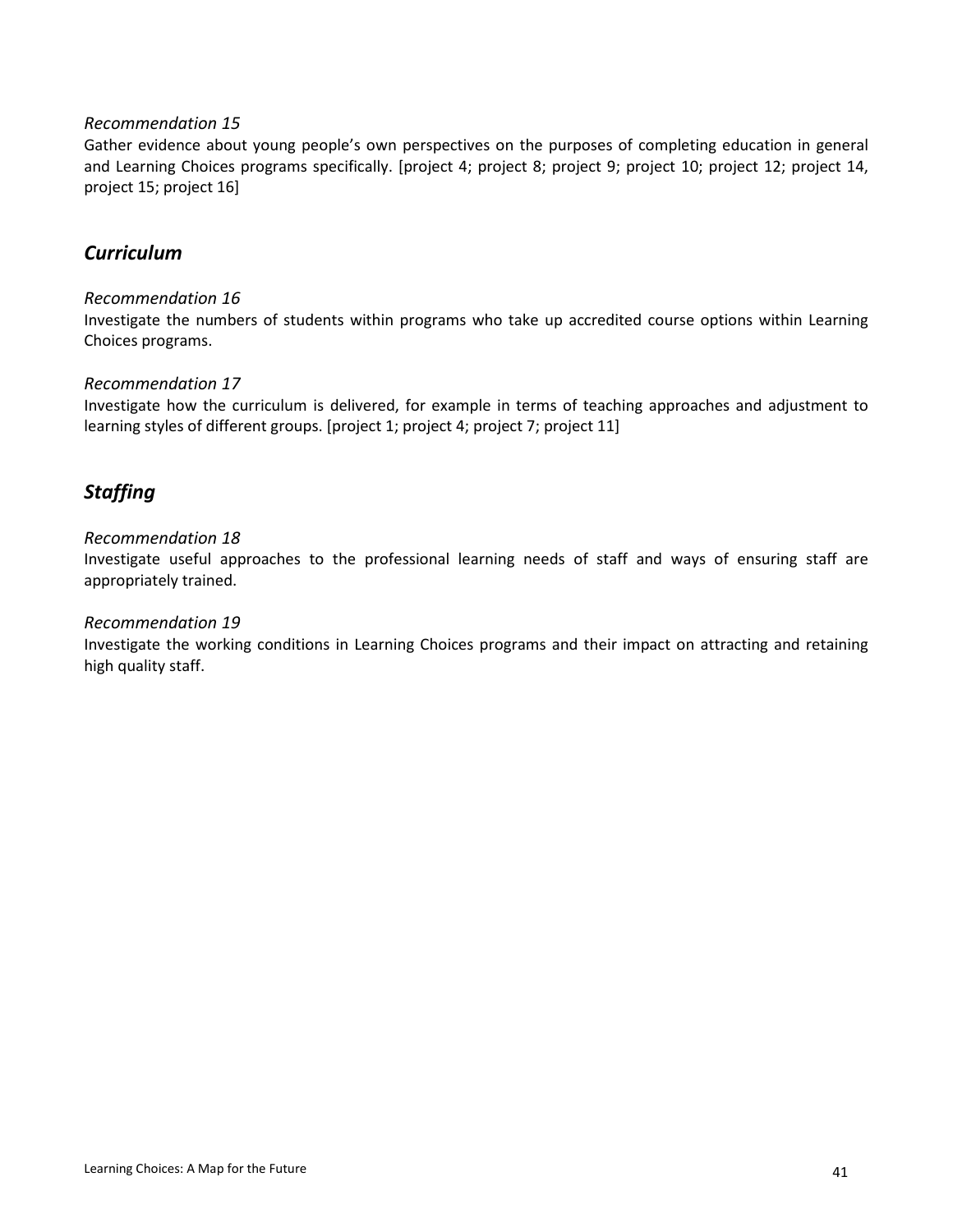# **References**

ABS (2010). 4221.0 Schools, Australia 2010. Available: http://www.abs.gov.au

- ACT DET (2011). *ACT Youth Commitment*. Available: http://www.det.act.gov.au/actyc
- ACT Government (2011a). Education participation (enrolment and attendance) EP201111 Available: http://www.det.act.gov.au/publications and policies/policy a-z.

ACT Government (2011b). Education options (other than school) procedure. Available: http://www.det.act.gov.au/publications and policies/policy a-z.

ACT Government (2011c). Tuggeranong Re-engaging Youth Network Board Terms of Reference. Available: http://www.det.act.gov.au/publications\_and\_policies/policy\_a-z.

AIG and DSF (2007). *It's crunch time. Raising youth engagement and attainment: a discussion paper*. Prepared by the Australian Industry Group and Dusseldorp Skills Forum. Sydney: DSF.

Alliance for Excellent Education (2011). The economic benefits of helping high school dropouts earn both high school diplomas and college degrees. Available:

http://www.all4ed.org/publication\_material/EconStatesPostsecondary

Aron, L., and Zweig, J. (2003). *Educational alternatives for vulnerable youth: Student needs, program types, and research directions*. Washington, D.C.: The Urban Institute.

Australian Government (2011). *Schools Assistance (Learning Together—Achievement Through Choice and Opportunity) Act 2004*. Act No. 135 of 2004 as amended, prepared on 5 May 2011taking into account amendments up to Act No. 5 of 2011. Available: http://www.comlaw.gov.au/Details/C2011C00334

BCA (2003). *The cost of dropping out: the economic impact of early school leaving*. Available: http://www.bca.com.au

- Beck, E. with McNally, J. (2010). *Report on educational disengagement of young people U15 in the Northern Region.* Melbourne: Combined Northern Region Youth Connections Consortia
- Black, R., Lemon, B. and Walsh, L. (2010). *Literature review and background research for the National Collaboration Project: Extended Service School Model*. Melbourne: FYA.
- BPEA (2011). SMYL Community College. Available: http://www.bigpicture.org.au/schools/smyl-communitycollege
- Connell, R. (1994). Poverty and Education. *Harvard Educational Review* 64 (2) 125–149
- Connor, J. (2006). *What's Mainstream? Conventional and unconventional learning in Logan*. Sydney: Dusseldorp Skills Forum
- CTEC (2010). Caversham Training and Education Centre. Available: http://www.ctecschool.com.au/about-us/

De Jong, T. and Griffiths, C. (2006). The role of alternative education programs in meeting the needs of adolescent students with challenging behaviour: characteristics of best practice. *Australian Journal of Guidance and Counselling* 16 (1) 29-40

DEECD (2010). *Pathways to re-engagement through flexible learning options. A policy direction for consultation*. Melbourne: Department of Education and Early Childhood Development

- DEECD (2011a).Leaving school early. Available:
	- http://www.education.vic.gov.au/aboutschool/careers/leavingschool.htm
- DEECD (2011b). Budget. Available: http://www.education.vic.gov.au/management/srp/budget/ref055/ DEEWR (2010). *Youth Connections. Program guidelines*. Canberra: DEEWR
- DEECD (2011c). Youth partnerships Frequently asked questions. Available:

http://www.education.vic.gov.au/sensecyouth/youthpartnerships/faq.htm

DEECD (2012). DEECD-Victorian Community Sector Partnership Agreement. Available:

http://www.education.vic.gov.au/about/directions/commpartnership.htm

DEEWR (2011). *Youth attainment and transitions*. Available:

http://www.deewr.gov.au/Youth/YouthAttainmentandTransitions/Pages/Home.aspx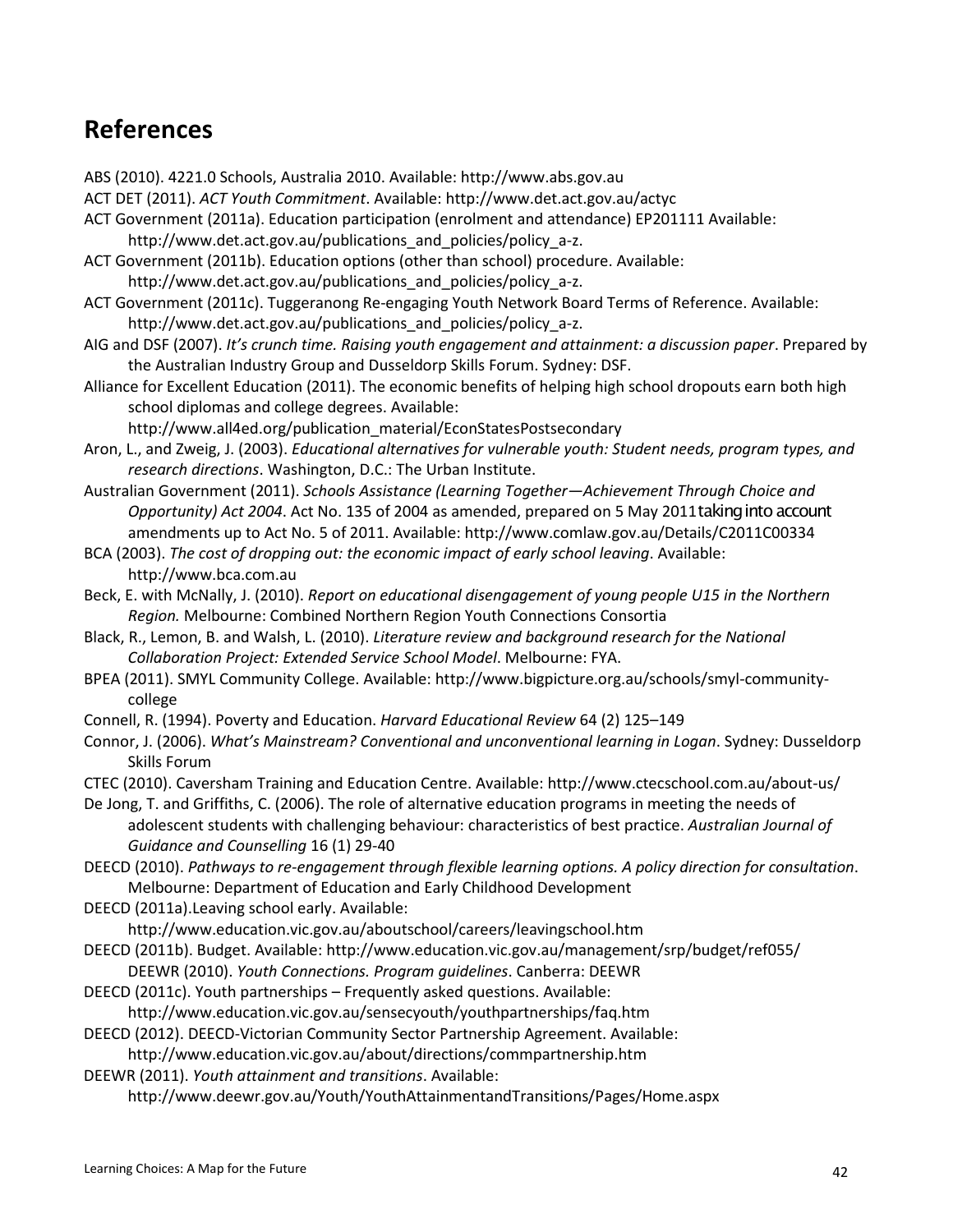DEEWR (2012). *Recurrent per capita grants*. Available:

http://www.deewr.gov.au/Schooling/RecurrentGrants/NonGovSchools/Pages/PerCapitaGrants.aspx Department of Education Tasmania (2011a). School starting and leaving ages. Available:

http://www.education.tas.gov.au/school/publications/engage/issue4/school-starting-and-leaving-ages Department of Education Tasmania (2011b). FAQ. Available:

http://www.education.tas.gov.au/school/educators/guaranteeing-futures/legislation/?a=254922 Department of Education Tasmania (2011c). Pathway Planning and Transition Support. Available:

http://www.education.tas.gov.au/school/curriculum/guaranteeing-futures/pathway

Department of Education Tasmania (2011d). Innovative Flexible Education Grants. Available: http://www.education.tas.gov.au/school/teaching/awards/flexible-education

Education Queensland (2007). *School admission and progression age: since 1875*. Available:

http://education.qld.gov.au/library/edhistory/topics/age.html

Education Queensland (2010). *Special assistance schools*. Available:

http://education.qld.gov.au/schools/grants/non-state/assistance.html

Education Queensland (2011a). *Senior Phase of Learning Frequently Asked Questions*. Available:

<http://education.qld.gov.au/etrf/faq-leg2.html>

- Education Queensland (2011b). *Disengagement and Re-engagement in the Compulsory Participation Phase*. Available: http://education.qld.gov.au/etrf/disengagement.html
- FYA (2010). *How young people are faring '10. The national report on the learning and work situation of young Australians*. Melbourne: Foundation for Young Australians

Gale, T., and Densmore, K., 2000. *Just schooling*. Buckingham: Open University Press.

Gonski, D. (2010). Review of Funding for Schooling. Emerging Issues Paper. Canberra: DEEWR

Gonski, D. (2011). Review of Funding for Schooling. Final Report. Canberra: DEEWR

- Hargreaves, J. (2011). *Vocational training and social inclusion - at a glance*. Adelaide: NCVER
- Holdsworth, R. (2004) Good practice in learning alternatives. Paper presented at the Learning Choices Expo, Sydney, 23 June.
- Holdsworth, R. (2011). *Learning Choices national scan. Programs and schools catering for young people at risk of not completing their education*. Sydney: Dusseldorp Skills Forum.
- King, A. (1999). *The cost to Australia of early school-leaving.* Sydney: Dusseldorp Skills Forum.
- KPMG (2009). *Re-engaging our kids. A framework for education provision to children and young people at risk of disengaging or disengaged from school*. Melbourne: Department of Education and Early Childhood Development
- Lamb, S. and Rice, S. (2008). *Effective Strategies to Increase School Completion Report*. Melbourne: Department of Education and Early Childhood Development

Mills, M. and McGregor, G. (2010) *Re-Engaging Students in Education: Success Factors in Alternative Schools*. Brisbane: Youth Affairs Network Queensland.

Myconos, G. (2011). *A path to re-engagement. Evaluating the first year of a Community VCAL education program for young people*. Fitzroy (Vic): Brotherhood of St Laurence

NEYON (North East Youth Organisations Network) (2010). *NEYON Re-engagement project. Supporting young people up to 14 years of age who are disenfranchised from education*. Brisbane: NEYON

- NSW Board of Studies (2011). *Guidelines for Equivalent and Alternative Courses of Study*. Sydney: NSW Board of Studies
- NSW DEC (2011). *Links to learning*. Available: https://www.det.nsw.edu.au/eas/youth/
- NSW DET (2005). *Report of the consultation on future directions for public education and training: One size doesn't fit all*. Sydney: NSW DET.
- NSW DET (2009). *The new school leaving age. Guidelines for principals in government schools*. Sydney: NSW DET.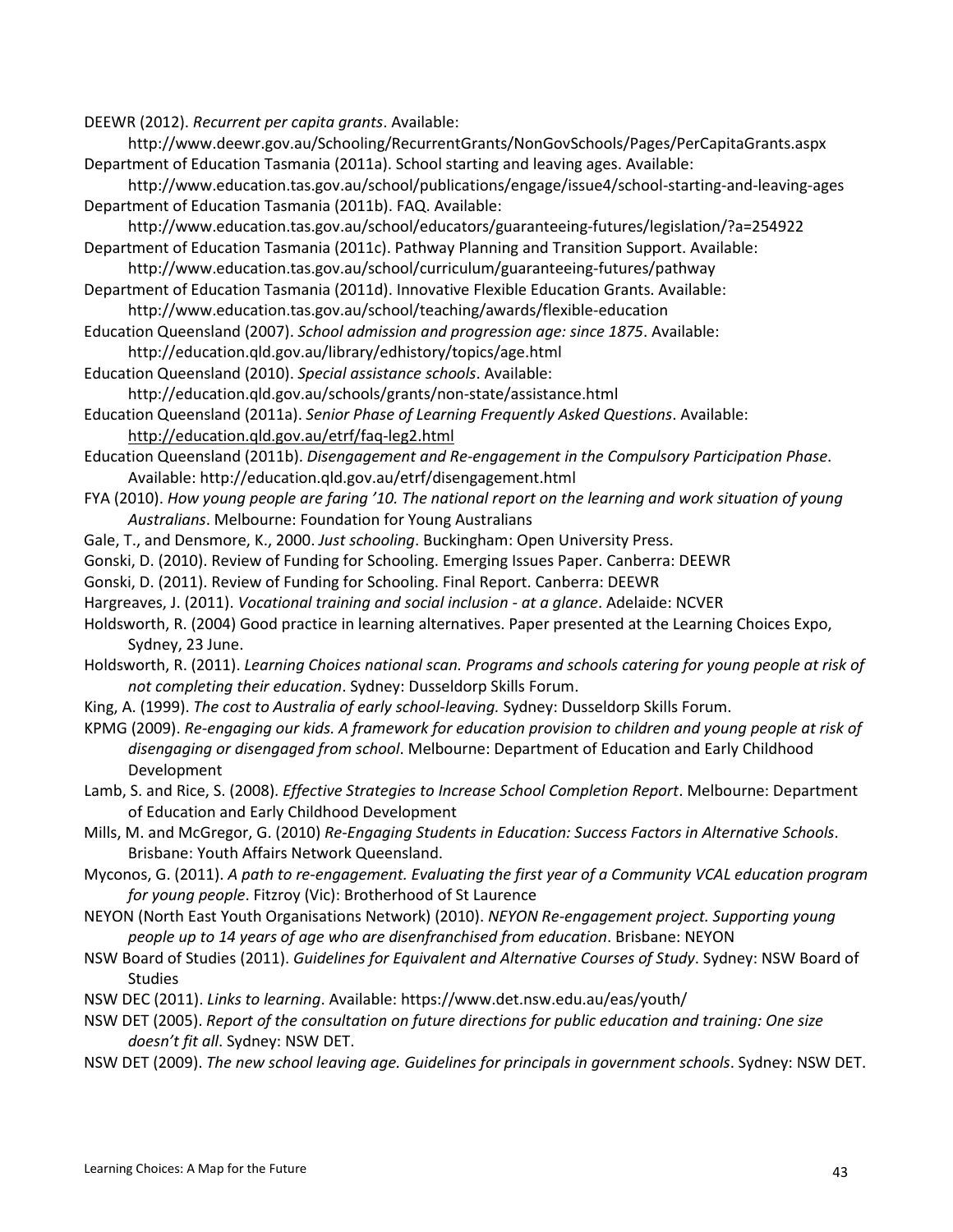NT DET (2011a). Youth participation information for parents and guardians. Available:

http://www.det.nt.gov.au/parents-community/beyond-school/learn-or-earn-for-15-17-years/youthparticipation-information-for-parents-and-guardians

NT DET (2011b). Beyond School Guarantee Referral Service. Available:

http://www.det.nt.gov.au/students/training-beyond-school

NT DET (2011c). *Indigenous Response Program. 2011 guidelines for funding*. Darwin: NT DET

NT Government (2011). *Alice Springs Youth Hub*. Available: http://www.youth.nt.gov.au/ASYH/index.html NTOEC (2011). *About us*. Available: http://www.ntoec.nt.edu.au/

- NT Office of Youth Affairs (2010). *Building a better future for young Territorians. Annual progress report 2009- 2010*. Available: http://www.youth.nt.gov.au/ntg\_youth\_policy.html
- OECD (2009b). *Jobs for youth*. *Australia*. URL: http://www.oecd.org [date accessed 3 December 2009]

Owen, C. (2004). *Have we got what it takes?: The skills, rewards and recognition needed for teachers, youth workers and others in Learning Alternatives*. Sydney: Dusseldorp Skills Forum

Porter, J. (2000). *Alternative Education Research Project. A report examining alternative educational sites and their approaches to working with 'at risk' young people*. Eltham (Vic) : Eltham High School and Diamond Creek (Vic): Diamond Valley Secondary College.

Powell, D. and Shafiq, T. (2009). *A snapshot of Queensland's 're-engagement' services*. Brisbane: Youth Affairs Network Queensland.

Purdie. N. and Buckley, S. (2010). *School attendance and retention of Indigenous Australian students*. Closing the gap clearinghouse, Issue paper no. 1. Canberra: Australian Government

- SA DECD (2011a). Compulsory school age. Available:
	- http://www.decd.sa.gov.au/speced2/pages/attendance/attendanceInfo/Compulsory
- SA DECD (2011b). Exemption from School Enrolment/Attendance and Education Enrolment/Participation. Available: http://www.decd.sa.gov.au/portal/community.asp?group=mattersandid=exemptions
- SA DECD (2011c). Approved Learning Programs. Available:

http://www.decd.sa.gov.au/community/pages/matters/exemptionsalp/

- SA DECD (2011d). Compulsory Education Age : Guidelines for schools. Available: http://www.educationage.sa.gov.au/
- SA DECS (2011). Innovative Community Action Networks. ICAN guidelines Primary and Secondary Schools 2011. Adelaide: Department of Education and Children's Services
- Simons, R. (2010). *First interim report of Schools First: Evaluation of the 2009 awards. Policy Analysis and Program Evaluation*. Available: http://research.acer.edu.au/policy\_analysis\_misc/6
- Slee, R. (2011). *The irregular school. Exclusion, schooling and inclusive education*. London: Routledge

Smyth, J., Down, B. and McInerney, P. (2010). *'Hanging in with Kids' in tough times: Engagement in contexts of educational disadvantage in the relational school*. New Yotk (NY): Peter Lang.

- Social Inclusion Board (2009). *Young people's learning: a shared responsibility. South Australia's Innovative Community Action Networks.* Adelaide: Government of South Australia
- Spierings, J. (2003). *Learning alternatives. A last chance or a real choice?* Sydney: Dusseldorp Skills Forum.
- Strategic Partners (2001). *Innovation and Best Practice in Schools: Review of literature and practice*. Canberra: DETYA
- Tasmania DPC (2010). *Agenda for children and young people. Consultation paper*. Available:

http://www.dpac.tas.gov.au/divisions/cdd/policy/agenda\_for\_children\_and\_young\_people

- Teese, R.(2006). Condemned to Innovate. *Griffith Review, Edition 11: Getting smart*. Brisbane: Griffith University.
- Te Riele, K. (2006a). Youth 'at risk': further marginalizing the marginalized? *Journal of Education Policy* 21 (2) 129-146
- Te Riele, K. (2006b). Schooling practices for marginalized students practice-with-hope. *International Journal of Inclusive Education* 10 (1) 59-74
- Te Riele, K. (2007). Educational alternatives for marginalised youth. *Australian Education Researcher* 34 (3) 53-68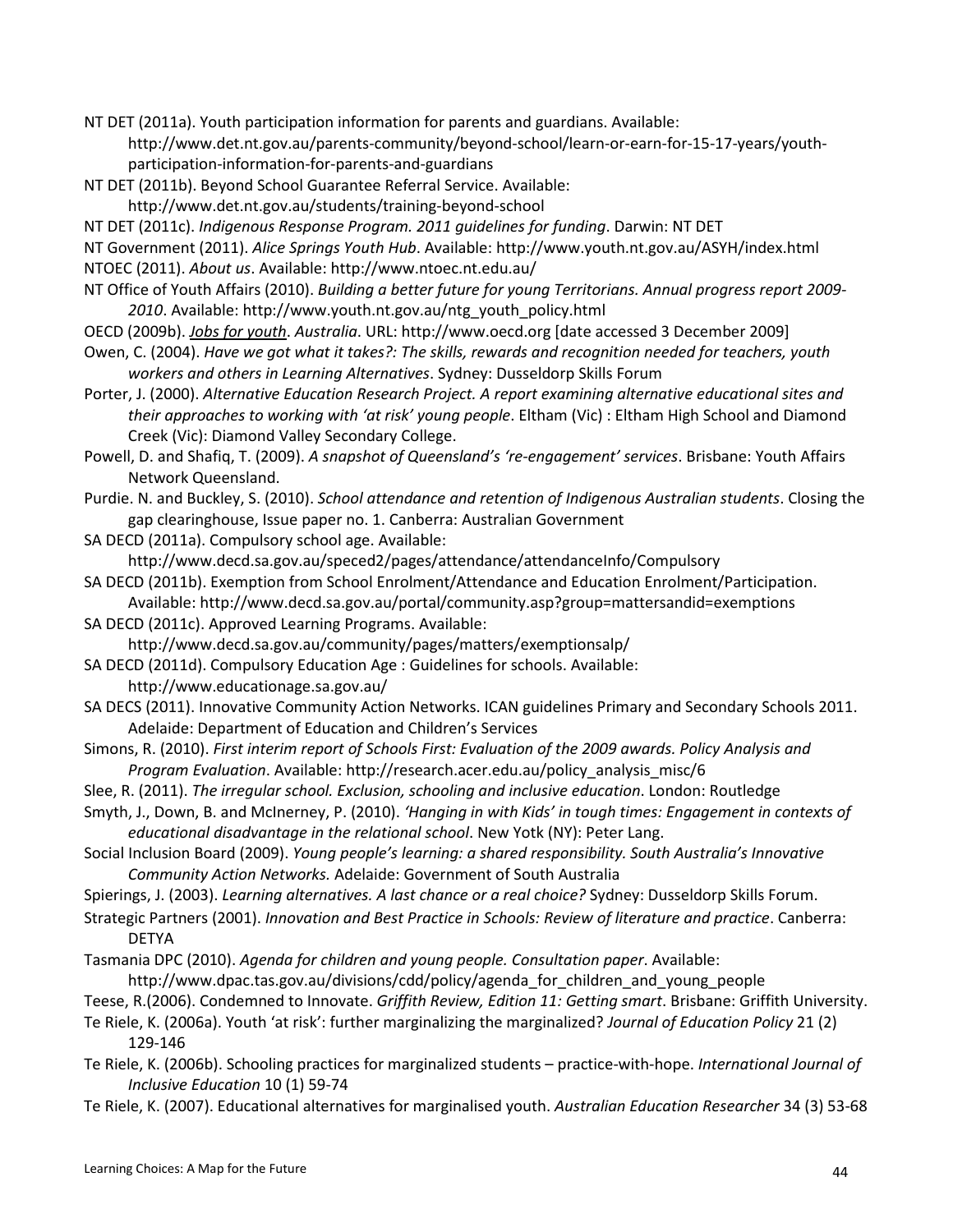- Te Riele, K. (2011a). One size does not fit all belonging and marginalised youth. Pp.77-90 in N. Bagnall (Ed). *Education and Belonging*. New York: Nova Science Publishers
- Te Riele, K. (2011b). Negotiating risk and hope: a case study of alternative education for marginalized youth in Australia. Pp.27-75 in W. Pink (Ed). *Schools and marginalized youth: an international Perspective*. Cresskill (NJ): Hampton Press
- Te Riele, K. (2011c). Breaking Down the Sense of 'Us and Them'. Pp.215-227 in D. Bottrell and S. Goodwin (Eds). *Schools, Communities and Social Inclusion*. Melbourne: Palgrave Macmillan
- WA DES (2011). Community based courses in Western Australia. Standards and guidelines 2011. Perth: Department of Education Services
- WA DET (2007). Changes to the school leaving age. Information for schools, employers and registered training organisations. Perth: WA DET
- WA DET (2011a). Participation FAQ. Available:

http://www.det.wa.edu.au/participation/detcms/navigation/faq.jsp

- WA DET (2011b). Engagement programs. Available: http://www.det.wa.edu.au/engagementprograms/detcms/portal/
- Working Group on Education for Children and Young People in Out-of-Home Care in Queensland (2011). *Education matters. A call for action to improve educational participation, retention and attainment for Children and Young People in Out-of-Home Care in Queensland*. Available: http://www.ereflc.org.au/docs/EducationMattersReport.pdf
- Wyn, J., Stokes, H. and Tyler, D. (2004). *Stepping stones. TAFE and ACE program development for early school leavers*. Adelaide: NCVER
- YacVic (2011). *Innovative learning options and the rural youth sector*. Melbourne: Youth Affairs Council of Victoria and Victorian Rural Youth Services
- Zyngier, D. and Gale, T. (2003). *Non-Traditional and Non-systemic Educational Programs in Frankston Mornington Peninsula Secondary Schools*. Melbourne: Faculty of Education, Monash University.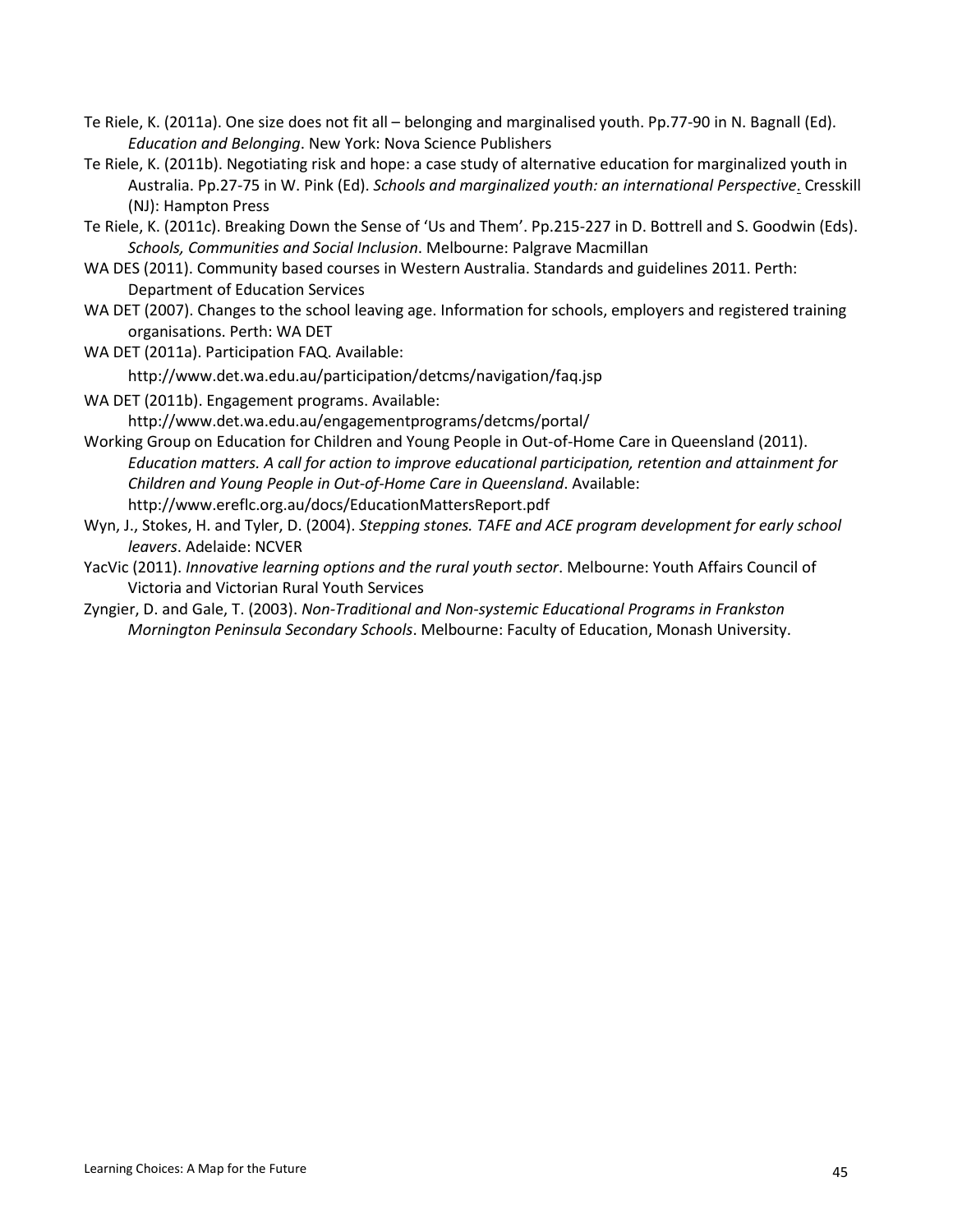# **Appendix 1**

# *Learning Choices Programs and their reports*

Bankstown Senior College (NSW) Bankstown Senior College (2010) Annual School Report. Sydney: Bankstown Senior College. Bankstown Senior College (2011) School website. Available: http://www.bankstowns-h.schools.nsw.edu.au/sws/view/209023.node

Beacon Schools (National)

Beacon Foundation (2010) National outcomes report. Hobart (Tas): Beacon Foundation

Berry Street Education Centre (Vic)

Berry Street Education Centre (2010) Annual Report. Richmond (Vic): Berry Street

#### Big Picture Education Australia (National)

Big Picture Education Australia (2011). One student at a time. Introducing Big Picture Education Australia. Brochure.

#### Blacktown Youth College (NSW)

Blacktown Youth College (2010) Annual report. Sydney: Blacktown Youth College Ridgway, A. and Day, T. (2010). National Partnership on Low SES School Communities. Situational Analysis Report. Sydney: AIS

#### CCCares Canberra College (ACT)

Hay, I. (2010). Supporting pregnant and parenting young people to continue with education - critical factors for success. Canberra (ACT): University of Canberra Clayden, P. (2010). Using the power of partnership to address important educational and social welfare needs. Schools First Conference, 19 March

#### Corridors College (WA)

Corridors College (2010). Annual Report. Midland (WA): Corridors College

#### D.A.L.E. (Dynamic Alternative Learning Environment) (NSW)

D.A.L.E Christian School (2011) D.A.L.E. Christian school educational and financial reporting. Newcastle: St Philips Christian College

#### Deemed Enrolment Program St Luke's (Vic)

McDougall, J. (2009) Review of the Deemed Enrolment Program Education Services from the Youth Resources Team. Bendigo: St Luke's Youth and Family Services

#### Edmund Rice Education Australia (EREA) Flexible Learning Centres (QLD)

Centre Education Program Flexible Learning Centre (2010). Annual Report 2010. Kingston (QLD): EREA Deception Bay Flexible Learning Centre (2010). Annual Report 2010. Deception Bay (QLD): EREA Albert Park Flexible Learning Centre (2010). Annual Report 2010. Albert Park (QLD): EREA Mt Isa Flexible Learning Centre (2010). Annual Report 2010. Mt Isa (QLD): EREA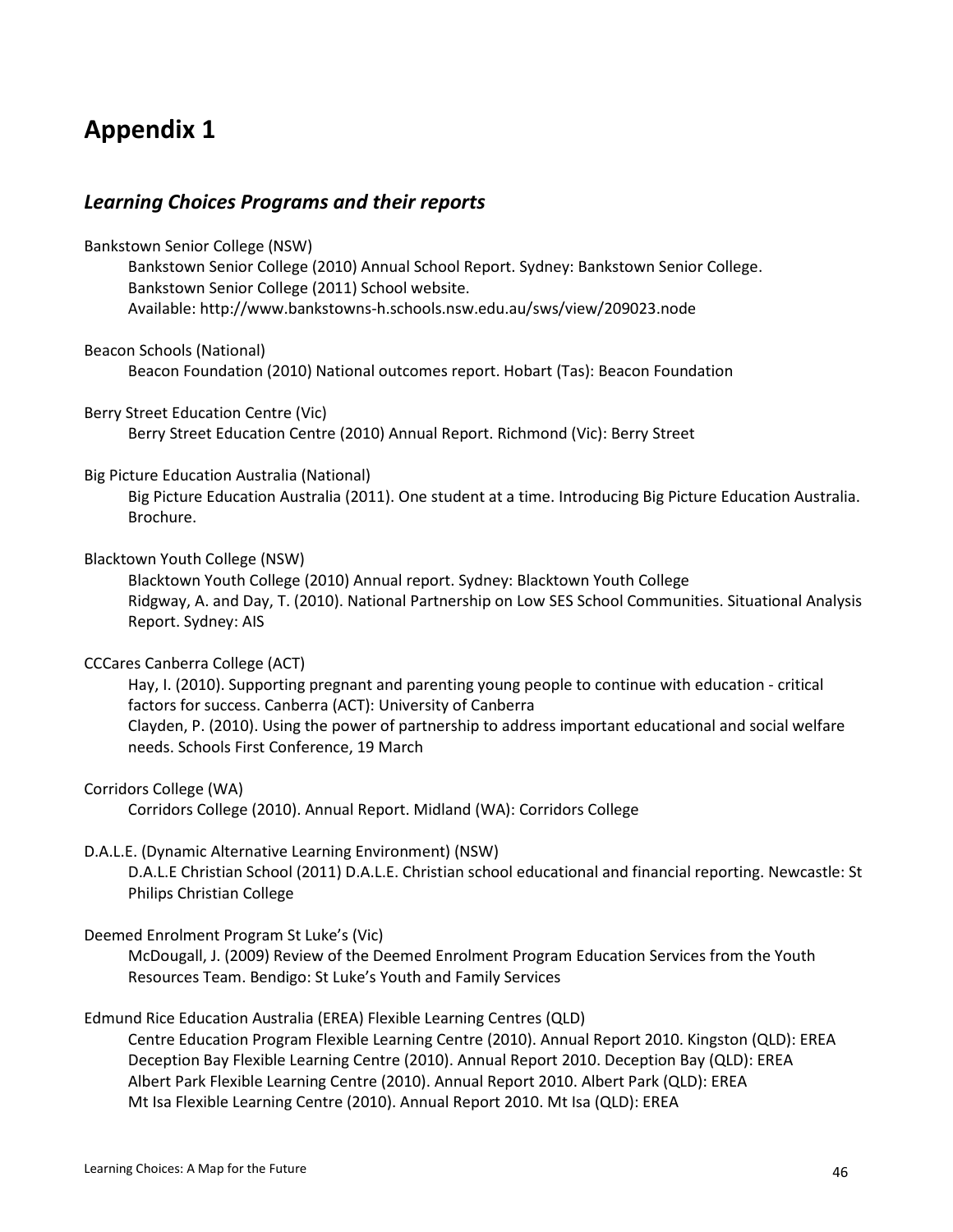Noosa Flexible Learning Centre (2010). Annual Report 2010. Noosa (QLD): EREA Townsville Flexible Learning Centre (2010). Annual Report 2010. Townsville (QLD): EREA

#### Frankston High Street Centre (Vic)

Myconos, G. (2011). A path to re-engagement. Evaluating the first year of a Community VCAL education program for young people. Fitzroy (Vic): Brotherhood of St Laurence

#### Girls with a purpose (QLD)

Lifehouse Project Inc and Zark Consultancy (2011). Girls with a purpose - Program Evaluation. Southport: Southport State High School

#### Glebe Pathways Project (NSW)

Hayes, D. (2011). Glebe Pathways Project. Evaluation of program design and outcomes. Sydney: Faculty of Education and Social Work, University of Sydney.

#### Hands on Learning Australia (Vic and QLD)

Hands on Learning - our Results. Available: www.handsonlearning.org.au Hands on Learning - LINK Pilot. Available: www.handsonlearning.org.au Hands on Learning (2010). Hands On Learning LiNK (Literacy and Numeracy Knowledge) at Carrum Downs Secondary College (CDSC). Available: www.handsonlearning.org.au Hands on Learning (2010) Snapshot of Barriers impacting the delivery of Hands on Learning in Victoria. Melbourne: Hands on Learning McCarthy, E. (2011). Evaluation Report of the Hands on Learning Australian/Anglicare Partnership at McClelland Secondary College. Emma McCarthy Educational Consultancy. Ryan, D. (2010). Hands On needs a hand. The Age newspaper.

#### Innovative Community Action Networks (SA)

Atelier Learning Solutions (2007). Lesson for all. Final Report of the Evaluation of the Innovative Community Action Networks. Adelaide: Department of Education and Children's Services. ICAN (2010). Progress report. Adelaide: Department of Education and Children's Services.

#### Illawarra Senior College (NSW)

Illawarra Senior College (2010) Annual School Report. Sydney: Illawarra Senior College. Available: <http://www.illawarra-h.schools.nsw.edu.au/content/college/Annual%20School%20Report%202010.pdf>

#### Kensington Community High School (Vic)

Kensington Community High School (2009). School Review Report. Kensington (Vic): Kensington Community High

#### Lynall Hall Community School (Vic)

Lynall Hall Community School (2008). School strategic plan 2009-2012. Lynall Hall Community School (2008). Annual report to the school community. Lynall Hall Community School (2009). Annual implementation plan 2009.

#### Macleay Vocational College (NSW)

Macleay Vocational College (2010). Educational and Financial Annual Report 2010. Kempsey: Macleay Vocational College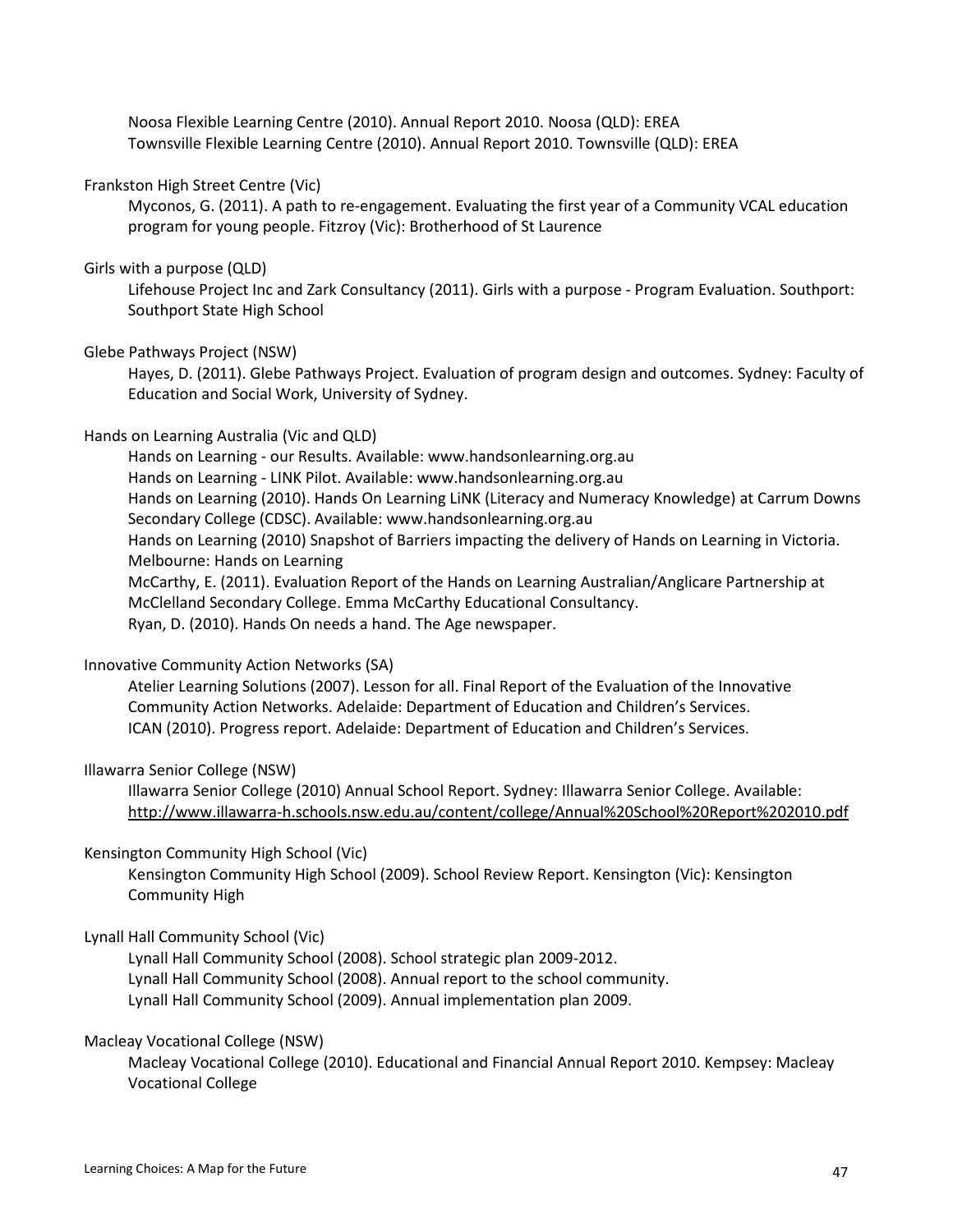#### NETschool (Vic)

Cox, D. (2006). Crossing the boundaries. A design evaluation of NETschool: an alternative educational environment and a program of Bendigo senior secondary college. Melbourne: La Trobe University Cox, D. (2010). Learning to Learn: An Evaluation of NETschool. A school re-engagement program supported by Bendigo Senior Secondary College. Melbourne: La Trobe University.

#### Notschool.net Australia (SA)

ICAN (2011). Reconnecting Disengaged Learners - Information for Schools. Available: http://www.ican.sa.edu.au/pages/FLO\_student\_learning/41738/?reFlag=1

#### SCISCO Career Pathways - Get Set For Work (QLD)

Zark Consultancy (2011). SCISCO Career Pathways - Get Set For Work Summary Report.

SCISCO Career Pathways - Arcadia program (QLD)

Knight, R. (2011). Arcadia program. Preliminary report. Zark Consultancy

#### Services to Youth (SA)

Services to Youth Council (2010). Annual Report. Adelaide: SYC

#### Sydney Road community school (Vic)

Sydney Road community school (2009). School Level Report. Melbourne (Vic): Data, Outcomes and Evaluation Division, DEECD Sydney Road community school (2009). Strategic Intent. Sydney Road community school (2011). School brochure.

# Tenison Woods College, Flexible Learning Program, Mount Gambier (SA)

Ronan, P. and Moriarty, J. (2006). Case Management – shaping futures through new models of learning. Presented at the ACE 2006 Conference

#### Uniting Care Cutting Edge (Vic)

Uniting Care Cutting Edge (2010). Annual Report. Available: http://www.ucce.org.au/uploads/Annual%20Report%2009-10.pdf

#### U-Turn (Tas)

Julian, R. and Alessandrini, M.(2005) [Young Recidivist Car Theft Offender Program \(U-Turn\): Local](http://www.utas.edu.au/tiles/publications_and_reports/research_reports/research_reports_pdf/UTurn__Local_Evaluation_Final_Report.pdf)  Evaluation - [Tasmania: Final Report. H](http://www.utas.edu.au/tiles/publications_and_reports/research_reports/research_reports_pdf/UTurn__Local_Evaluation_Final_Report.pdf)obart: Tasmanian Institute of Law Enforcement Studies, University of Tasmania

Mission Australia (2010). U-Turn Tasmania newsletter. Issue 7 December 2010. Available: <http://www.missionpromotion.com/uturn/index.html>

#### Warakirri College (NSW)

Warakirri College (2010). Annual Report. Parramatta (NSW): Warakirri College

Waverley Action for Youth Services School (NSW)

Waverley Action for Youth Services School (2010). Annual School Report. Bondi: Ways Youth Services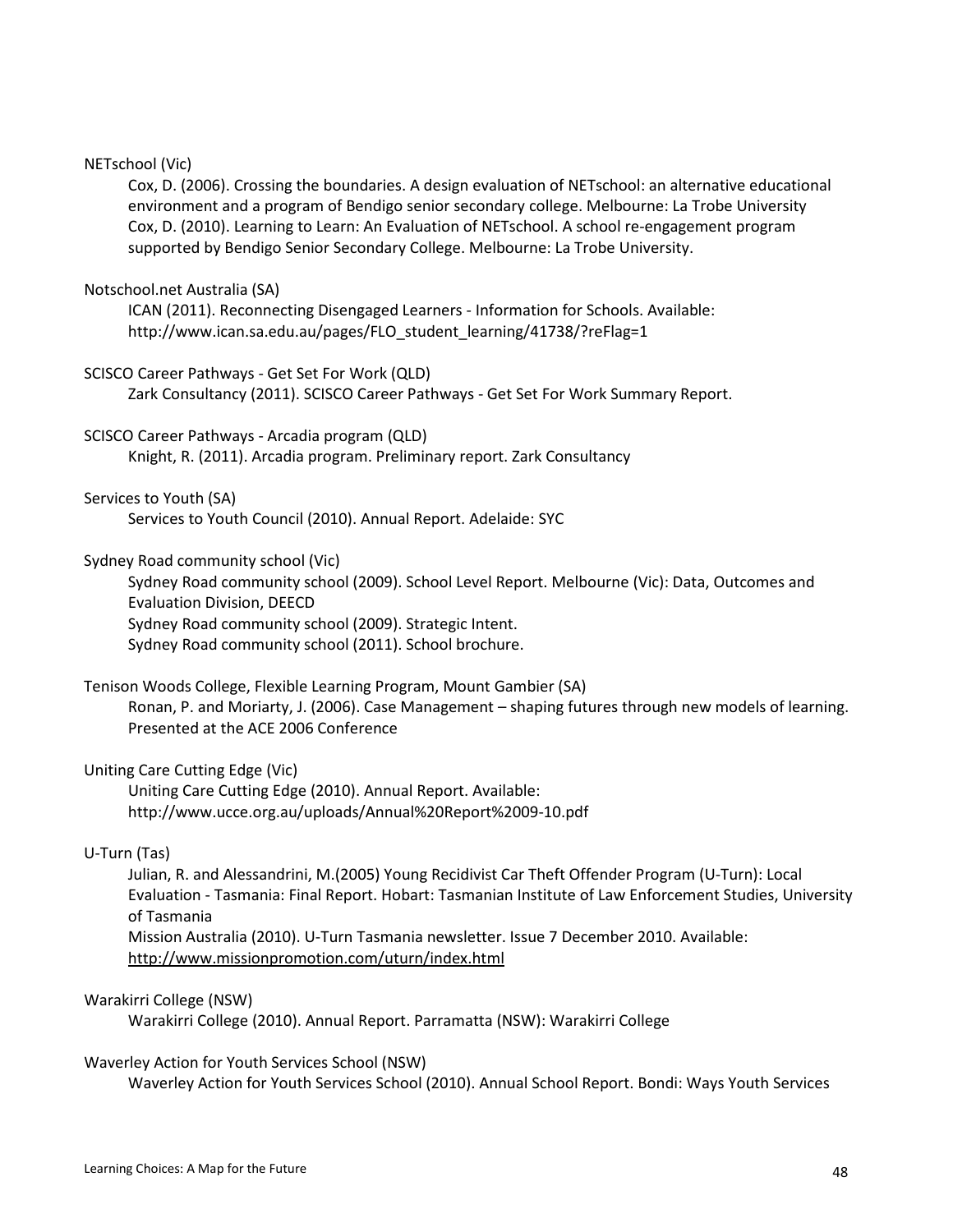Youth Education Centre (SA)

Youth Education Centre (2010) Annual Report. Available: http://www.yec.sa.edu.au/Meta%20Data/2010%20YEC%20ANNUAL%20REPORT.pdf

#### Youth Off The Streets (NSW)

Youth Off The Streets (2010). Key College Annual School Report 2010. Available: http://www.youthoffthestreets.com.au/education/w1/i1001886/ Youth Off The Streets (2010). Step Up Program. Available: http://www.youthoffthestreets.com.au/education/w1/i1001886/

#### Youth Options Youth Outcomes (NSW)

YOYO (2011). Youth Options Youth Outcomes (YOYO) Program. Hornsby: Northern Sydney Institute of TAFE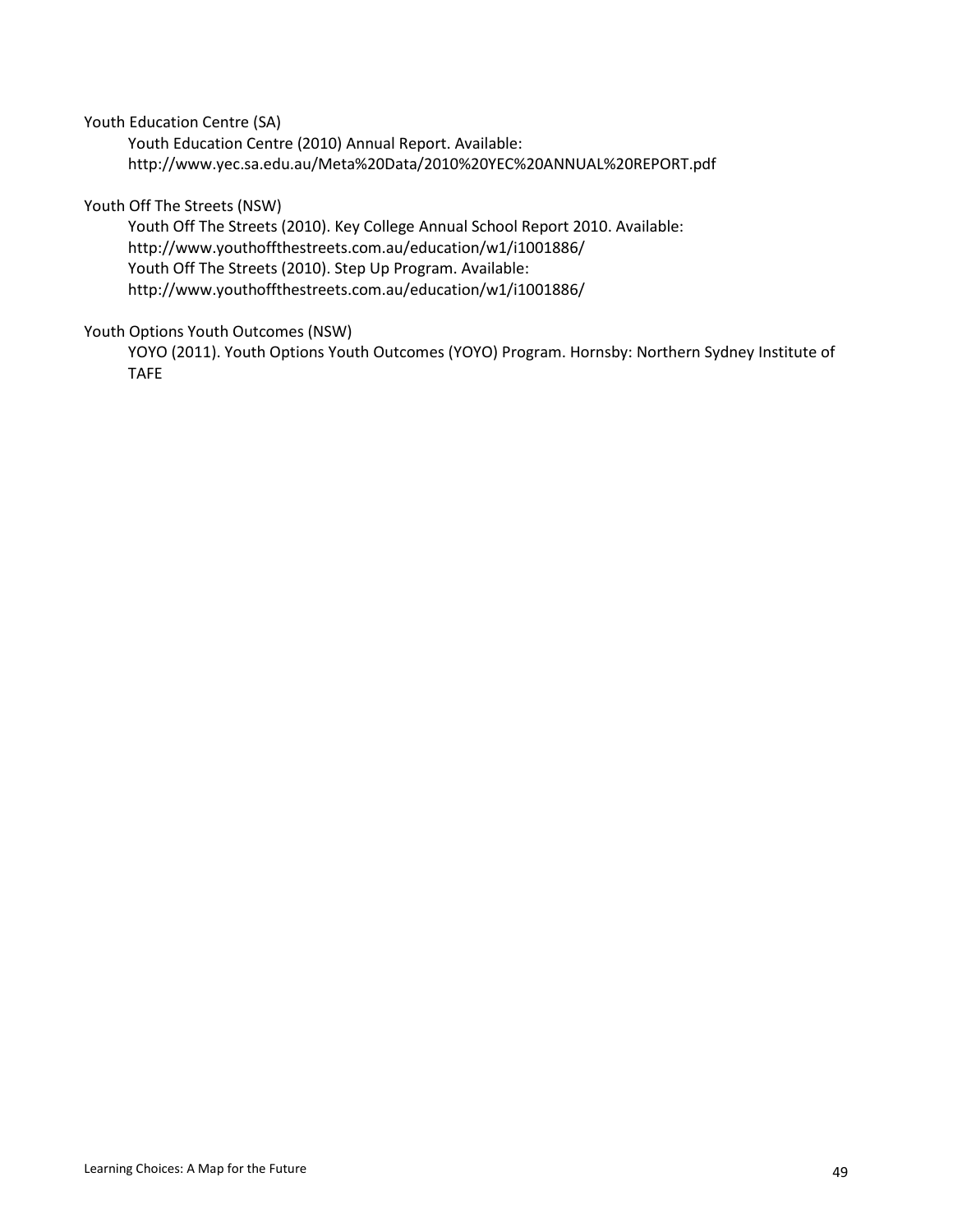# **Appendix 2**

# *Annotated Bibliography of selected useful research and evaluation reports*

# **Beck, E. with McNally, J. (2010).** *Report on educational disengagement of young people U15 in the Northern Region.* **Melbourne: Combined Northern Region Youth Connections Consortia.**

#### *Data*

- Northern Melbourne region (Victoria)
- Statistics from the Youth Attainment and Transitions Management Information System (YATMIS) database
- Surveys of Youth Connection Consortia
- Phone/ Internet interviews with relevant professionals.

#### *Focus*

• Young people disengaging from education who were under 15 years old

#### *Key Findings*

- Significant numbers of young people under the age of 15 are leaving mainstream settings, but the lack of formal tracking of this age group makes substantiation of the actual extent of the issue difficult.
- Re-engaging young people back into schools by case workers is difficult, due to either schools refusing to accept disengaged young people or the young people not wanting to return to a school.
- There was variation in definitions of 'alternative education settings' among professionals surveyed/interviewed, including teaching units and integration units (short term intervention for students with behavioral issues) and alternative schools (more long term and holistic).
- Five teaching/integration units and five alternative schools were identified in the region, as well as a short-term 'circuit breaker' program offered through the Distance Education Centre Victoria.
- Demand for these was high, and most had waiting lists.
- Services were limited and often excluded young people under the age of 15, with many programs restricted to youth 15 and older (such as VCAL, ACE and some community programs) either by policy or by common practice.
- Three alternative programs that had ceased due to funding were considered valuable and successful. Professionals also suggested there was a need for more "hands on programs", parental support initiatives, and alternative education settings for young people under the age of 15.

- Better exit and tracking data.
- Information from young people's perspective on the experiences of disengagement and their access to educational options.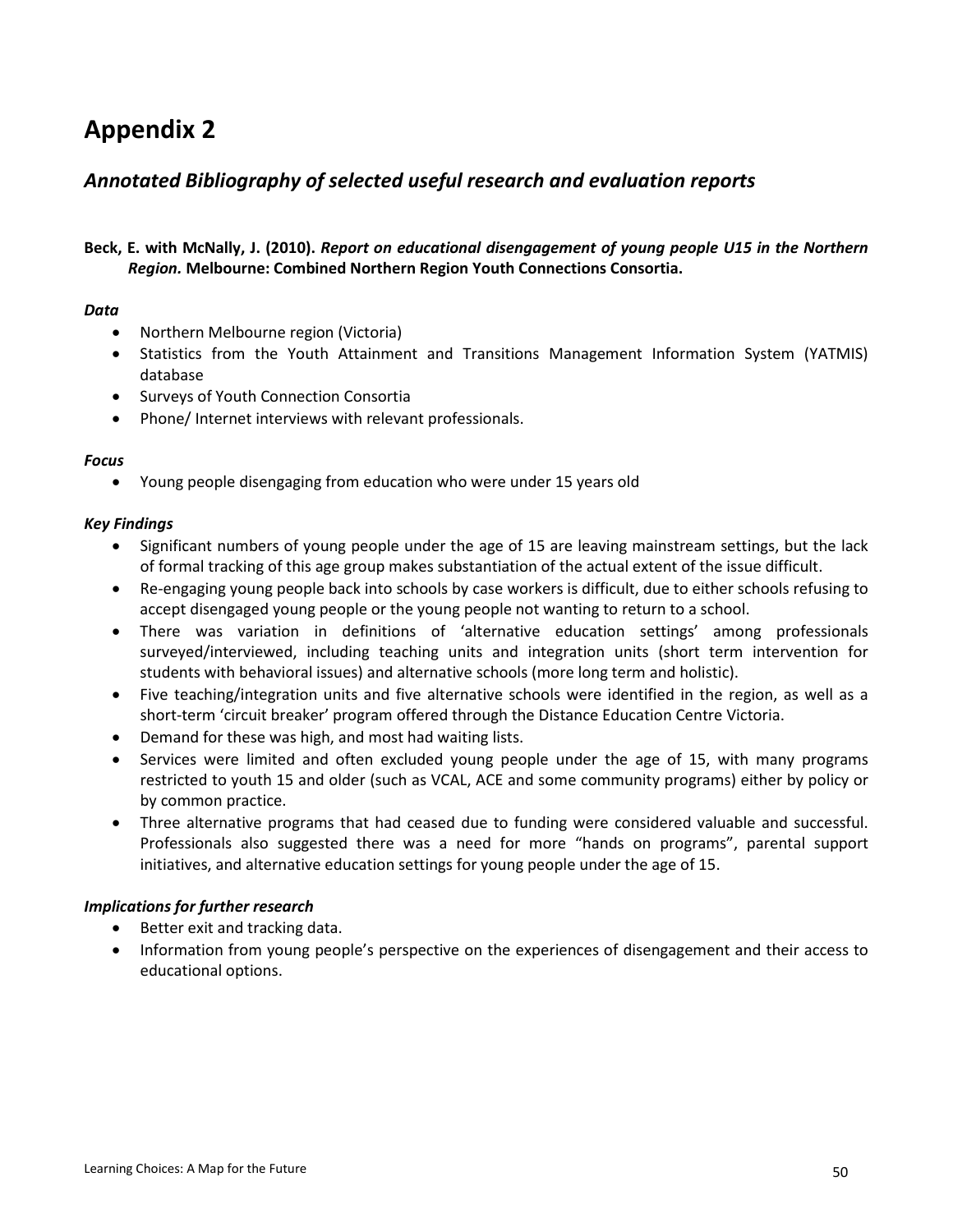#### **Black, R., Lemon, B. and Walsh, L. (2010).** *Literature review and background research for the National Collaboration Project: Extended Service School Model***. Melbourne: FYA.**

#### *Data*

- National and international
- Analysis of Australian and international literature and examples of practice

#### *Focus*

- Extended service delivery in education.
- Particular focus on models of provision that aim to facilitate the delivery of services to children and young people at risk of not engaging in education or making a successful transition to schooling, further education and training and participation in the wider community.
- The transferability of international experience into the Australian context.

#### *Key Findings*

- Underlying premises of extended service schooling:
	- o A significant proportion of young people have complex social, health, emotional and cultural needs associated with social exclusion and disadvantage;
	- o These needs must be met before schooling can be effective;
	- $\circ$  These needs cannot be met in isolation or by institutions or agencies acting alone;
	- o Conventional school systems are failing to meet these needs;
	- o Schools cannot ensure a quality education for young people without specialist service delivery and support.
	- There is great variation in the range of actual services offered, but core services include:
		- o Literacy and numeracy programs;
		- o Open access to school and community facilities;
		- o Individual case management and referral services;
		- o Recreational activities and vocational learning;
		- o Online learning options.
- Given the variety in extended service provision, there are different ways of classifying them:
	- o School-based (ease of access, reduced stigma, more integrated) or school-linked (encourages non-educational viewpoints, more inclusive of school leavers);
	- o Full service (whole school change and transforming communities) or extended practice (as an 'add on' to normal practice). There is debate about which is better;
	- o Central steering or local entrepreneurship. A balance is needed between flexibility at the local level and support through a central, coherent policy.
- Challenges for extended service schooling:
	- o Lack of monitoring and appropriate measurement of success;
	- o Adequate resourcing for professional development, staffing, infrastructure, transport;
	- o Professional development to support a shift in working practices;
	- o Interagency collaboration;
	- o Leadership and governance.
- Effective extended service schools require the cooperation and involvement of children, young people and families.

#### *Implications for further research*

• More rigorous analysis of extended service practice, including through action research.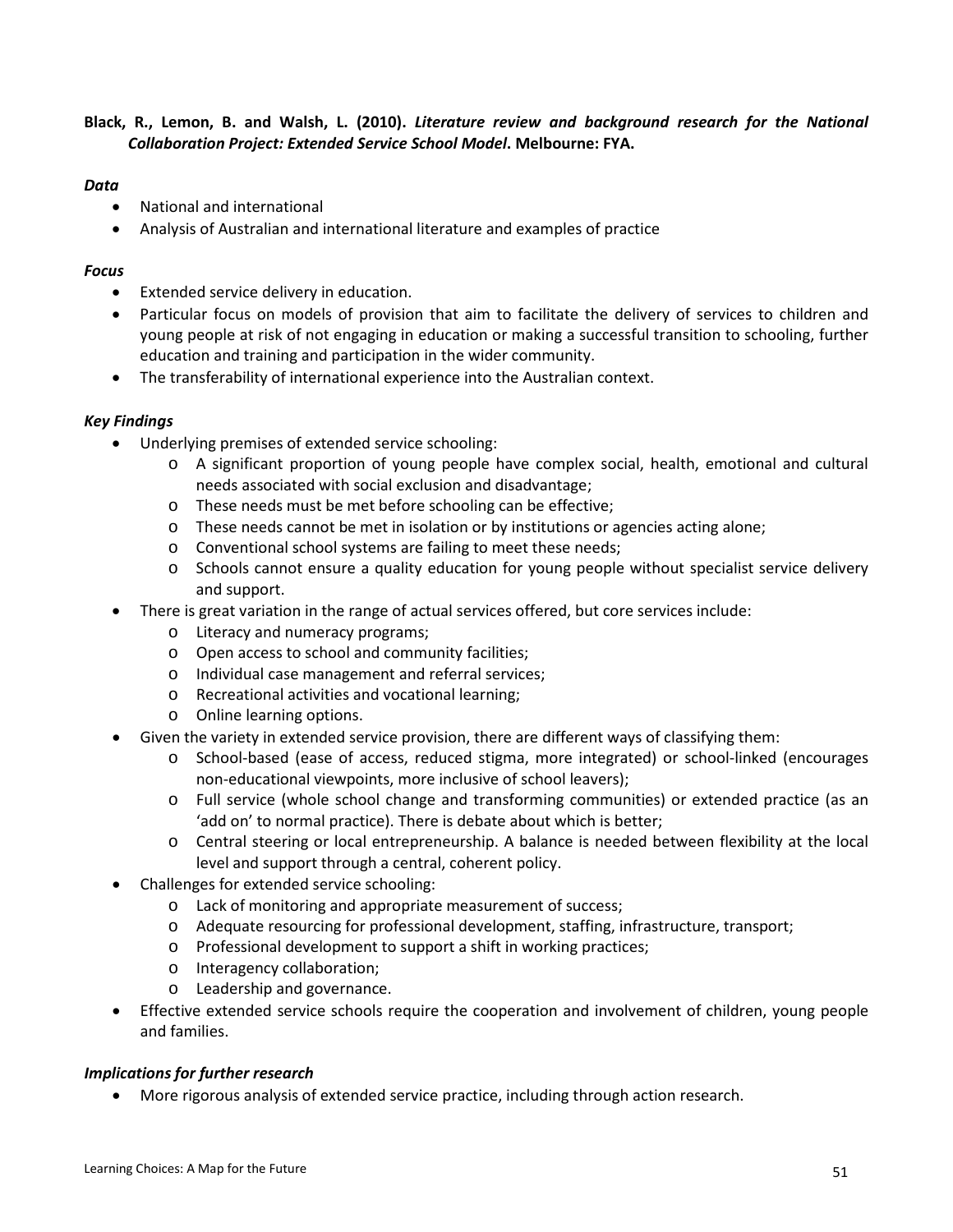#### **Connor, J. (2006).** *What's Mainstream? Conventional and unconventional learning in Logan***. Sydney: Dusseldorp Skills Forum**

#### *Data*

- Logan region (Queensland)
- Interviews and questionnaire with students, teachers, program coordinators and school principals
- 5 high schools, 5 flexible learning centres and a TAFE Institute

#### *Focus*

- The dynamics between 'mainstream' provision and 'alternative' settings in schools, TAFE, and community agencies.
- Innovative programs and strategies designed to meet the needs of 'at risk' students.

#### *Key Findings*

- Both schools and flexible learning centres are making considerable efforts to meet the personal and learning needs of students and to keep them engaged in education or training.
- The boundaries between mainstream schools and flexible learning centres are blurring, with flexible learning centres mirroring many of the aspects of curriculum provision in schools as well as several schools offering alternative options for alienated students within the school.
- Flexible learning centres differ from schools mainly in having the flexibility to provide individually tailored learning programs which are not locked into age-grade structures.
- Both schools and flexible learning centres have a mixed student population, including 'disaffected' as well as highly engaged students, but the former are more common in flexible learning centres.
- Characteristics of successful programs include:
	- o positive school climate and relationships;
	- o engaging and relevant curriculum;
	- o small class sizes and smaller units (such as mini-schools) within the school;
	- o the 'right' staff;
	- o high academic expectations combined with high levels of learning support;
	- o administrative autonomy;
	- o reliable and sufficient funding.
- Challenges involve
	- o keeping 'alternative and mainstream' connected;
	- o balancing social and personal outcomes with learning and achieving valued credentials.

- Gather, disaggregate and conduct co-variant analysis on data re. absenteeism and attendance, tracking students from Year 1 onwards and exploring reasons for absenteeism
- Compare schools on how well they seem to 'hold' students and determine which school practices contribute to that
- Explore how to address the professional learning needs of staff in a planned, concerted and deep way.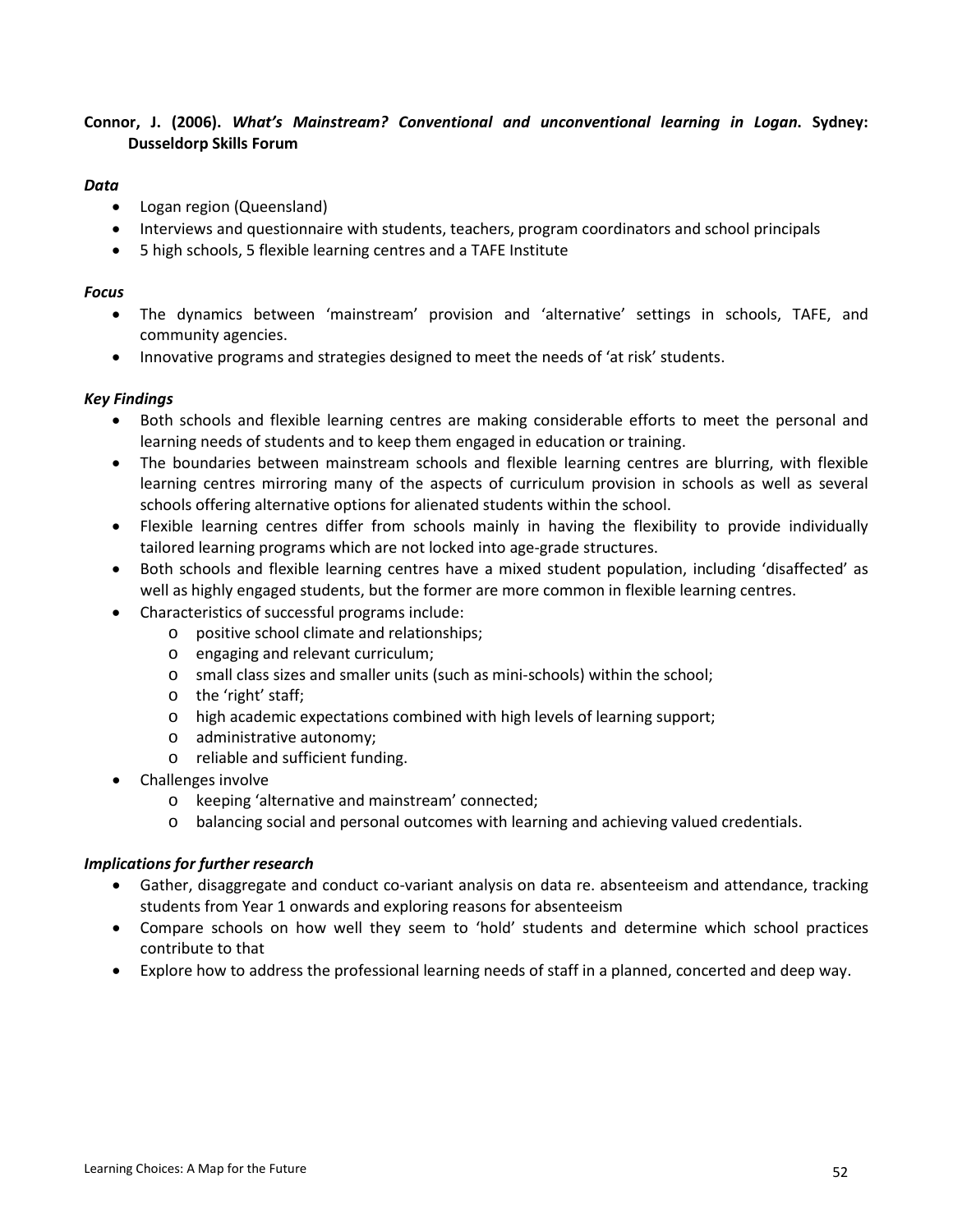**De Jong, T. and Griffiths, C. (2006). The role of alternative education programs in meeting the needs of adolescent students with challenging behaviour: characteristics of best practice.** *Australian Journal of Guidance and Counselling* **16 (1) 29-40**

#### *Data*

- Nation-wide
- Survey of 52 programs including 16 Alternative Education Programs

#### *Focus*

- Best practice in addressing student behaviour issues.
- Characteristics of successful Alternative Education Programs (AEPs), especially official 'behaviour' units/schools established by various education jurisdictions.

#### *Key Findings*

- Different types of AEPs exist, esp. in terms of structure and connection to a conventional school.
- The case against AEPs:
	- o focus on students' 'deficits' that need 'curing' and fear that young people will be 'contaminated' by antisocial behaviour of other students;
	- o used as 'dumping grounds' so that conventional schools become increasingly intolerant of difference and less inclusive;
	- o poor sustainability due to under-resourcing and low status.
- The case for AEPs:
	- o help young people for whom the transition to secondary school was problematic;
	- $\circ$  flexibility and ability to tailor to individual student needs and for cultural diversity;
	- o access special funding;
	- o close collaboration with parents/carers and with a range of agencies;
	- o staff who can build strong relationships with students.
- Organisation and partnership aspects that support quality AEPs:
	- o holistic or 'wrap around' delivery, taking into account interdependent environmental, interpersonal and intrapersonal factors;
	- o collaborate with parents, community and other agencies;
	- o shared vision.
- Pastoral care aspects that support quality AEPs:
	- o relationship building, mentoring and role-modelling;
	- o high staff to student ratio and high quality staff;
	- o provide sense of purpose in supportive and safe learning environment, that views behaviour management as an educative process;
	- o proactive approach and case management.
- Curriculum and pedagogy aspects that support quality AEPs:
	- o flexible and negotiable learning programs that are responsive to student needs and enable students to take ownership;
	- o plan for future pathways;
	- o include literacy and numeracy as well as life skills and skills for resiliency.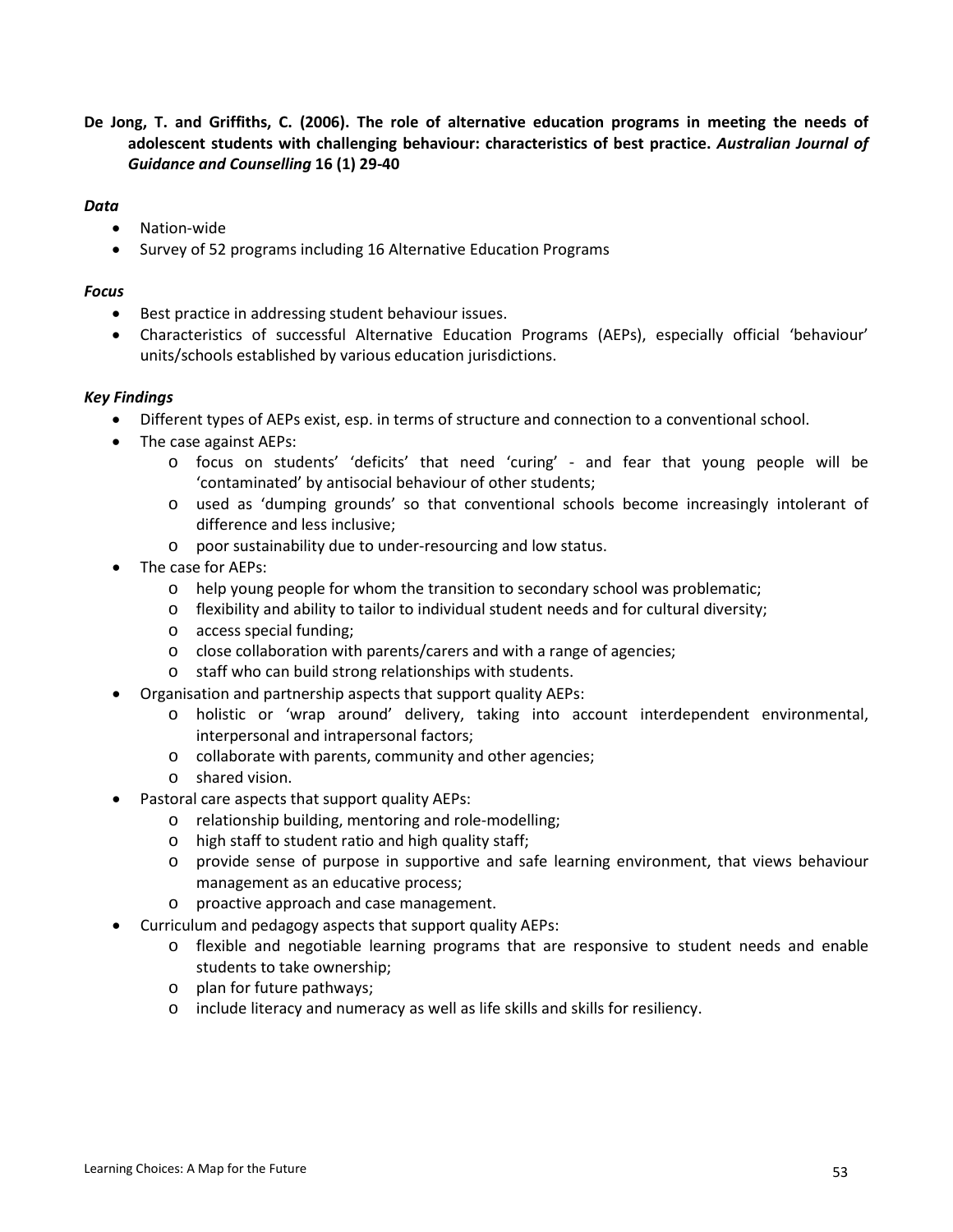#### **Hargreaves, J. (2011).** *Vocational training and social inclusion - at a glance***. Adelaide: NCVER**

#### *Data*

- Nation-wide
- Statistics from the NCVER VET Provider collection 2006-2010 and NCVER Student Outcomes Survey 2006- 2010

#### *Focus*

- Students from disadvantaged groups in vocational training (not only young people).
- Implications for social inclusion.

#### *Key Findings*

- Between 2006-2010 the proportion of students from disadvantaged groups participating in and completing training increased.
- Disadvantaged groups included in the report are:
	- o Indigenous students;
	- o Students with a disability;
	- o Students who speak a language other than English at home;
	- o Students from the most socioeconomically disadvantaged backgrounds;
	- o Students whose highest level of educational attainment is less than Year 12;
	- o Students from remote and very remote areas.
- Outcomes:
	- o Proportion of subjects passed improved for all groups between 2006-2010, but is below the average for all groups except students from remote and very remote areas;
	- o Proportion of graduates who improved their employment circumstances decreased by 3.8% for students from most disadvantaged groups (and by 4.4% for all graduates).
- Factors leading to positive outcomes:
	- o An integrated partnership approach;
	- o Career guidance;
	- o Retention strategies (see below).
- Specific practices that foster persistence and improve outcomes include:
	- o Building self-worth;
	- o Establishing goals;
	- o Extensive student support services;
	- o Close relationships with committed staff;
	- o Involve 'at risk' individuals in identifying their own needs;
	- o Delivery that includes small classes, less regimentation, and flexibility;
	- o No-formal and embedded approaches to teaching generic, literacy and numeracy skills;
	- o Respect for the learning needs and skill capacities of the individual.

- Improved data-gathering processes by VET providers about disadvantage and education barriers.
- Further knowledge about strategies to provide disadvantaged learners with access to and completion of higher-level VET qualifications.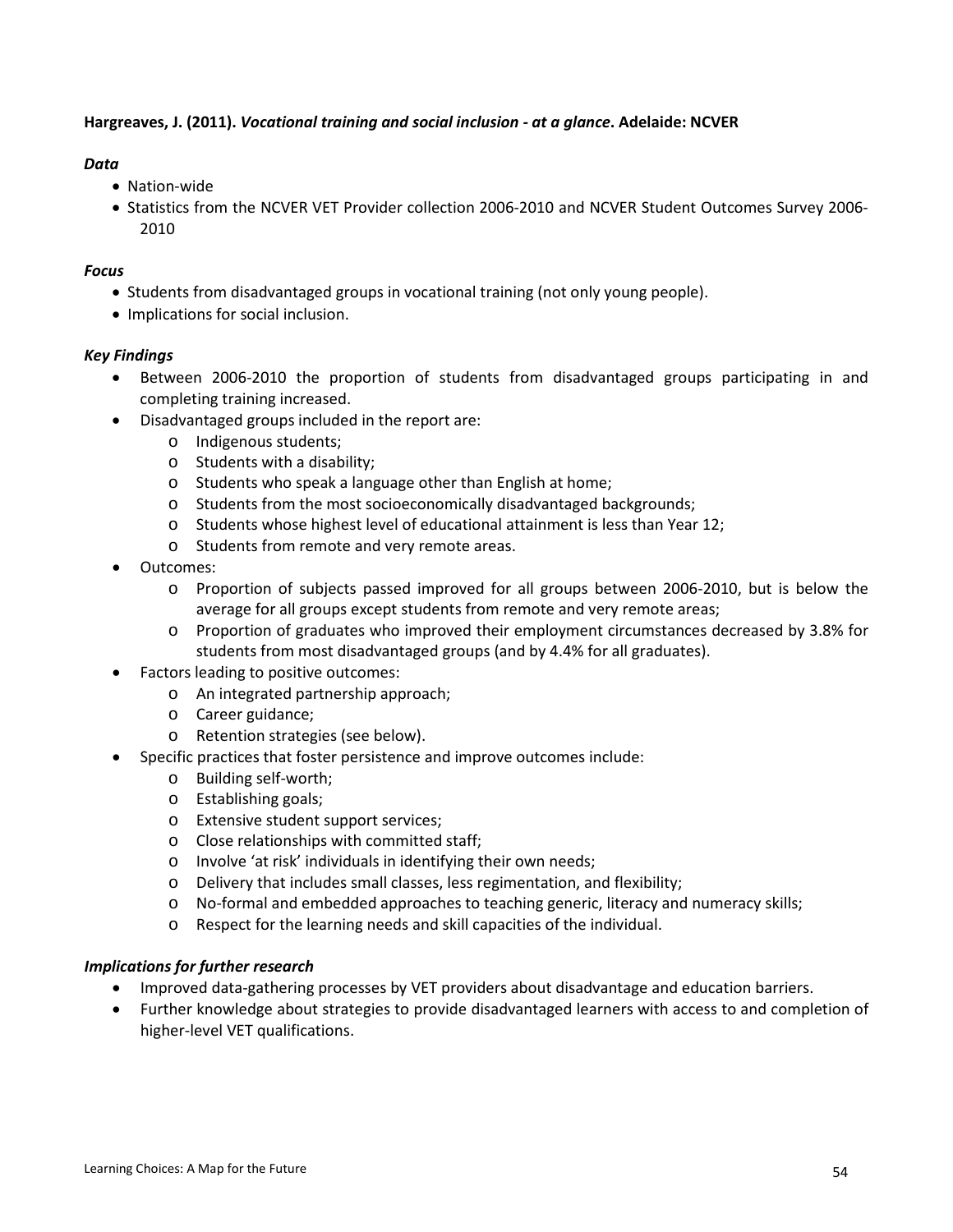#### **ICAN (2010).** *Progress report***. Adelaide: Department of Education and Children's Services.**

#### *Data*

- South Australia
- Enrolment statistics, destination survey, policy analysis and case studies of students, staff and parents

# *Focus*

- Document progress in the implementation of Innovative Community Action Networks (ICANs) across the state.
- ICAN focuses on the most significantly disengaged young people, those young people who have left school, sometimes in the primary school years, and those who have not attended school often for some years (despite still being under the age of compulsory education).

# *Key Findings*

- Since the beginning of 2005, almost 9000 participants have been supported through ICAN school and community partnerships.
- In term 3, 2010, there were 79 Flexible Learning Option (FLO) schools and 2355 FLO students.
- In 2010 it is anticipated that up to 3500 students will be supported through ICAN (up to 525 Indigenous; 875 with a disability; and another 200 with English as a second language /refugee background).
- Nearly 70% successful re-engagement in learning and/ or earning pathways.
- Across the state the apparent retention rate is 79.5%, the highest in 15 years. ICAN has certainly played a part in contributing to the systemic changes that have provided these results.
- For each FLO enrolment in a secondary school, the student attracts \$6,810 per annum for a secondary school student. This funding is used by schools to broker the required individual case management service provision and flexible learning supports.
- Additional funding of \$100,000 is available for developing 'joined up' innovative programs at the local ICAN community level. The focus is on sharing good practice with schools and community partners to better engage and retain all young people.
- The most common curriculum options in FLO are SACE (Year 11 and 12) and other South Australian Curriculum Standards and Accountability programs.
- 70% of 2009 FLO students were engaged in learning or earning in term 1 2010; this includes 56% who continued with FLO enrolment.
- Mentoring programs are being expanded as part of ICAN.
- ICAN has been involved in four new initiatives: Compass (an online literacy and numeracy assessment tool); the ICAN Engagement Matrix (measuring student's engagement in learning, under the domains of *Wellbeing*, *Relationships* and *Involvement in Learning*); the *Epod* (an electronic resource for the capturing the course content of the SACE Personal Learning Plan-PLP); and an Australia wide trial of the UK based not.school.com initiative.

- Gather data on longer term destinations, beyond re-enrolment in FLO.
- Explore the implementation and impact of the new initiatives: Compass, the Engagement matrix, Epod and not.school.com.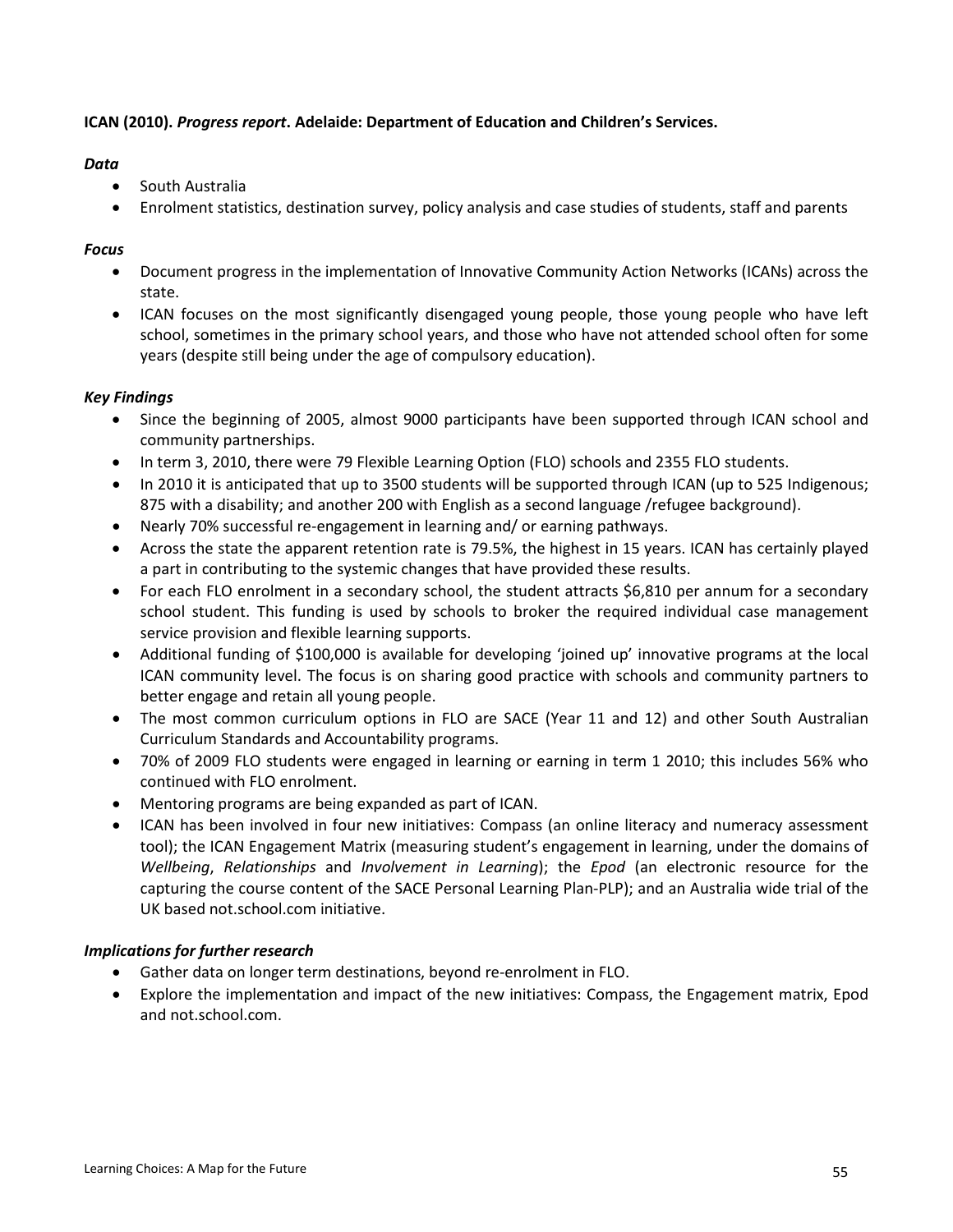#### **Lamb, S. and Rice, S. (2008).** *Effective Strategies to Increase School Completion Report***. Melbourne: Department of Education and Early Childhood Development**

#### *Data*

- Victoria plus national/international literature
- Review of the national and international literature on school completion and early leaving was conducted to identify strategies that address key risk factors for early leaving
- Interviews with staff in 25 state secondary schools in Victoria that had better-than-expected student completion rates or that were recognised as working innovatively to engage students

#### *Focus*

• Successful intervention strategies that work to improve student engagement and increase rates of school completion.

#### *Key Findings*

- Central to improving school engagement & completion for 'at risk' students was a combination of targeted student-focused and school-wide strategies, underpinned by a supportive school culture.
- Elements of school culture:
	- o shared vision;
	- o high expectations of staff and students;
	- o flexibility and responsiveness to individual student needs;
	- o commitment to success for all students;
	- o drive for continuous improvement.
- Targeted strategies:
	- o student-focused, eg. mentoring; careers guidance; family outreach; case management; targeted skill development among low achievers; targeted financial support;
	- o school-wide, eg. team-based approaches to teaching, learning and pastoral care; early literacy and numeracy intervention; pathways planning; broad curriculum with strong VET options; smaller class sizes; high expectations on behaviour and attendance.
- The most effective programs do the following:
	- o foster connectedness between students, parents, school and community;
	- o increase the trust placed in students;
	- o provide tasks for students with immediate, tangible benefits;
	- o make spaces within schools and curricula for diverse student needs;
	- o address poor achievement;
	- o address students' practical personal obstacles to staying at school.
- The most effective programs adopt the following principles:
	- o early intervention is best;
	- o ensure interventions are sustained;
	- o adopt multifaceted approaches;
	- o context sensitivity in selecting/adjusting strategies;
	- o supportive school culture.

- Explore how these findings based on mainstream schools apply to Learning Choices programs.
- Develop a guide to assist schools in implementing appropriate strategies and monitoring impact.
- Review staffing of careers counselling to ensure staff are appropriately trained.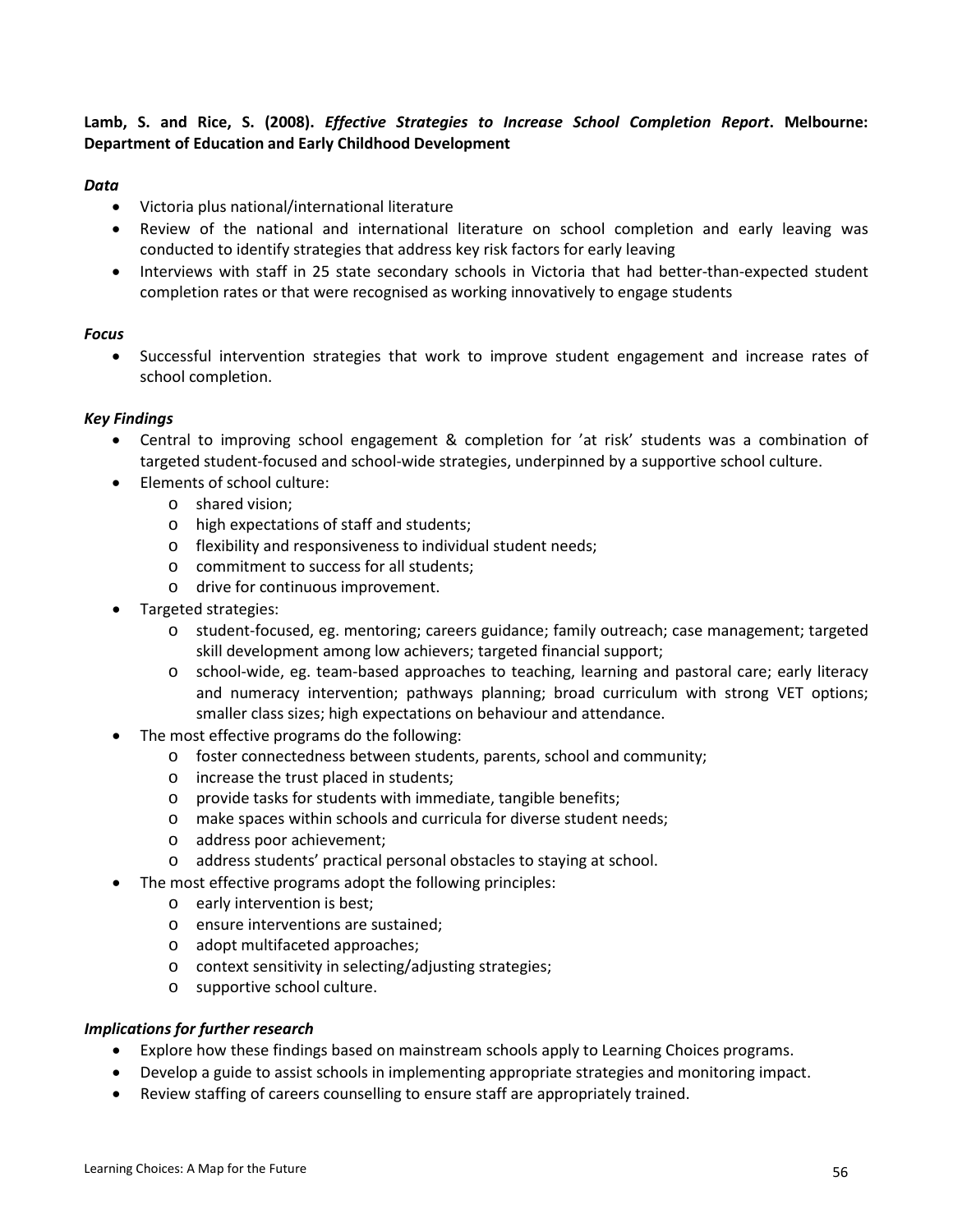#### **Mills, M. and McGregor, G. (2010)** *Re-Engaging Students in Education: Success Factors in Alternative Schools***. Brisbane: Youth Affairs Network Queensland.**

#### *Data*

- South East Queensland
- Interviews with students and staff
- 5 'alternative school' sites (pseudonyms used for sites)

#### *Focus*

- Explore how alternative schools attempt to meet the needs of young people disengaged from the mainstream schooling sector.
- Sites that seek to provide the young people accessing their services with a personally meaningful education, rather than aiming to return them to a mainstream school.

#### *Key Findings*

- For many young people, the alternative schools meet not only their academic needs, but also their social and emotional needs; the sites resembled 'full service schools'.
- Ages of students ranged from early teens to early twenties.
- Many sites had waiting lists although knowledge about these sites and other similar options was not widely available to education authorities.
- Attendance was voluntary and staff rejected punitive approaches to behaviour management.
- Smaller schools and class sizes were considered important by students.
- The curriculum included both traditional Queensland Studies Authority subjects and vocational certificates and workplace experience.
- Teacher/student relationships and the teaching strategies that that were central to engaging students with learning.
- Students exhibited a strong work ethic and had a renewed enthusiasm for learning.
- Pathways beyond the school were not always clear, esp. for sites that did not offer programs beyond Year 10.
- Staff were highly committed despite difficult conditions such as job insecurity and low salaries.
- Funding was insecure, and not aligned with the needs of students and ethos of sites.

- A thorough mapping of the existing educational services available to young people and the pathways and curricula they provide needs to be commissioned.
- Further research needs to occur on disengaged young people who are no longer receiving any formal education and on their perspectives on effective schooling.
- Longitudinal research on student behaviours inflexible learning centres and the ways in which staff respond to them, in order to inform practices in mainstream schools.
- Investigate the impact of school culture and relationships between staff and students on student engagement in schooling processes.
- Longitudinal research exploring the destinations of young people attending these centres.
- Explore the working conditions (professional development, salary structures, job security) in the sector and their impact on attracting and retaining high quality staff.
- Explore definition of what constitutes a school, and implication of definitions for funding.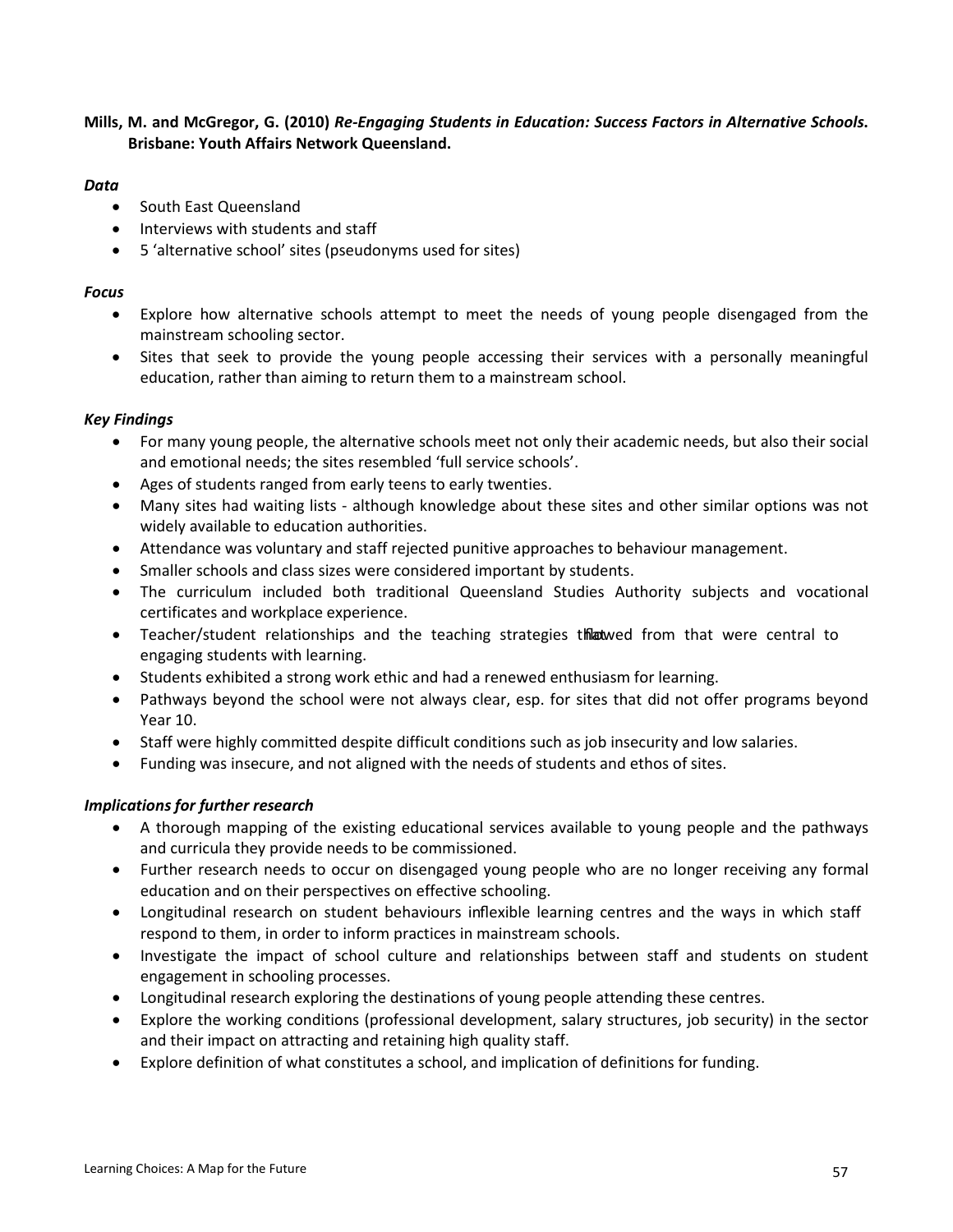#### **Myconos, G. (2011).** *A path to re-engagement. Evaluating the first year of a Community VCAL education program for young people***. Fitzroy (Vic): Brotherhood of St Laurence**

#### *Data*

- Frankston (Victoria)
- Interviews with students, staff and parents/carers
- 1 site, a community VCAL program at the Brotherhood of St Laurence Frankston High Street Centre

#### *Focus*

• Evaluation of the community VCAL program at the Brotherhood of St Laurence Frankston High Street Centre.

#### *Key Findings*

- The program led to improvements in engagement and confidence.
- Attendance was 79%, but there was some truancy during the day .
- 12 of 14 Year 11 students moved on to Year 12, and 10 of 11 Year 12 students graduated.
- All students were enrolled in at least one VET course.
- Factors leading to success include:
	- o adult learning principles, that allowed students to make choices about their learning;
	- o student centred and applied learning methods;
	- o harmonious relations between staff and students;
	- o low student-staff ratio, mixed ability, single group learning;
	- o extracurricular and out-of-class learning activities.
- Challenges include:
	- o Balancing improvement with realistic career expectations;
	- o Lack of training for teachers to prepare for this setting;
	- o High workload and limited professional development;
	- o Lack of specialist wellbeing and literacy aides;
	- o Synchronising VET, workplace training and classroom teaching components;
	- o Lack of information about referred students' needs and experiences.

- Investigate the collaboration between Learning Choices programs and other educational institutions, especially referring schools and also RTOs for students both while in the program and as future pathway.
- Explore the work conditions for staff in Learning Choices programs, including preparation for the Learning Choices setting, workload, and professional development.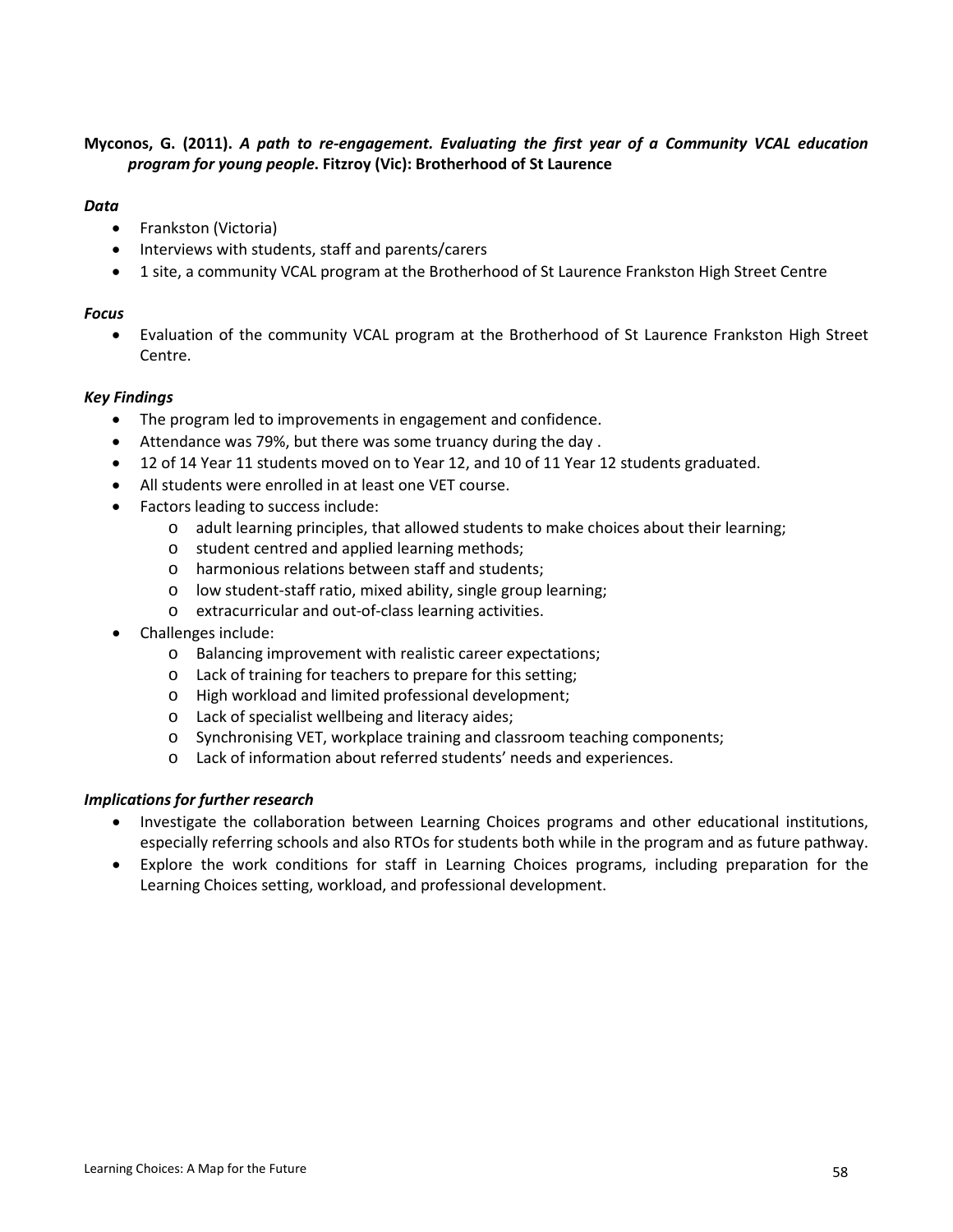#### **Simons, R. (2010).** *First interim report of Schools First: Evaluation of the 2009 awards. Policy Analysis and Program Evaluation***. Available: http://research.acer.edu.au/policy\_analysis\_misc/6**

#### *Data*

- National
- Interviews with 53 out of 88 award winners from 2009

#### *Focus*

- The Schools First Awards Program.
- Effectiveness of the program in providing financial recognition of success in establishing effective school-community and financial support to build stronger school-community partnerships.

#### *Key Findings*

- Nature of the contribution made by Schools First to the Award winning partnerships:
	- o flexibility that the models of funding gave to partnerships;
	- o encouragement to think and plan strategically for partnership growth and expansion;
	- o establishing formalised structured and processes of communication;
	- o developing and implementing strategies for sustainability;
	- o demonstrate capacity for the partnership to be replicated in other settings.
- Types of partnership objectives that are contributing to successful outcomes for students:
	- o improved learning outcomes;
	- o development of workplace skills;
	- o promotion of healthy lifestyles, mental health and wellbeing;
	- o social and emotional support for students and families;
	- o children's readiness for school.
- Well-chosen objectives can assist in guiding and marshalling otherwise disconnected resources from schools and community partners into effective initiatives in many different situations and circumstances across Australia.
- Characteristics of highly effective school-community partnerships:
	- o An identified need or opportunity that the partnership is set up to address;
	- o Mission to improve student outcomes;
	- o Strong, committed leadership;
	- o Shared decision-making;
	- o Clear roles and responsibilities;
	- o A structured and well-organised program;
	- o Frequent and effective communication;
	- o Regular monitoring and review;
	- o Tangible results;
	- o Sustainability.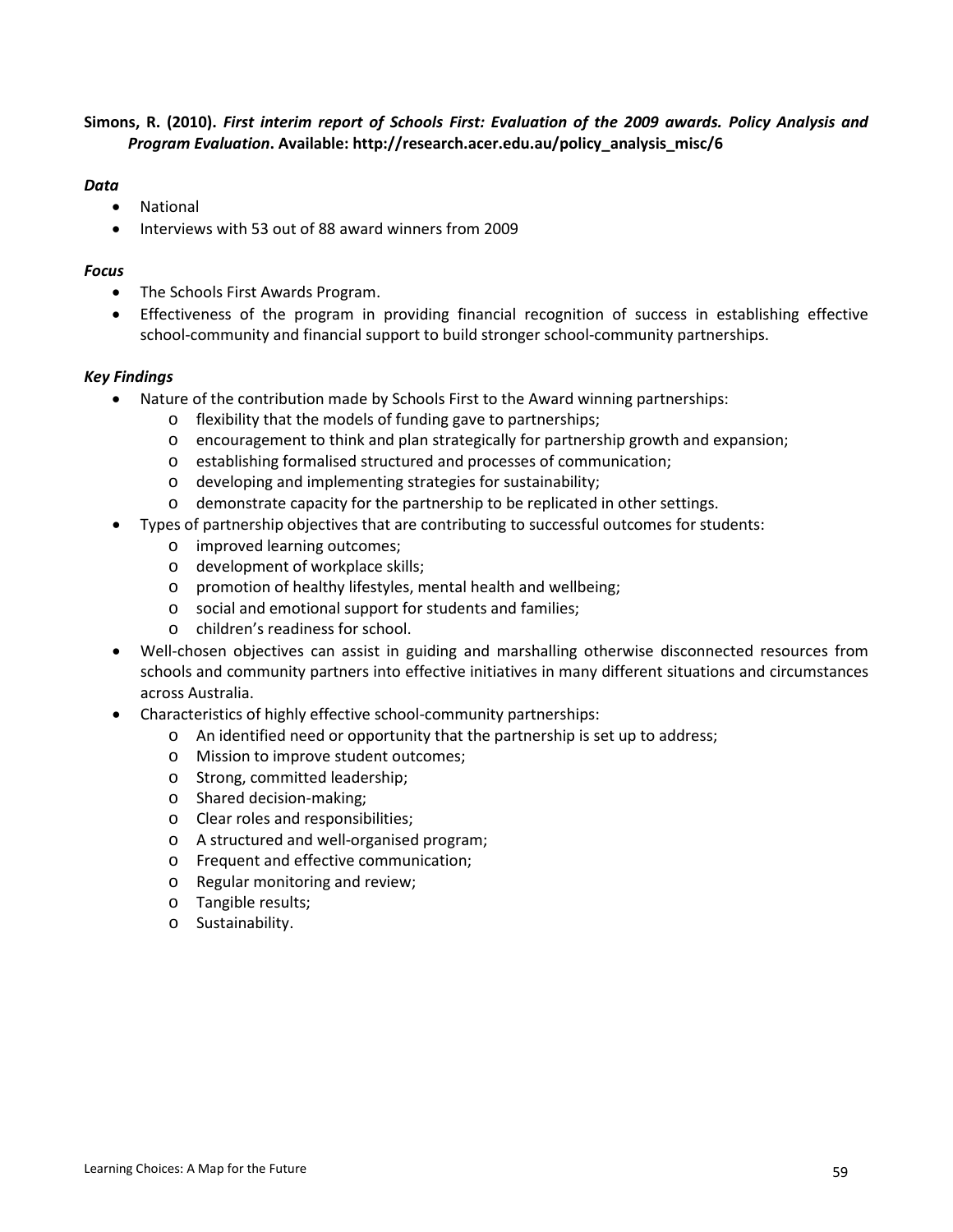**Working Group on Education for Children and Young People in Out-of-Home Care in Queensland (2011).**  *Education matters. A call for action to improve educational participation, retention and attainment for Children and Young People in Out-of-Home Care in Queensland***. Available: http://www.ereflc.org.au/docs/EducationMattersReport.pdf**

#### *Data*

- Queensland
- Synthesis of relevant reports and research
- Case studies of individual children and young people

#### *Focus*

- Highlight the nature and scope of educational needs of children and young people in out-of-home care (both primary school and secondary school aged children).
- Outline the resources and actions that are required to move the few examples of good practice towards more sustainable solutions.

#### *Key Findings*

- Reasons why children and young people in care are disengaged from education:
	- o instability in school, problems at school (bullying, needing access to additional support) and limited educational attendance (truanting, suspension/exclusion);
	- o poorer academic performance (low NAPLAN scores, repeating grades);
	- o behavioural, learning and intellectual difficulties;
	- o Financial and other barriers to accessing further/higher education.
- Current system responses:
	- o educational support plans (detailing educational, social or behavioural goals and desired outcomes) - but lack of funding and high workload mean that in practice these plans are not developed and implemented properly;
	- o flexible education programs (Positive Learning Centres, Flexible Learning Services [state and non-state]) - there is a lack of suitable flexible learning options;
	- o skilled support personnel (focused on improving success in education) several programs employ such staff.
- While there are pockets of good practice and good outcomes, there is a lack of sustainable solutions that improve educational success for all children and young people in care.

- Establish a centre of excellence for education for children in care, to collate evidence about improving educational outcomes and disseminate knowledge about effective strategies.
- Evaluation of the operation and outcomes from educational support plans.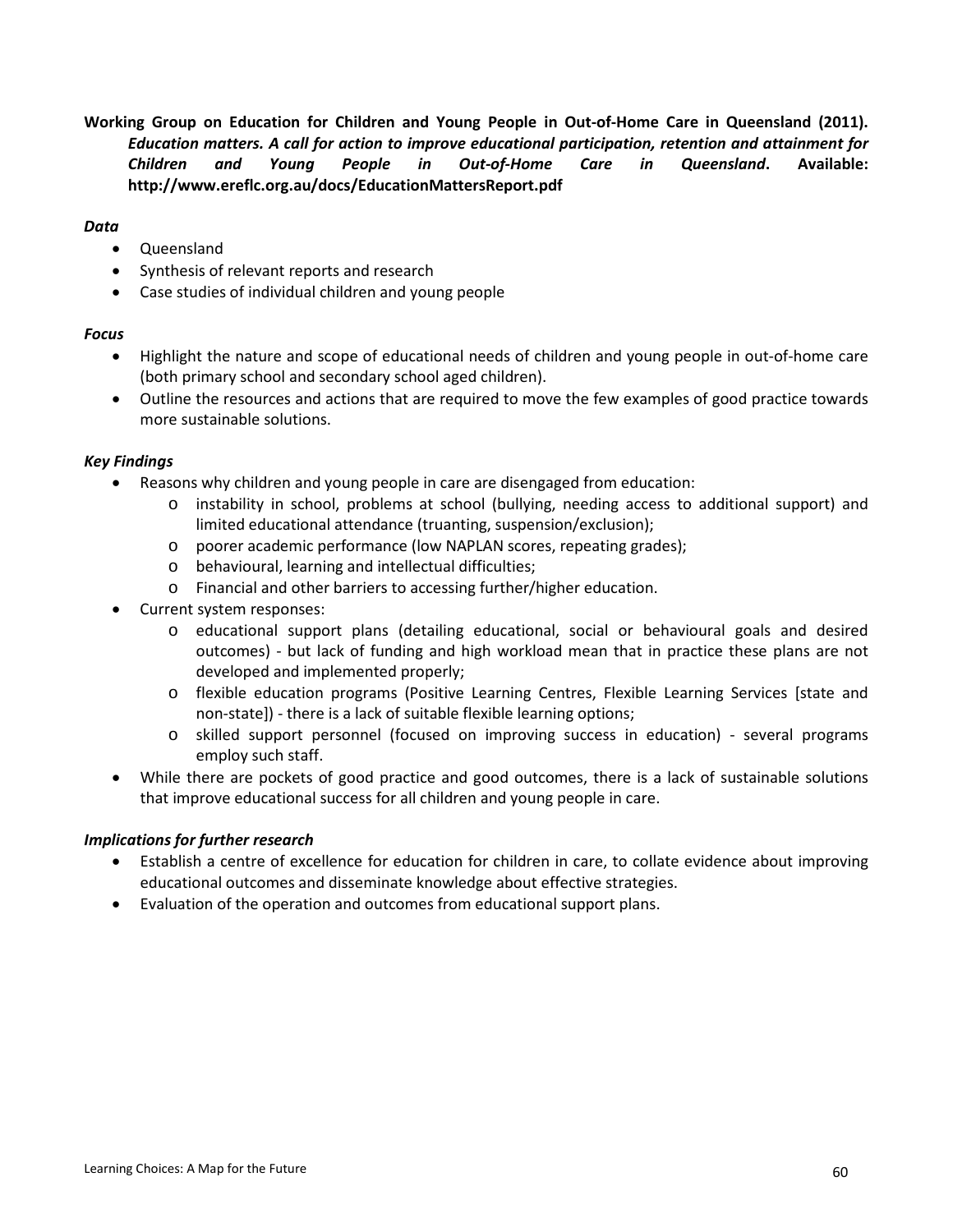#### **Wyn, J., Stokes, H. and Tyler, D. (2004).** *Stepping stones. TAFE and ACE program development for early school leavers***. Adelaide: NCVER**

#### *Data*

- Victoria, NSW, South Australia
- Interviews with 89 students, plus staff
- 4 TAFE/ACE sites in Victoria, 1 in NSW, 1 in South Australia

#### *Focus*

- The experiences of young people who are re-entering education in TAFE and ACE systems.
- The needs of young people whose educational pathways have been disrupted.
- Successful re-entry programs.

#### *Key Findings*

- Factors facilitating participation in education:
	- o The quality of relationships with staff;
	- o Accessibility and availability of further pathways;
	- o Flexibility, choice and autonomy in structures, discipline and curriculum.
- Barriers to effective participation:
	- o Too little or too much flexibility;
	- o Practicalities: transport, fees, timetabling.
- Destinations: 20% returned to same course, 24% to other TAFE/ACE course, 20% to PT or FT work.
- Caution: students may simply go from one enabling course to another.
- Key elements of culture of support:
	- o Relevant to the young person's life and linked to their individual goals;
	- o Connection with broader community networks and support agencies.
- TAFE/ACE programs are realistic settings for offering a second chance for education. However, re-entry youth are not always welcomed by some staff or by the institution as a whole.

- Develop a more systematic database on longer term outcomes of re-entry programs.
- Longitudinal study of early school leavers accessing TAFE/ACE for re-entry:
	- o level of support young people need over time;
	- o length of time taken to move from enabling to vocational courses and employment;
	- o effective models of inter-agency collaboration.
- How do pre-Year 10 and Year 10 equivalent courses cater for the different learning styles of boys and girls?
- What is the role of innovative programs, such as in the arts or the media, in engaging early school leavers in education and training?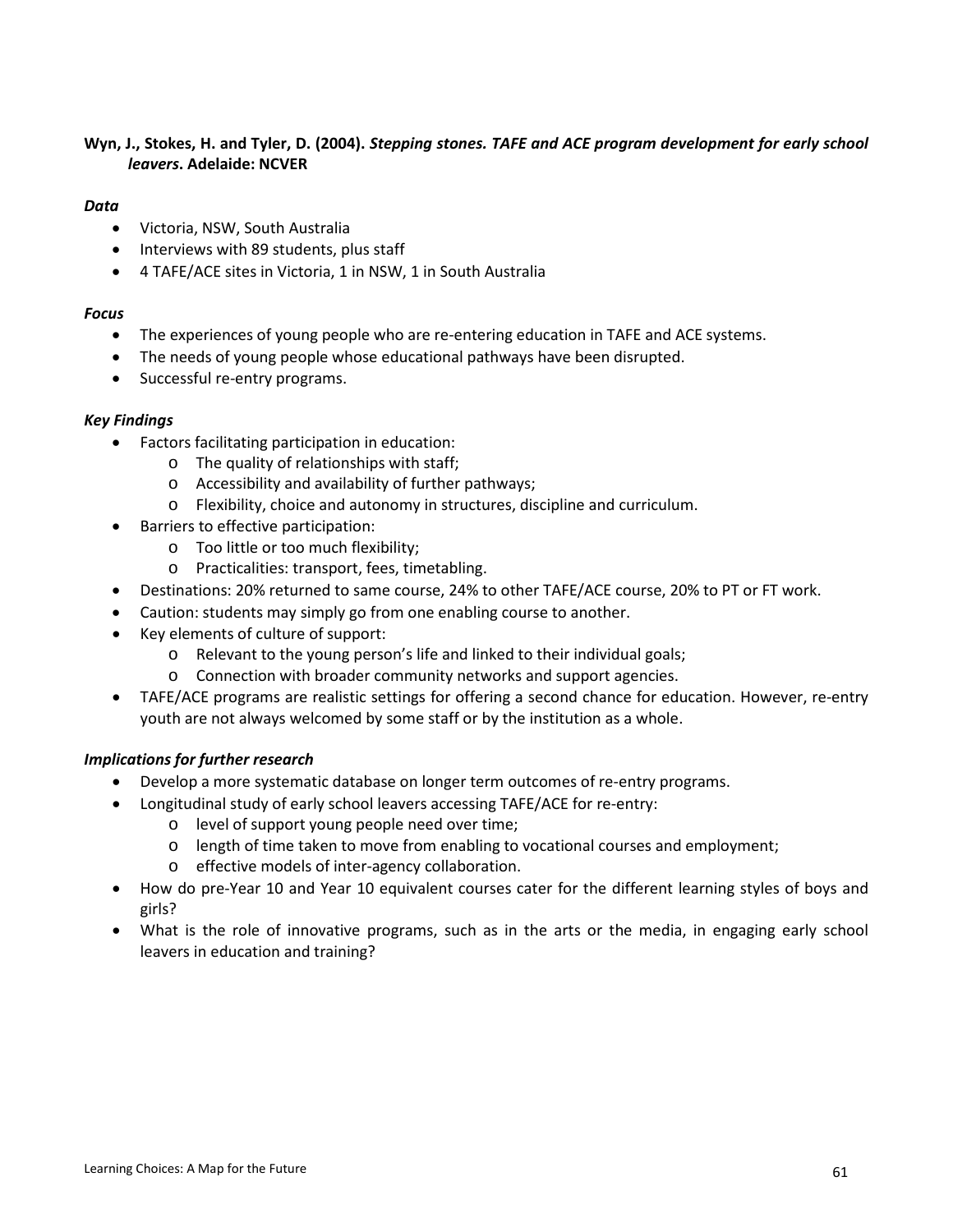#### **YacVic (2011).** *Innovative learning options and the rural youth sector***. Melbourne: Youth Affairs Council of Victoria and Victorian Rural Youth Services**

#### *Data*

- Victoria (rural and regional areas)
- Online survey of 127 community and youth workers

#### *Focus*

- Rurality and the role of community sector in assisting young people in non-traditional areas of education.
- The particular demand for innovative learning models in rural areas and the roles played by community organisations and youth services in supporting these.

#### *Key Findings*

- Community and youth services play a key role in brokerage, communication, advocacy and counselling re. options for education for young people.
- Workers were enthusiastic about innovative education programs and desired to see them better supported and extended through rural areas.
- Barriers to accessing non-traditional forms of education for young people in rural and regional areas:
	- o Transport / geographic isolation / Limited options available locally for young people;
	- o Transport / geographic isolation for staff re. accessing professional development;
	- o Low income;
	- o Broader need for personal support;
	- o Limited resources and time for support services / lack of sustainable funding;
	- o Problems of communication between schools, services, employers, families and wider community.
- Pressing issues for innovative education in rural areas:
	- o Need for early intervention;
	- o Affordability of education and training models;
	- o Need for innovative learning to be strongly integrated with other areas of support;
	- o Need to address stigma that can surround alternative forms of education, especially in smaller communities.

#### *Implications for further research*

• Use a 'rural proofing' approach to asses the impact of policies on young people in rural areas.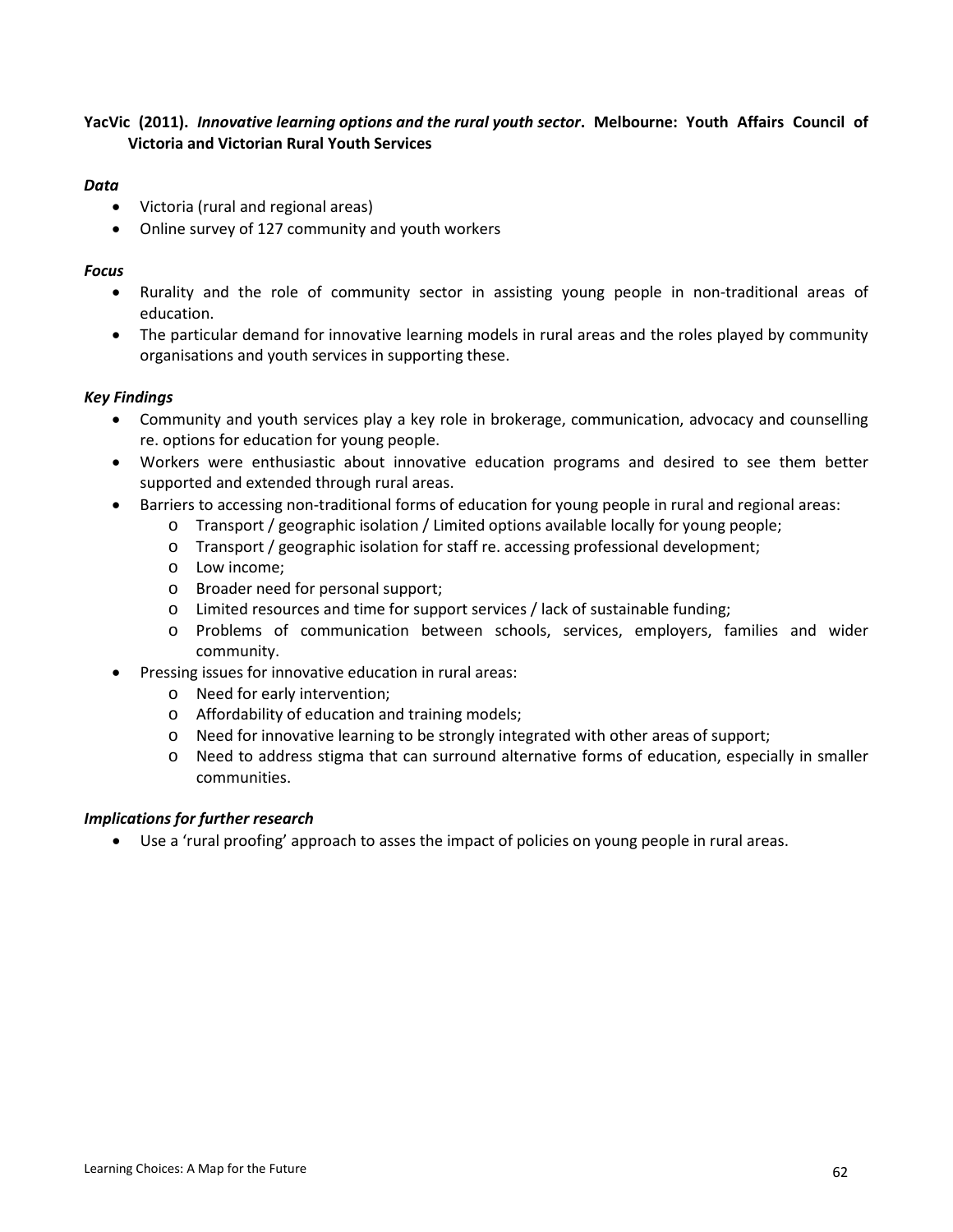#### **Zyngier, D. and Gale, T. (2003).** *Non-Traditional and Non-systemic Educational Programs in Frankston Mornington Peninsula Secondary Schools***. Melbourne: Faculty of Education, Monash University.**

#### *Data*

- Frankston / Mornington Peninsula (Victoria)
- Surveys in 12 government schools, 15 teacher interviews in 7 of those schools, 15 students (in 3 focus groups) in 3 schools

#### *Focus*

• Non-traditional (ie. learning experiences not necessarily linked to traditional school curricula) and nonsystemic (ie. devised, adapted and/or adopted by the school rather than mandated by the system) school-based programs.

#### *Key Findings*

- The literature review suggests as characteristics of successful alternative programs [and extent to which programs in the project exhibited these characteristics]:
- Mainstream and relevant, not focused on remediation and not based on withdrawal of selected students [in contrast, most programs in the project were focused on remediating basic skills and withdrew students as selected by teachers];
- Both socially supportive and intellectually demanding [in contrast, most programs were very socially supportive but not intellectually demanding];
- Selection and training of participating teachers is crucial [most teachers in the programs were specially or self-selected and had specific relevant training];
- Actively involve and connect to students' world and community [many programs offered work experience or connected students to their own community].
- The survey identified 45 programs in the 12 schools:
- Over half were focused on helping students fit in with school expectations (student well-being, behaviour modification and life skills);
- In almost 70% student entry was determined by teachers.
- Teacher views:
- Prevalence of deficit explanations for the need for alternative programs (eg. students lack basic skills, can't meet academic requirements, have unacceptable behaviour) - but a small number of teachers focused on lack of relevance/importance of school and school work for students;
- Most teachers focused on skill development and vocational experiences but some focused more on changing their own teaching practice.
- Student views:
- About one-third name school as explanation for their disengagement (eg. school is boring) but most attributed their problems to themselves;
- Unhappy with absence of intellectually challenging work; with stigma of alternative programs; and with teacher-directed 'busy work';
- Valued programs that offered workplace experience and opportunity to make meaningful contributions to their community, partly because in these situations they were recognised as young adults.
- Recommendations for successful programs:
- Take account of students' own reasons for being disengaged from schooling;
- Consider the need for changes in schools and teachers themselves, including involving students in decision making and including intellectually challenging material.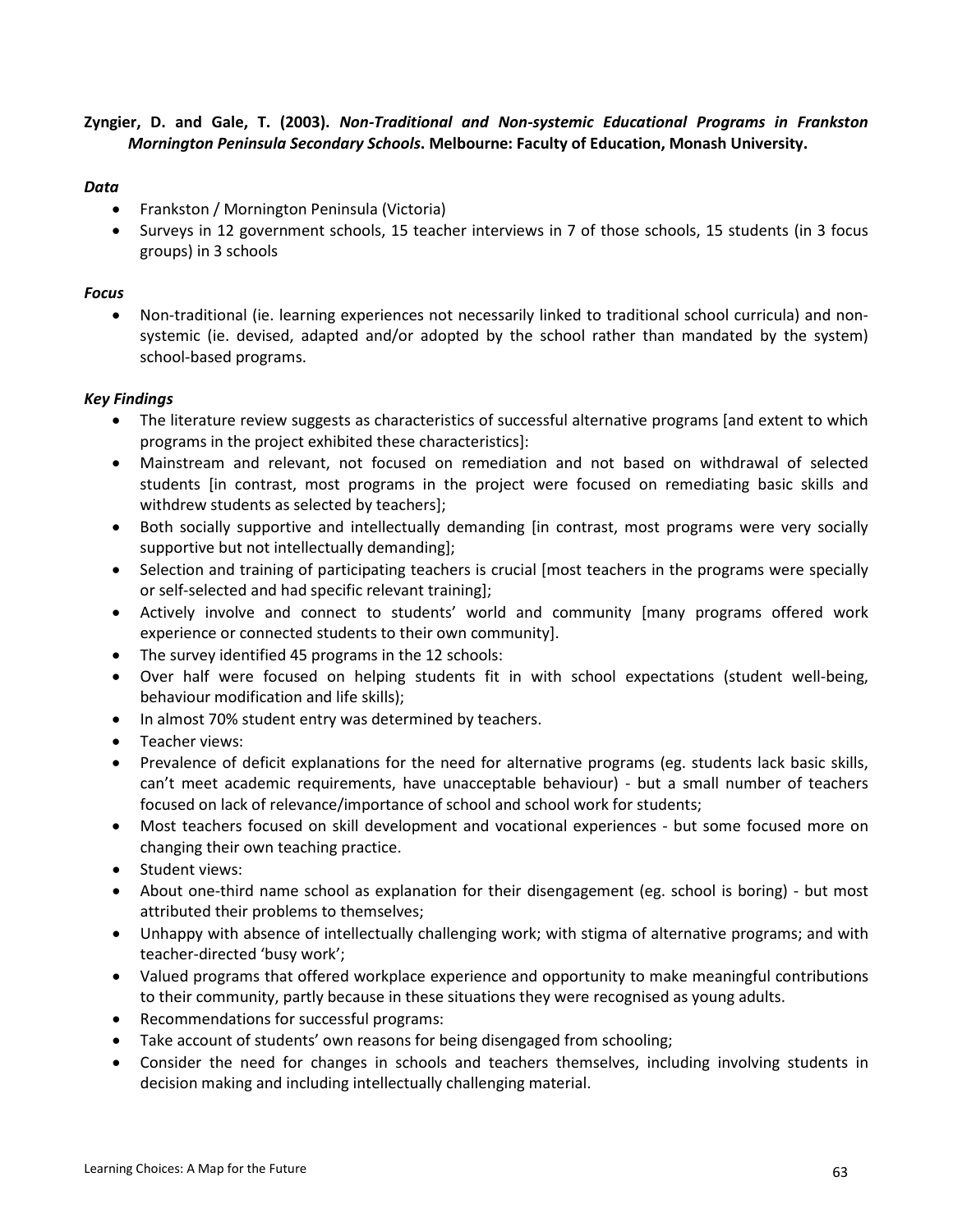# **Appendix 3**

# *Recent and Current Related Research Projects*

Several relevant research projects have recently been conducted or are currently being conducted. These will provide additional evidence about the availability and diversity of Learning Choices programs, factors that support program success and sustainability, opportunities for Learning Choices-style innovation and reform in conventional schooling, and ways of improving social equity in and through education. These projects will need to be considered when a further national research agenda is being determined. A list of projects is provided below, more or less in chronological order. *Please note*: it is likely this list is incomplete. Please send information about other relevant projects to Dusseldorp Skills Forum.

#### **1.** *Re-Engaging Disadvantaged Youth Through Science*

ARC Linkage Project

James Cook University (administering organisation)

Partner Organisation Edmund Rice Education Australia Flexible Learning Centre Network

Dr David Lake, A/Prof Sue McGinty, A/Prof Neil Anderson, A/Prof Glenn Dawes, Prof Nola Alloway, Dr P Ainsworth, Mr Dale Murray

Project Summary

17000 youth have become disconnected from the education system across Australia. The project will provide a model to reengage these youth by providing relevant scientific content where students actively interact with peers in widely dispersed locations. The groups of students will engage in investigative projects where their performances are able to extend beyond traditional literacy-based assessment techniques. Investigations of body image will be used as a vehicle to integrate academic teaching, promoting good health and well-being within a social values framework to develop citizenship and social awareness with scientific skills. The research will help us understand the factors required to reengage at-risk youth with their community.

Start Date: 2006 Expected Finish Date: 2012

#### **2.** *Sustainable Selves: A New Assessment Model for Marginalised Secondary Students***.**

ARC Linkage Project

Queensland University Technology (administering organisation)

Partner Organisations Edmund Rice Education Australia Flexible Learning Centre Network and Brisbane City Council

Prof Alan Luke, Prof Val Klenowski, Prof Philip Graham, Dr Andy Brader Project Summary

Adolescents who have left schooling present a major challenge to Australian social, economic and educational policy. Disengaged youth are more likely to experience social, health and psychological risks, poverty and cultural marginalisation. The project develops an innovative model to assess the skills, knowledge and resources of marginalised students seeking to reenter education. An authentic portfolio approach to assessment will be piloted and implemented at Queensland's largest provider of reentry programs, Edmund Rice Foundation Flexible Learning Centre, supported by the Brisbane City Council.

See[: http://www.ici.qut.edu.au/projects/linkages/sustainableselves.jsp](http://www.ici.qut.edu.au/projects/linkages/sustainableselves.jsp)

Start Date: 2008 Expected Finish Date: 2012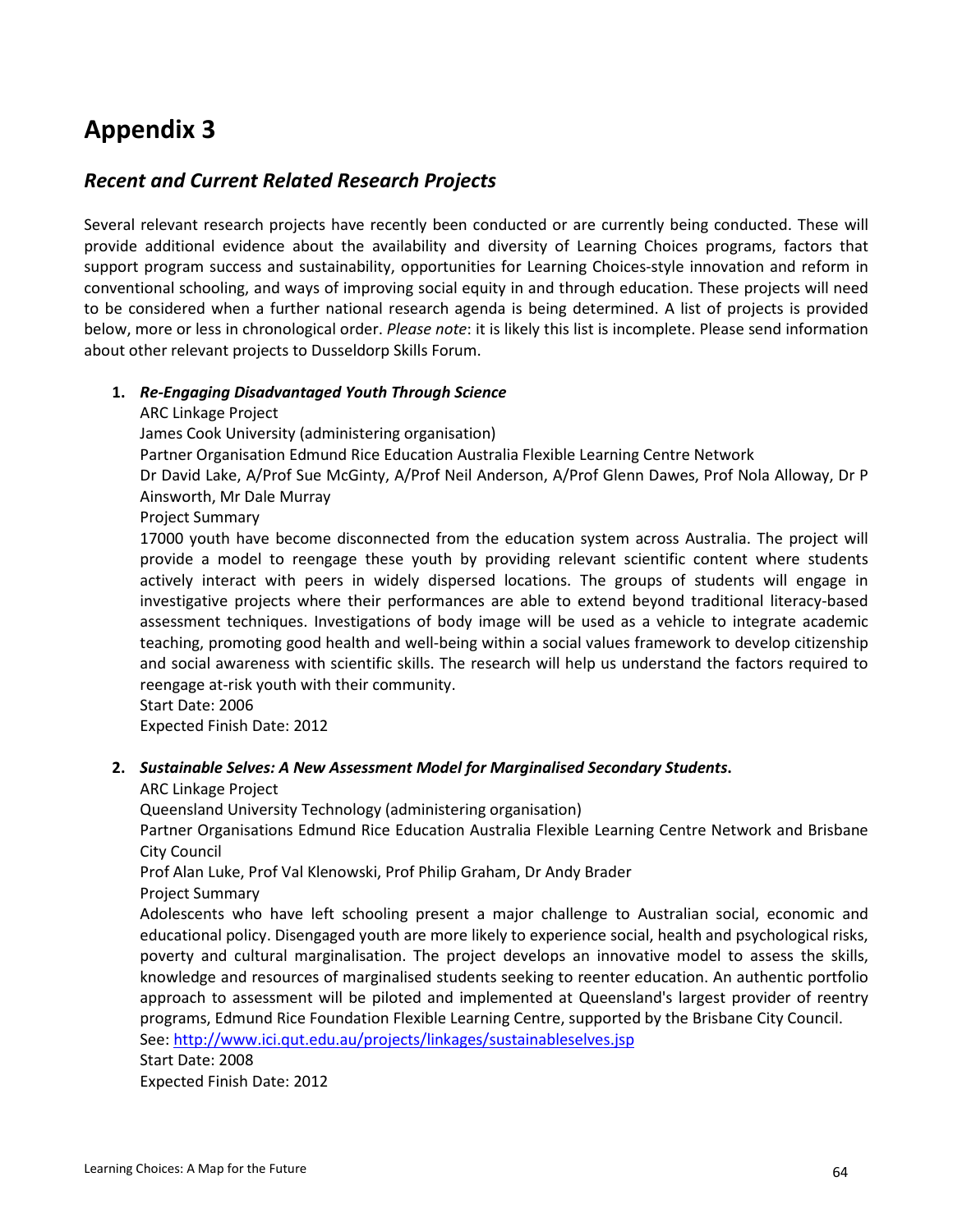#### *3. Evaluation of the Brimbank Young Men's Project*

Centre for Multicultural Youth project University of Melbourne Dr Malcolm Turnbull, Dr Helen Stokes Project Summary The BYMP is an outreach initiative of the Centre for Multicultural Youth, a two year pilot program funded by the Department of Immigration and Citizenship. It targets young men of African background who are disengaged from education, employment and training, have had contact with police, or are experiencing other difficulties with settlement. The program has a pre-Pathways focus and seeks to reconnect the participants to CMY (and partners) as a preliminary to reconnecting to education, training, counselling or supports. The project examines factors influencing the target group's disengagement, assesses program outcomes, strengths and constraints. See[: http://www.edfac.unimelb.edu.au/yrc/research/projects/Brimbank\\_Young\\_Men.html](http://www.edfac.unimelb.edu.au/yrc/research/projects/Brimbank_Young_Men.html) Start Date: 2010

Expected Finish Date: 2011

#### *4. The Secondary Engagement Evaluation Project in Low SES Schools*

Western Australia Department of Education project Murdoch University Prof Barry Down, with Dr Kathryn Choules Project Summary

This research identifies, describes and explains the policies and practices implemented at Yule Brook College, Thornlie SHS and Manjimup SHS that appear to be making a difference in terms of student engagement in low SES school communities.

Start Date: 2010

Expected Finish Date: 2011

# *5. Flexible Learning options/centres in the ACT*

ACT Department of Education and Training project University of Queensland and Griffith University, Qld Prof Martin Mills, Dr Glenda McGregor Project Summary This project will investigate the provision of alternative education in the ACT. By 'alternative' we mean schools/centres/options that are run differently from, or independently of, mainstream schools. Start Date: 2010 Expected Finish Date: 2012

# *6. Pursuing equity in high poverty rural schools: improving learning through rich accountabilities*

Queensland Department of Education and Training Project The University of Queensland (administering organisation) Prof Bob Lingard, Prof Marie Brennan, Dr Lew Zipin, Prof Peter Renshaw, Prof Martin Mills Project Summary

Poor performance of students in schools located in high poverty communities is a pressing educational problem for Australia, with educational disadvantage in poor rural communities in particular demanding amelioration. The evidence suggests the equity and quality of schooling outcomes are centrally important to the nation's economic future, the strength of Australian democracy, social inclusion and a unified nation. In strengthening policy and practice knowledge about educative usage of performance data and the development of rich forms of accountability, the research will advance the academic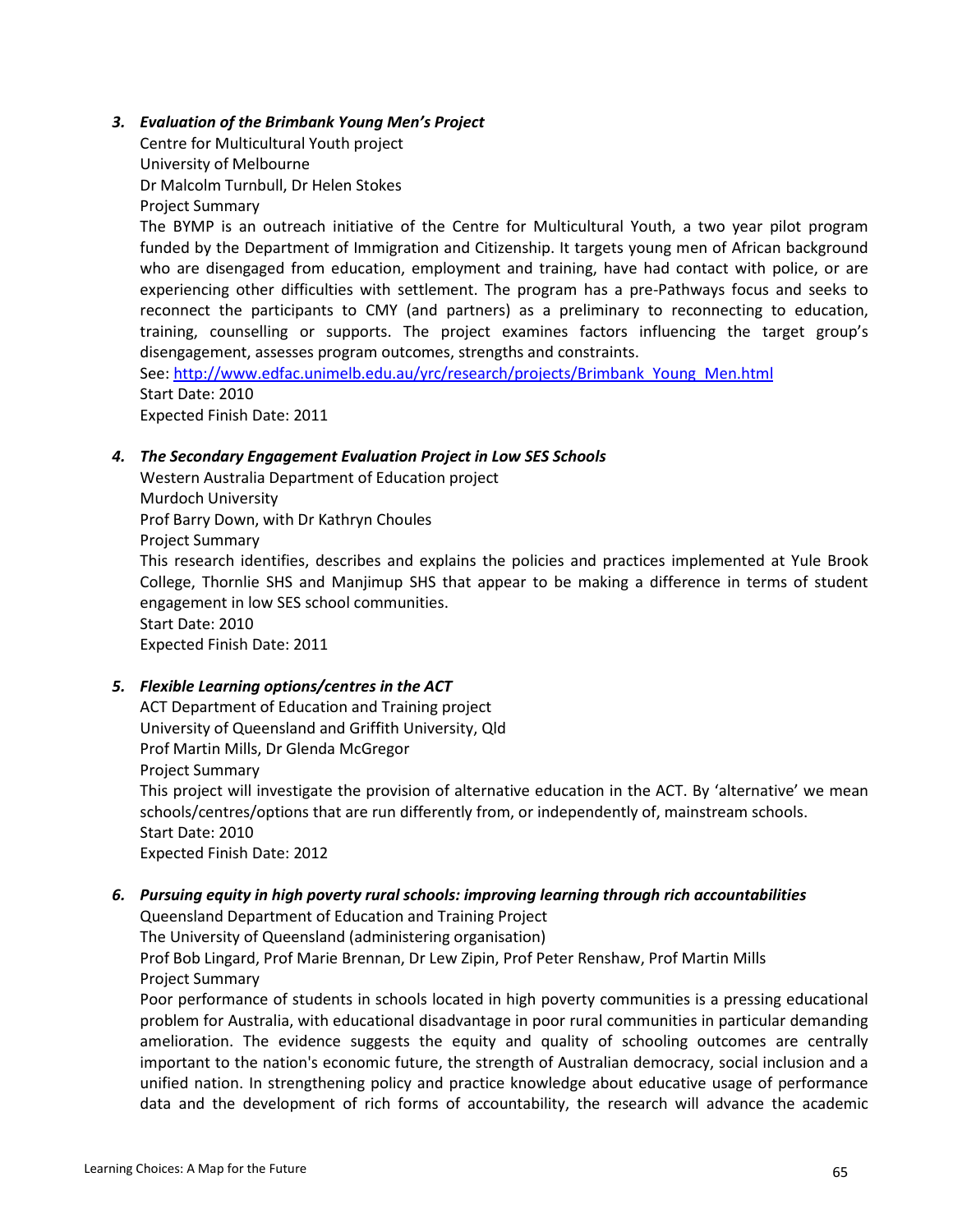literature and provide an evidence base for success of the national partnership on low socio-economic status schools.

See[: http://www.uq.edu.au/uqresearchers/researcher/lingardrl.html?uv\\_category=prj&prj=1910484](http://www.uq.edu.au/uqresearchers/researcher/lingardrl.html?uv_category=prj&prj=1910484) Start Date: 2010 Expected Finish Date: 2015

#### *7. Curriculum innovation and Big Picture Learning*

Origin Energy funded project, Big Picture Education Australia, Murdoch University, Sydney University, The University of Tasmania and Melbourne University

Mr Chris Bonnor, Prof Barry Down, A/Prof Deb Hayes, Mr Neil Day Project Summary

This research will investigate the implementation of the model across a range of Australian sites with the aim of describing the experiences of those involved BPEA schools, and assessing early stage effects of the model. This research will be of interest to policy makers, education system personnel, school leaders, teachers and others committed to highly quality equitable outcomes in public schools. BPEA Australia is committed to monitoring and tracking student outcomes over time, including their postschool pathways and outcomes. This initial research plan will establish the protocols for this long-term data collection process.

See[: http://www.bigpicture.org.au/bpea-undertakes-major-research-project](http://www.bigpicture.org.au/bpea-undertakes-major-research-project) Start Date: 2011 Expected Finish Date: 2013

*8. Young people and arts practice: impact, evaluation, and the third space. Identifying a better way forward.*

ARC Linkage project Murdoch University (administering organisation) Partner Organisation Big Hart Incorporated Dr Peter Wright, Prof Bradley Haseman, Prof Barry Down, Mr Scott Rankin, Mr Michael White Project Summary This research reveals effective ways of developing young people's creative responses to unknown

futures in fragile communities. Through this project, the impact and conditions enabling these responses will be better understood, strengthening enablers and minimising constraints on this work. Start Date: 2011

Expected Finish Date: 2012

#### *9. Getting a job: vocationalism, identity formation and schooling in communities at disadvantage* ARC Linkage project

Murdoch University (administering organisation)

Partner Organisations Bridging the Gap Inc, Challenger Institute of Technology, City of Rockingham, Kwinana Industries Council, Seton Catholic College, South West Group, Town of Kwinana, Tranby College, Western Australian Department of Education

Prof Barry Down, Prof John Smyth

This research will use young people's stories to investigate the barriers and obstacles to getting a job, and from their vantage point, identify the educational, policy and practice contexts that need to be created and more widely sustained in order to assist their career aspirations and life chances.

Start Date: 2011

Expected Finish Date: 2013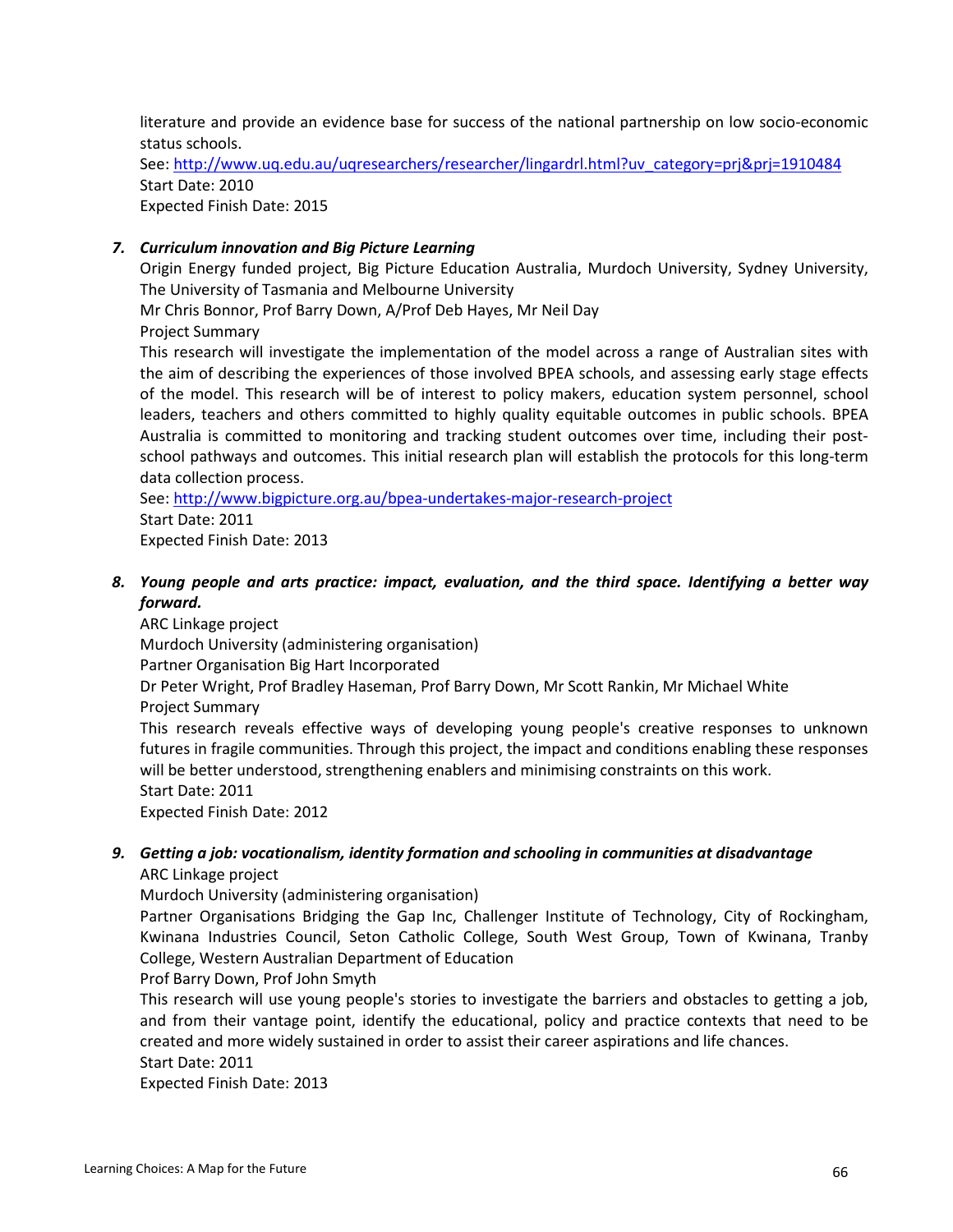#### *10. Young people's narratives of socio-economic disadvantage and educational opportunities in contexts of place-based interventions*

ARC Discovery Project University of Ballarat Prof John Smyth Project Summary Society and individuals suffer when young people from disadvantaged areas become disengaged from school. This project will inform educational policy by generating knowledge from young people about the resources they use to make educational decisions. See: [http://crnballarat.com/elements/element-2/projects/project-what-it-means-to-be-a-young](http://crnballarat.com/elements/element-2/projects/project-what-it-means-to-be-a-young-person-in-a-regional-community-experiencing-the-effects-of-social-and-economic-disadvantage/)[person-in-a-regional-community-experiencing-the-effects-of-social-and-economic-disadvantage/](http://crnballarat.com/elements/element-2/projects/project-what-it-means-to-be-a-young-person-in-a-regional-community-experiencing-the-effects-of-social-and-economic-disadvantage/) Start Date: 2011

Expected Finish Date: 2013

# *11. Investing in our disadvantaged youth: new school-wide approaches to understanding and improving school engagement and social connectedness*

ARC Linkage Project

University of Queensland (administering organisation)

Partner Organisation Queensland Department of Education and Training

A/Prof Annemaree Carroll, Prof Robyn M Gillies, A/Prof Christina van Kraayenoord, Mrs Julie M Bower Project Summary

This project will be the first to test a model of social connectedness to explain the contribution of social exclusion to long-term disadvantage of youths. The outcomes will be a sustainable professional learning program for school staff nationally and internationally and a school-based approach to promote the healthy development of Australian youths.

See[: http://www.uq.edu.au/uqresearchers/researcher/carrolla.html?uv\\_category=prj&prj=1912305](http://www.uq.edu.au/uqresearchers/researcher/carrolla.html?uv_category=prj&prj=1912305) Start Date: 2011

Expected Finish Date: 2014

#### *12. Putting the jigsaw together: innovative learning engagement programs in Australia*

Ian Potter Foundation project

Victoria University (administering organisation)

A/Prof Kitty te Riele

Project Summary

This project explores 'alternative' education options for marginalised young people through 'innovative learning engagement' or 'flexible learning' programs. Despite the promise offered by such programs, both their practice and research on them have been fragmented. Our Australia-wide research will address this weakness by answering 'who gets what?' as well as 'what works and why?'. Funding will be used to 1) investigate access to alternative flexible programs across Australia, 2) analyse the diversity of programs, 3) analyse outcomes from promising 'good practice' programs, and 4) develop and share implications and resources for enhancing successful educational provision for marginalised young people.

See: [http://www.vu.edu.au/victoria-institute-for-education-diversity-and-lifelong-learning/research](http://www.vu.edu.au/victoria-institute-for-education-diversity-and-lifelong-learning/research-projects)[projects](http://www.vu.edu.au/victoria-institute-for-education-diversity-and-lifelong-learning/research-projects)

Start Date: 2012 Expected Finish Date: 2014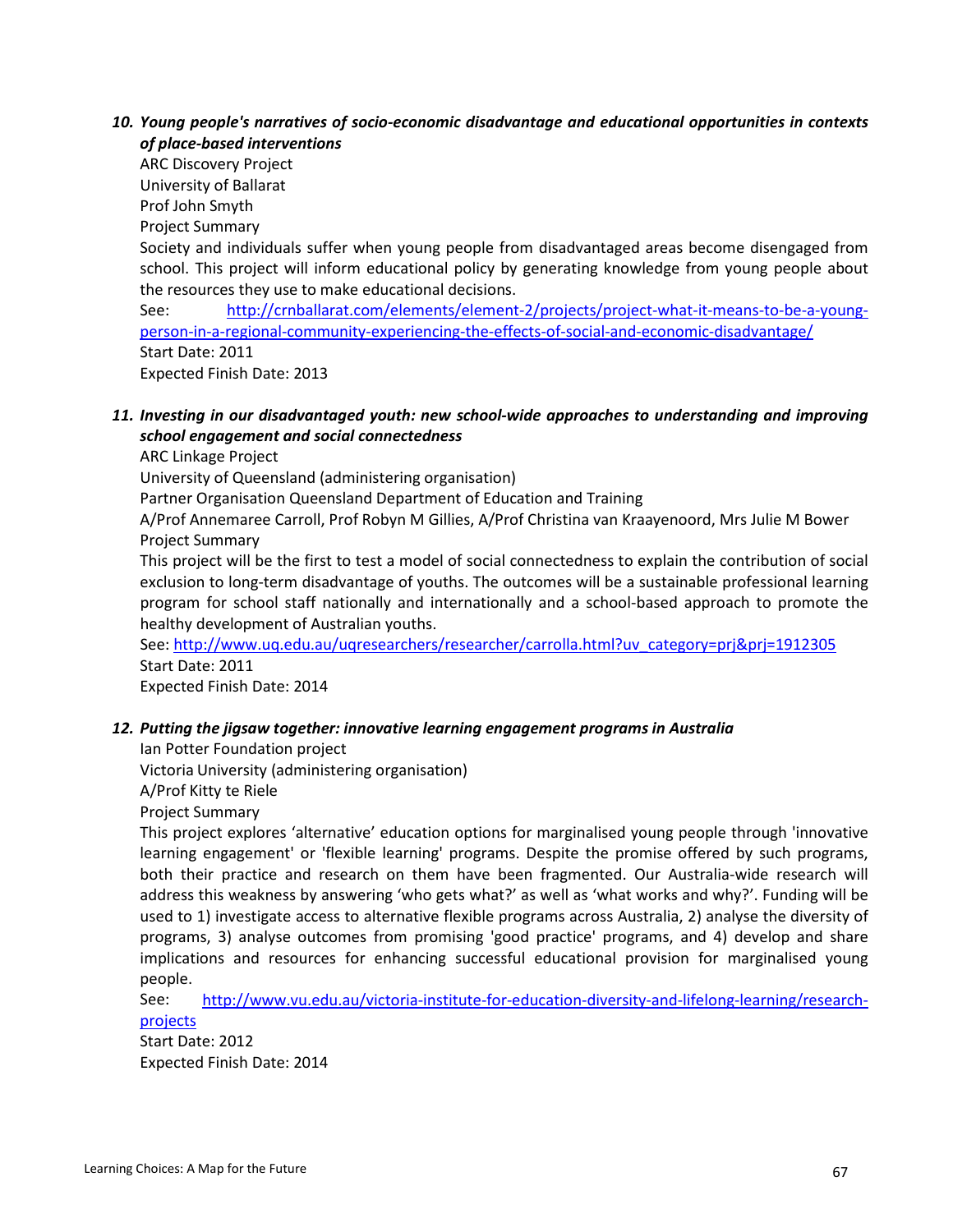#### *13. Building futures for young Australians at risk: a coordinated measurement framework and data archive*

ARC Linkage Project University of Melbourne (administering organisation) Partner Organisations Beacon Foundation, Dusseldorp Skills Forum, Hands On Learning Australia, Social Ventures Australia Limited, The Foundation for Young Australians Prof Johanna Wyn, Mr Gavan McCarthy, Ms Johanna Scott, Dr Lucas Walsh Project Summary: This project will build a national data base of evidence about and for programs that address the needs of the 16 per cent of young Australians currently at risk of school non-completion. It will generate important knowledge for program improvement and sustainability and coordination of evidence across diverse and fragmented programs. Start Date: 2012 Expected Finish Date: 2015

# *14. Marginalised students: enhancing life choices through engaging educational policies and practices*

ARC Linkage Project

University of Queensland (administering organisation)

Partner Organisation the Youth Affairs Network of Queensland

Prof Martin Mills, Dr Glenda McGregor

Project Summary

This project explores the provision of existing alternative/flexible learning pathways in Queensland for young people who have become disengaged from mainstream schooling. It seeks to assess educational principles and practices that work in such sites so as to develop a framework of educational 'best practice' that may inform this sector.

See[: http://www.uq.edu.au/uqresearchers/researcher/millsmd.html?uv\\_category=prj&prj=1912720](http://www.uq.edu.au/uqresearchers/researcher/millsmd.html?uv_category=prj&prj=1912720) Start Date: 2012

Expected Finish Date: 2015

# *15. School retention through alternative schooling: towards a socially just approach to education*

ARC Discovery Project

The University of Queensland (administering organisation)

Prof Martin Mills, Dr Glenda McGregor, A/Prof Deb Hayes, A/Prof Kitty te Riele Project Summary

This project is concerned with how mainstream schools may become more socially just and inclusive of all young people through an analysis of alternative schools specifically designed for this purpose. Such a concern is critical for lifting school retention rates of marginalised young people and improving practices in all schools.

Start Date: 2012 Expected Finish Date: 2015

# *16. Capacitating student aspirations in classrooms and communities in a high poverty region*

ARC Discovery Project

Victoria University (administering organisation)

Dr Lew Zipin, Prof Marie Brennan, Prof Trevor Gale, Dr Sam Sellar

Project Summary

This project studies the aspirations of students in a disadvantaged area, as cultural resources for completing school, accessing higher education and realising desirable futures. It will produce new